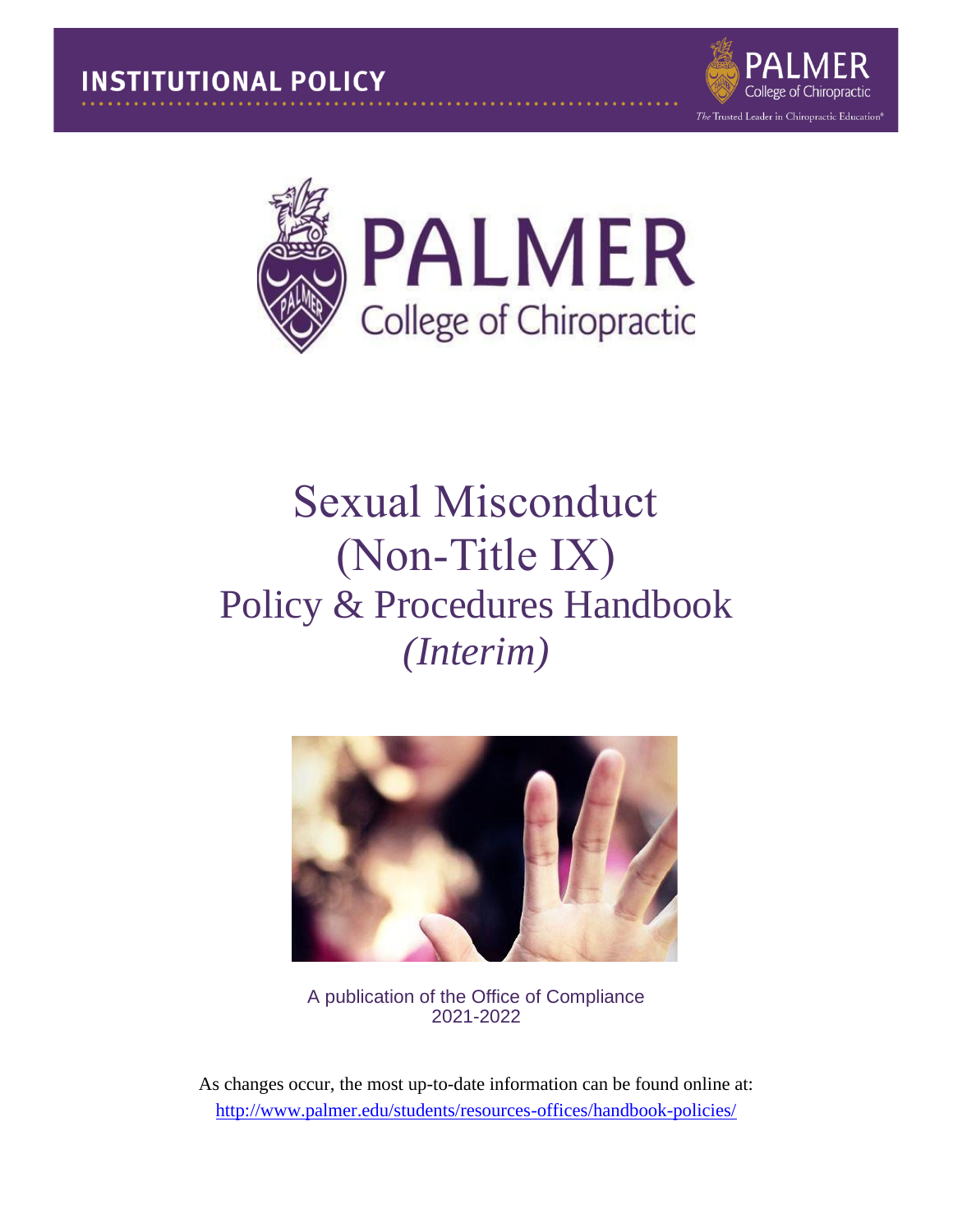# TABLE OF CONTENTS

| <b>CHAPTER 5: SEXUAL MISCONDUCT COORDINATOR AND SEXUAL MISCONDUCT</b> |  |
|-----------------------------------------------------------------------|--|
|                                                                       |  |
|                                                                       |  |
|                                                                       |  |
|                                                                       |  |
|                                                                       |  |
|                                                                       |  |
|                                                                       |  |
|                                                                       |  |
|                                                                       |  |
|                                                                       |  |
|                                                                       |  |
|                                                                       |  |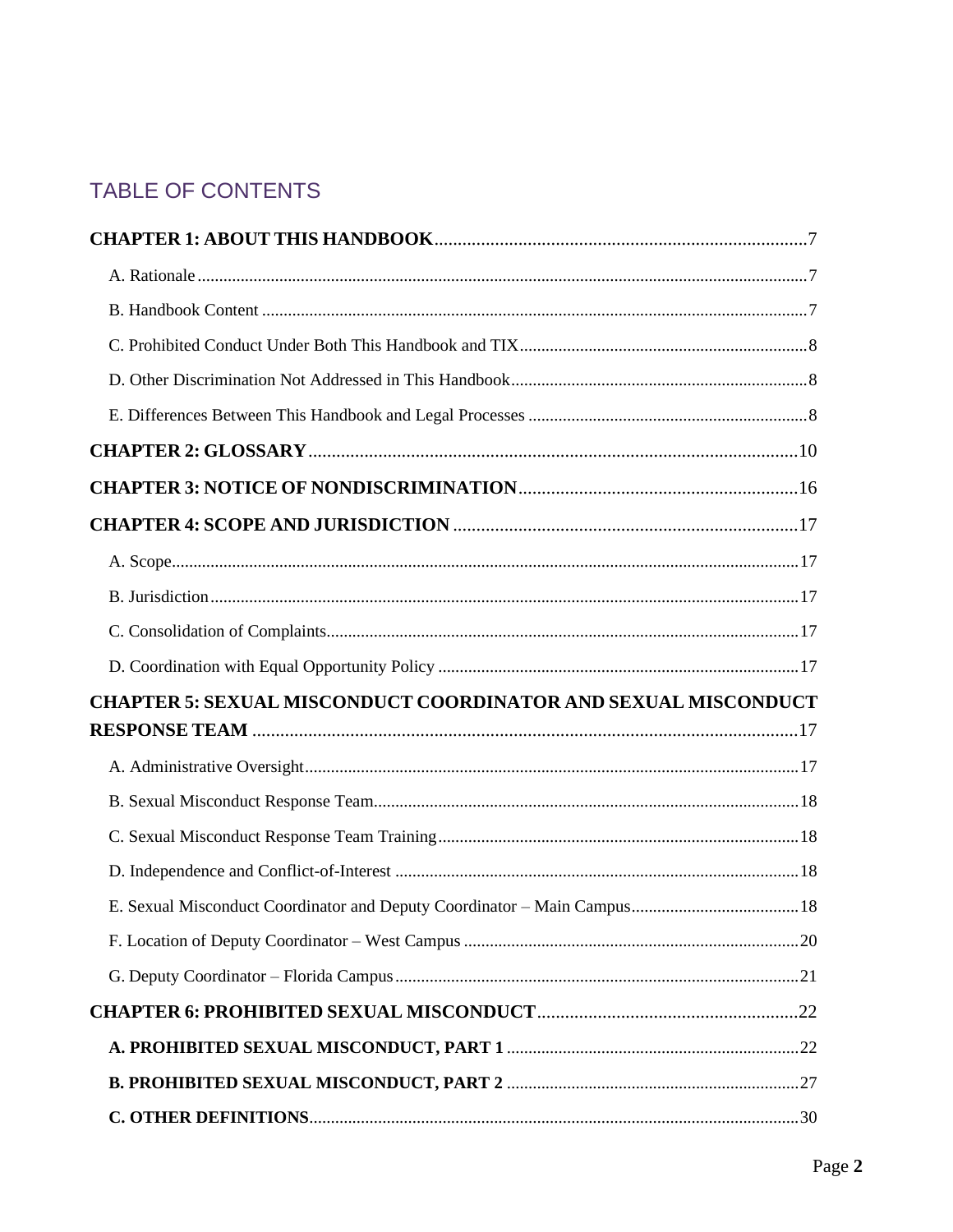| <b>CHAPTER 7: REPORTING SUSPECTED SEXUAL MISCONDUCT32</b>                                          |  |
|----------------------------------------------------------------------------------------------------|--|
| A. Responsibility by a Member of the College Community to Report Suspected Sexual Misconduct<br>32 |  |
|                                                                                                    |  |
|                                                                                                    |  |
|                                                                                                    |  |
|                                                                                                    |  |
| F. Emergency/Immediate Campus Security or Law Enforcement Reporting Options35                      |  |
|                                                                                                    |  |
|                                                                                                    |  |
|                                                                                                    |  |
|                                                                                                    |  |
| <b>CHAPTER 8: FILING A COMPLAINT OF SEXUAL MISCONDUCT WITH THE COLLEGE</b><br>37                   |  |
|                                                                                                    |  |
|                                                                                                    |  |
|                                                                                                    |  |
|                                                                                                    |  |
|                                                                                                    |  |
|                                                                                                    |  |
|                                                                                                    |  |
| <b>CHAPTER 9: ANONYMITY, AMNESTY, PRIVACY AND CONFIDENTIALITY 40</b>                               |  |
|                                                                                                    |  |
|                                                                                                    |  |
|                                                                                                    |  |
|                                                                                                    |  |
| <b>CHAPTER 10: CONFIDENTIAL COMMUNITY AND CAMPUS RESOURCES43</b>                                   |  |
|                                                                                                    |  |
| B. CONFIDENTIAL CAMPUS RESOURCES (Care or Healthcare Providers)46                                  |  |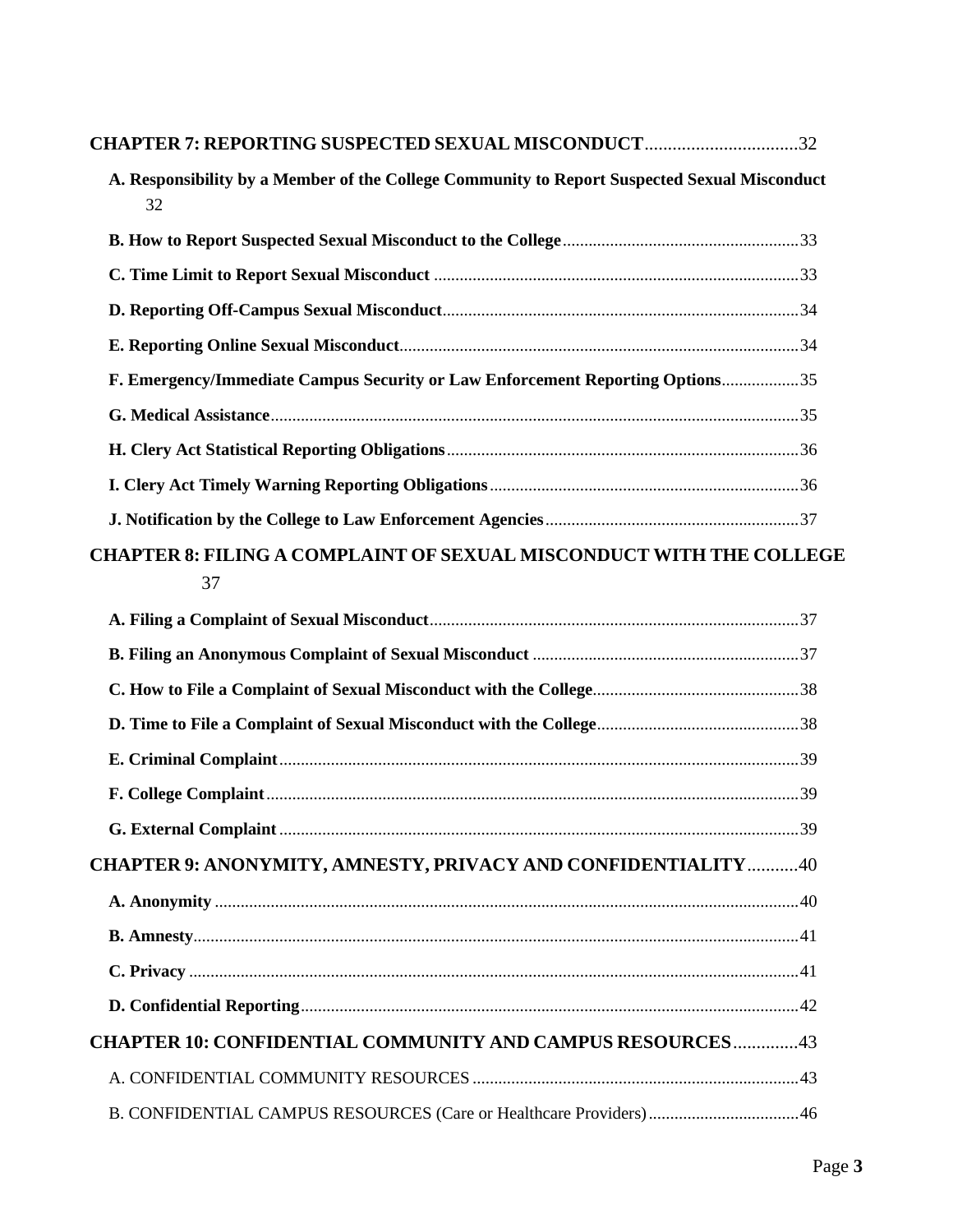### **CHAPTER 11: SUPPORTIVE MEASURES FOR COMPLAINANTS AND RESPONDENTS** 48

| <b>CHAPTER 12: EMERGENCY REMOVAL AND ADMINISTRATIVE LEAVE 50</b>                                |  |
|-------------------------------------------------------------------------------------------------|--|
|                                                                                                 |  |
| B. Step 2: Required Findings of Immediate Threat to the Physical Health or Safety of Another 51 |  |
|                                                                                                 |  |
| D. Step 4: Appropriateness of Supportive Measures Rather than an Emergency Removal 52           |  |
|                                                                                                 |  |
|                                                                                                 |  |
|                                                                                                 |  |
|                                                                                                 |  |
|                                                                                                 |  |
|                                                                                                 |  |
|                                                                                                 |  |
|                                                                                                 |  |
|                                                                                                 |  |
|                                                                                                 |  |
| <b>CHAPTER 15: THE COLLEGE'S RESPONSE TO REPORTS OF SEXUAL MISCONDUCT</b>                       |  |
| 56                                                                                              |  |
|                                                                                                 |  |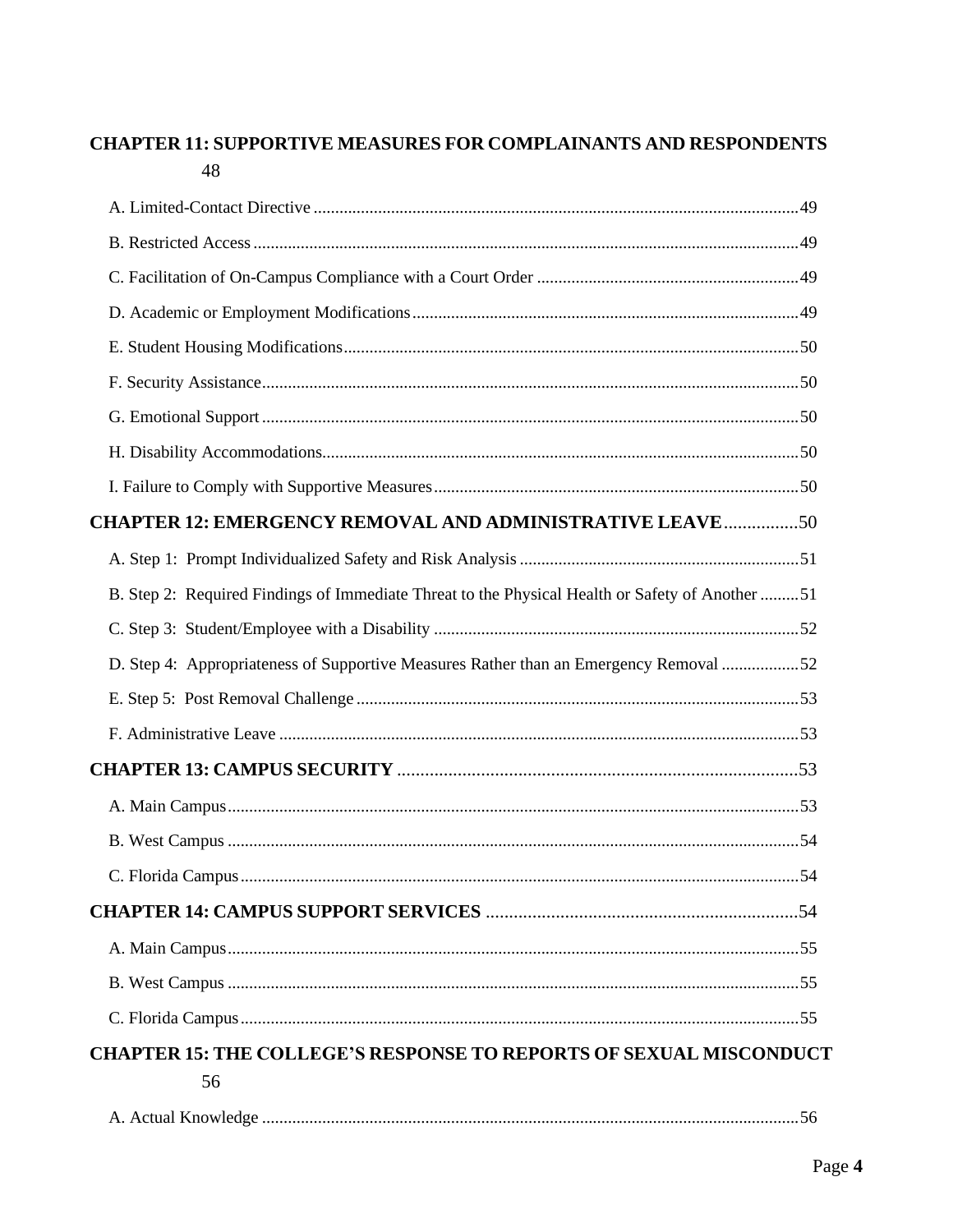| <b>CHAPTER 16: INFORMAL COMPLAINT RESOLUTION PROCESS 57</b> |  |
|-------------------------------------------------------------|--|
|                                                             |  |
|                                                             |  |
|                                                             |  |
| <b>CHAPTER 17: FORMAL COMPLAINT RESOLUTION PROCESS59</b>    |  |
|                                                             |  |
|                                                             |  |
|                                                             |  |
|                                                             |  |
|                                                             |  |
|                                                             |  |
|                                                             |  |
|                                                             |  |
|                                                             |  |
|                                                             |  |
|                                                             |  |
|                                                             |  |
|                                                             |  |
|                                                             |  |
|                                                             |  |
|                                                             |  |
|                                                             |  |
|                                                             |  |
|                                                             |  |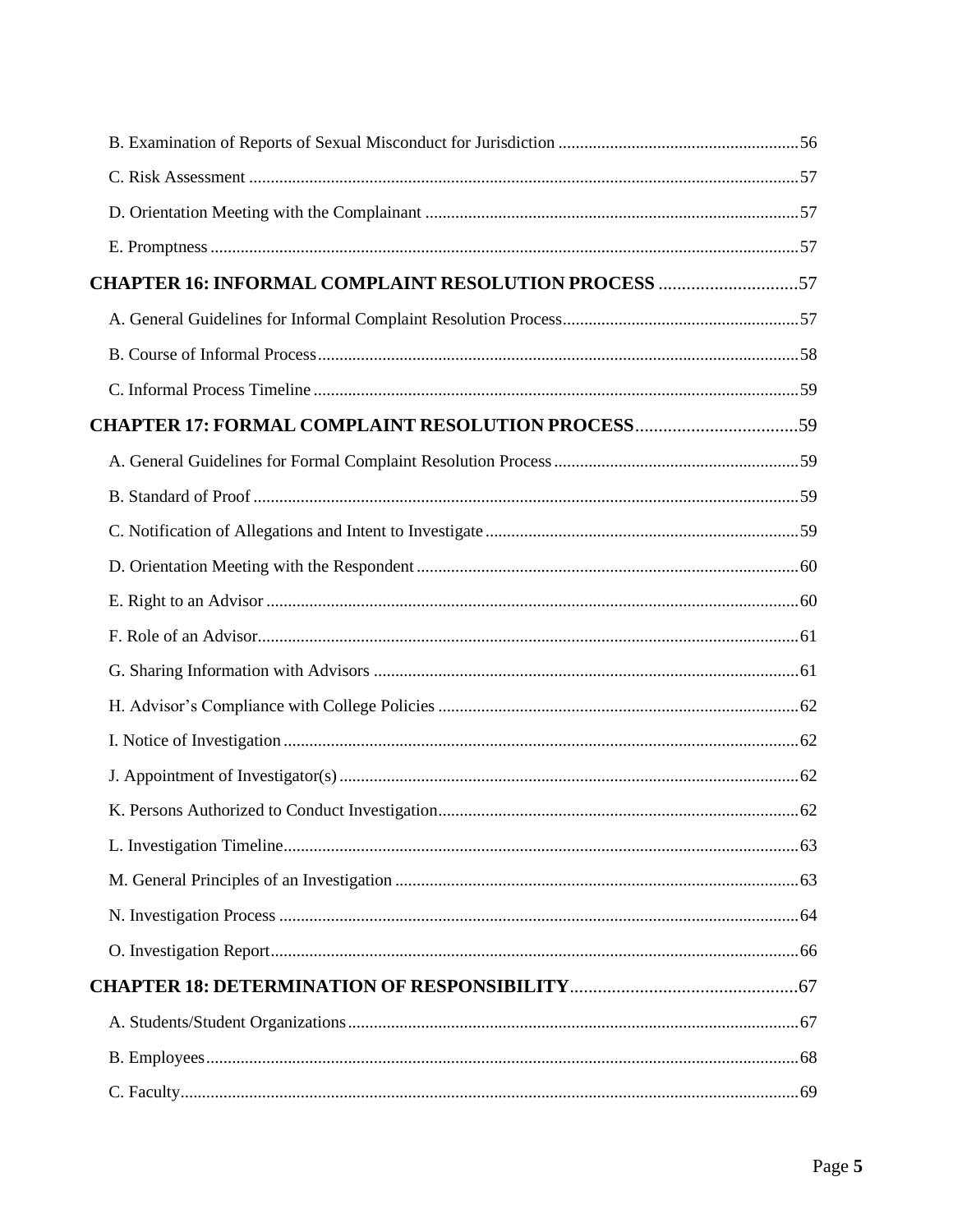| <b>CHAPTER 19: RESOLUTION PROCESS AND DETERMINATION OF RESPONSIBILITY</b> |  |
|---------------------------------------------------------------------------|--|
|                                                                           |  |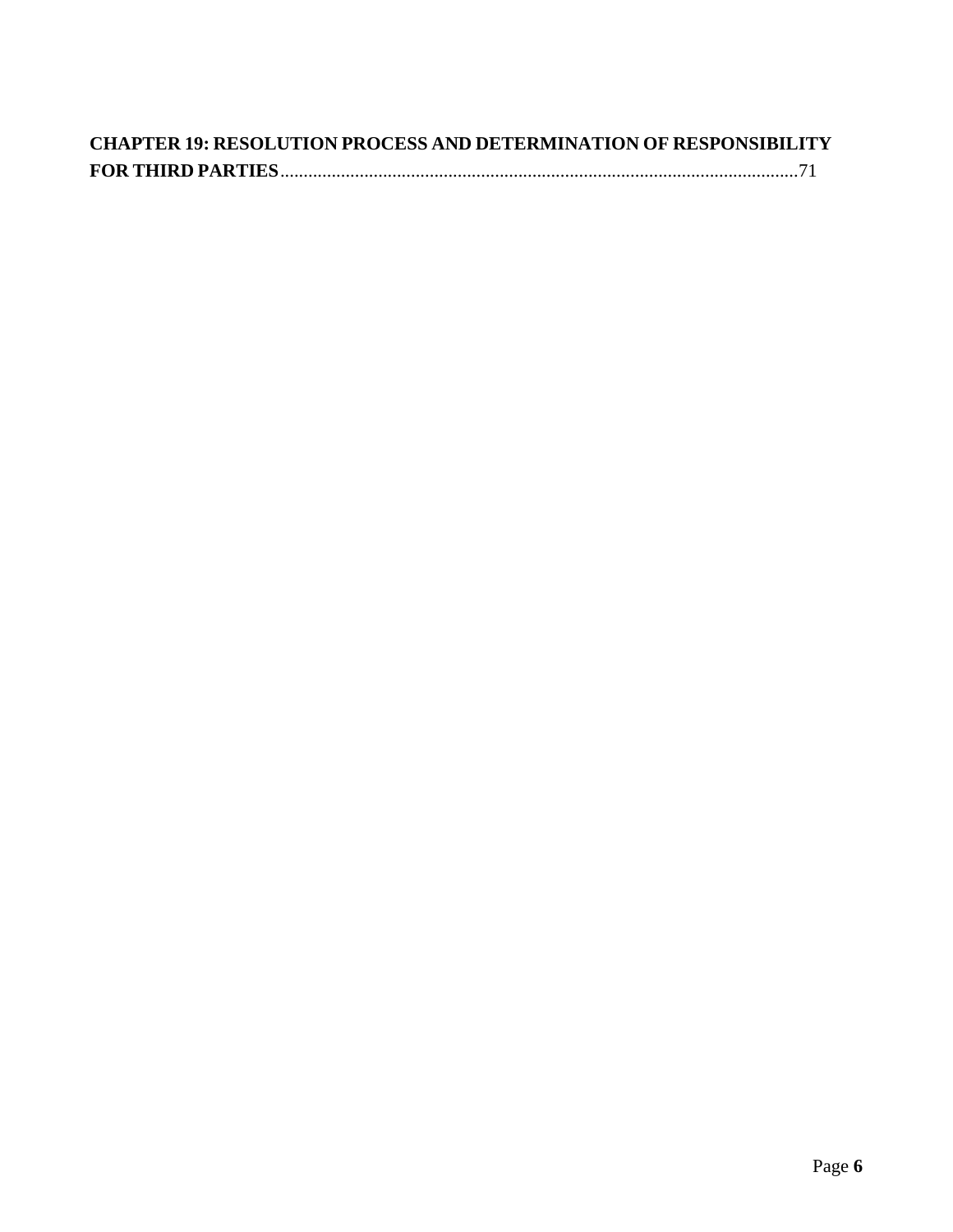# <span id="page-6-0"></span>**CHAPTER 1: ABOUT THIS HANDBOOK**

# <span id="page-6-1"></span>A. Rationale

All members of the Palmer College community should be free from sexual misconduct impacting the educational or workplace environment. The College seeks to foster a climate free from sexual misconduct through a coordinated education and prevention program, clear and effective policies, as well as investigative and complaint procedures that are prompt, equitable and accessible to all.

Sexual misconduct is prohibited under Title VII of the Civil Rights Act of 1964; Title IX (TIX), the Violence Against Women Reauthorization Act of 2013 ("VAWA"); the Jeanne Clery Disclosure of Campus Security Policy and Campus Crime Statistics Act ("Clery Act"); Iowa Civil Rights Act, Davenport Civil Rights Ordinance, Chapter 760 of Florida Statutes, California Fair Employment and Housing Act, California Education Code and/or Illinois Human Rights Act.

### <span id="page-6-2"></span>B. Handbook Content

- 1. Constitutes Palmer College of Chiropractic's (College) policy and procedures for the resolution of:
	- a. **Sexual misconduct reports that do** *not* **fall within the definition of TIX Sexual Harassment** (which is a definition that is set forth in regulations promulgated by the U.S. Department of Education under TIX of the Education Amendments Act of 1972 and which, among other things, limits the scope of Sexual Harassment to conduct that meets that definition).
	- b. **Sexual misconduct reports that would otherwise fall within the definition of TIX Sexual Harassment** (e.g., Quid Pro Quo Sexual Harassment, Sexual Assault, Domestic Violence, Dating Violence, and Stalking), **but which must be dismissed because they do not meet the jurisdictional requirements of TIX Sexual Harassment.**
- 2. Articulates behavioral expectations and defines prohibited sexual misconduct.
- 3. Identifies the College's TIX/Other Sexual Misconduct Coordinator (Coordinator), deputy coordinators, and their roles.
- 4. Describes options for reporting sexual misconduct.
- 5. Describes how to file a formal sexual misconduct complaint.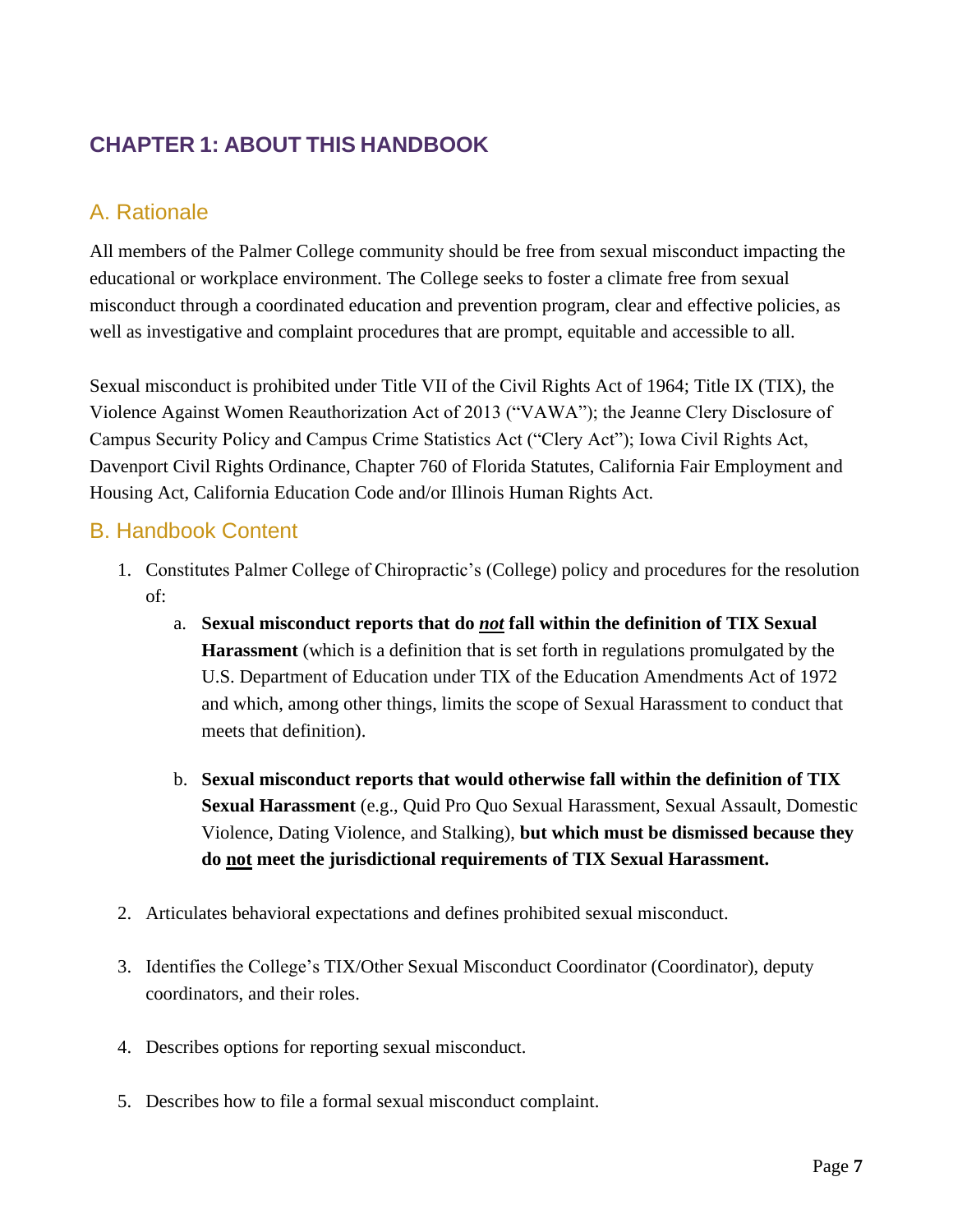- 6. Provides appropriate remedies in the event sexual misconduct has been proven.
- 7. Does not replace civil or criminal justice systems. Instead, it provides complainants and respondents with due process protections by following a fair complaint process to resolve Complaints.

### <span id="page-7-0"></span>C. Prohibited Conduct Under Both This Handbook and TIX

There may be a circumstance when the allegations forming the basis of a formal complaint as defined in this Handbook if substantiated, would constitute prohibited conduct under both this Handbook and the College's TIX Sexual Misconduct Policies and Procedures Handbook. In that circumstance, the grievance process set forth in the [TIX Sexual Misconduct Policies and](https://www.palmer.edu/getmedia/59fa021d-723e-4336-a405-d23fe0b69ee2/ip-title-ix-sexual-harssment-policy-handbook-2020.pdf)  [Procedures Handbook](https://www.palmer.edu/getmedia/59fa021d-723e-4336-a405-d23fe0b69ee2/ip-title-ix-sexual-harssment-policy-handbook-2020.pdf) will be applied in the investigation and adjudication of all of the allegations.

### <span id="page-7-1"></span>D. Other Discrimination Not Addressed in This Handbook

Other types of discrimination based upon protected classes under other federal, state or local laws involving the College are referenced in Chapter 3 and addressed elsewhere on the College's website.

### <span id="page-7-2"></span>E. Differences Between This Handbook and Legal Processes

#### **1. INTERNAL ADMINISTRATIVE PROCESS**

This Handbook does not mirror criminal or civil legal processes. The College may pursue enforcement of this Handbook whether or not legal proceedings are also in process and may use information from third party sources (such as law enforcement agencies and the courts) to determine whether or not Sexual Misconduct is established.

This Handbook, particularly the Formal Complaint Resolution Process and Informal Complaint Resolution Process, are administrative, not legal. Therefore, rules of law, evidence and criminal/civil procedure do not apply and will not be utilized, with minor exceptions as discussed in this Handbook. The College does not have subpoena power; the ability to collect or process forensic evidence (e.g., sexual assault examination kits, DNA tests); or the ability to issue warrants.

#### **2. WHEN PROCEEDINGS MAY OCCUR**

Proceedings under this Handbook may be carried out prior to, simultaneously with, or following civil or criminal proceedings at the discretion of the Coordinator. The College will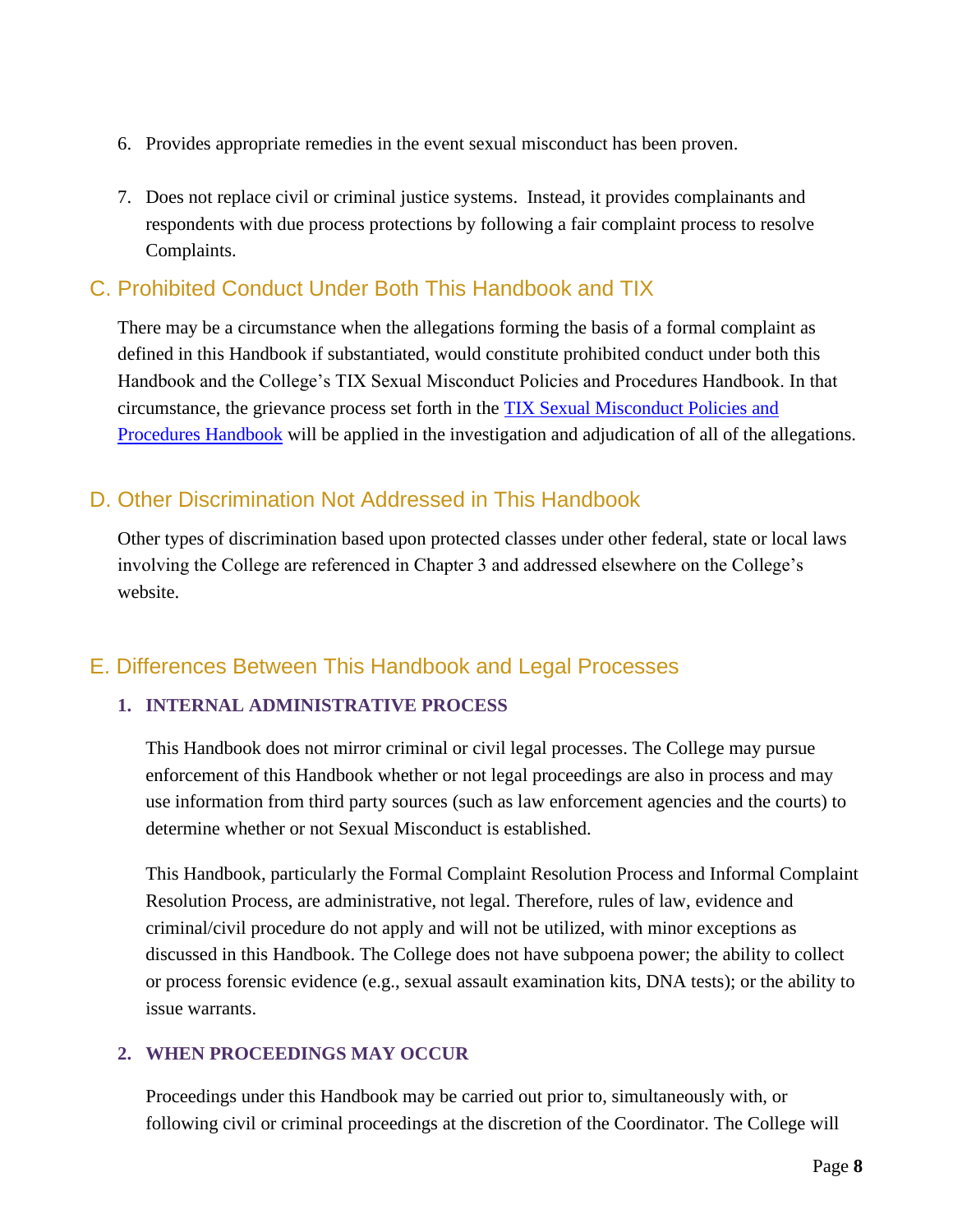not generally wait for the conclusion of any criminal investigation or proceeding to commence its own investigation and take any necessary supportive measures to protect the Complainant and Respondent.

#### **3. COOPERATION WITH LAW ENFORCEMENT**

The Coordinator will cooperate with law enforcement in order that the College's Sexual Misconduct processes do not interfere with the integrity or timing of a criminal investigation. At the request of law enforcement, the College may temporarily defer the fact-finding portion of its investigation.

#### **4. LEGAL DETERMINATIONS**

Neither law enforcement's determination of whether or not to arrest or prosecute a Respondent nor the outcome of any criminal prosecution are determinative of whether Sexual Misconduct violating the College policy occurred. The College cannot and does not determine whether a crime has been committed. That can only be done through the legal process.

Determinations made or sanctions imposed under this Handbook shall not be subject to change solely because criminal charges arising out of the same facts giving rise to a Sexual Misconduct Complaint were dismissed, reduced or resolved in favor of or against the Respondent.

#### **5. SPECIAL CONSIDERATIONS**

When a Respondent is charged by federal, state, or local authorities with a violation of law, the College will not request or agree to special consideration for that party because of his or her status with the College. If the alleged criminal or civil offense is also being processed under this Handbook, the College may advise legal authorities of the existence of the Sexual Misconduct Complaint and how such matters are typically handled under this Handbook.

#### **6. STUDENT TRANSCRIPTS**

If the Respondent is a current student, no notation will be placed on that student's transcript while the Complaint is pending under this Handbook. If the Respondent withdraws or seeks to transfer from the College while a Sexual Misconduct Complaint is pending, that student's transcript will reflect the status of that Complaint. Such a transcript notation is subject to later modification or deletion to reflect the outcome of the Complaint.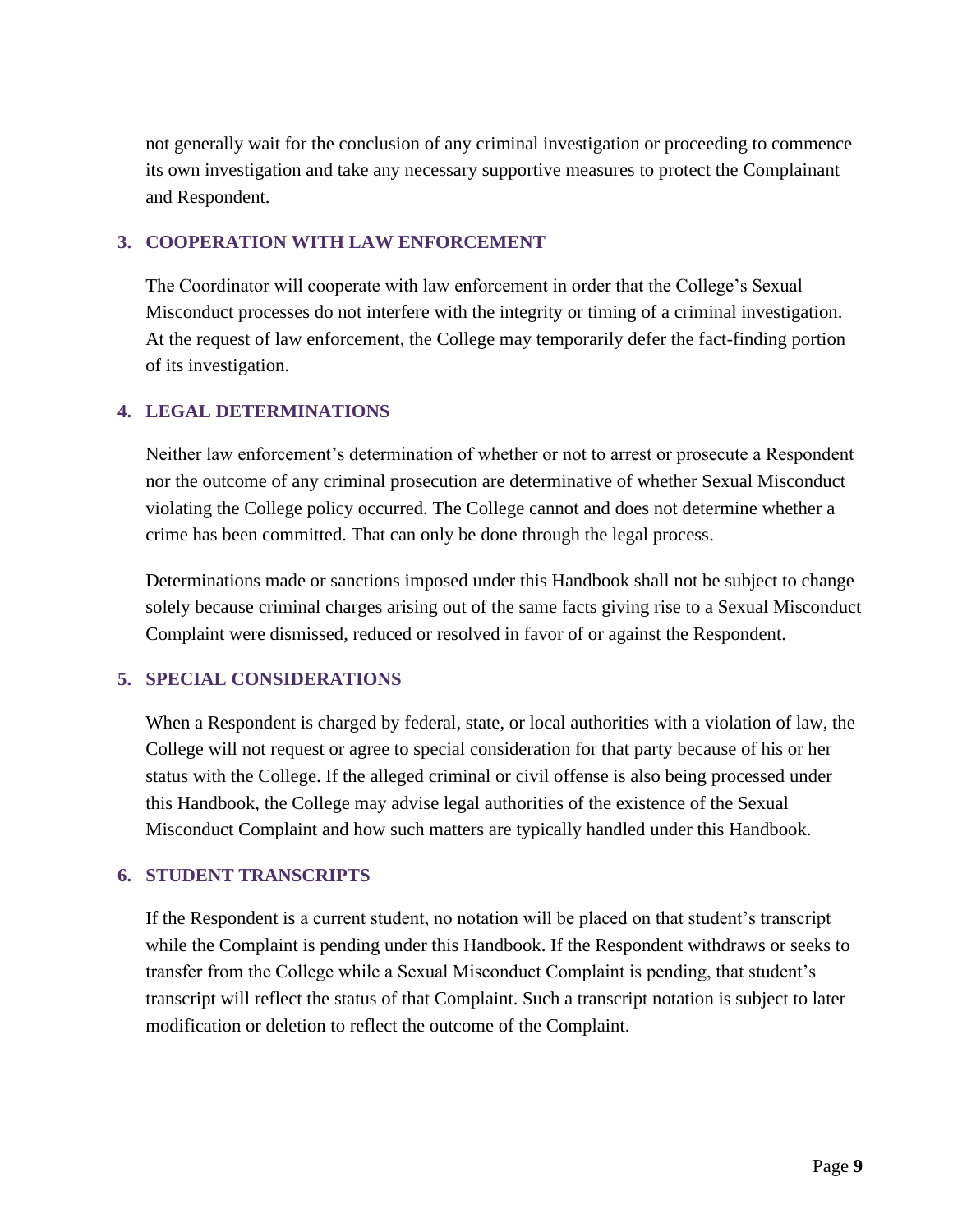# <span id="page-9-0"></span>**CHAPTER 2: GLOSSARY**

Certain terminology in the Handbook is based upon applicable federal, state and/or local law. Hence, these definitions are subject to change due to legislative enactments, further administrative regulations and judicial interpretation.

Throughout this Handbook is the terminology "sexual misconduct" which is an umbrella description of the various types of prohibited sexual misconduct this Handbook.

- 1. *Academic Day* is defined by the College's on-line [Academic Calendar](https://www.palmer.edu/academics/academic-calendar/) for each Campus.
- 2. *Advisor* means any one person chosen by a party to accompany the party to meetings related to the resolution process, to advise the party on that process.
- 3. *Anonymous Complaint is* a document filed by a Complainant (meaning a document or electronic submission such as by electronic mail) alleging sexual misconduct against a Respondent that does not contain the Complainant's physical or digital signature or otherwise indicate the Complainant's identity.
- 4. *Appeal Official* is an individual from within the College who hears appeals filed by a Complainant or a Respondent relating to a finding of responsibility. The Appeal Official's decision is final.
- 5. *Appeal Process* is the process by which a party or parties may a determination of responsibility rendered in the Formal Complaint Resolution Process.
- 6. *Burden of Proof* means the evidence gathered which proves or disproves the allegations in the Complaint under a preponderance of the evidence standard of proof.
- 7. *Club* or *Organization* means College community members who have complied with the formal requirements for College recognition.
- 8. *College* means Palmer College Foundation d/b/a Palmer College of Chiropractic, Palmer College Foundation, Inc. d/b/a Palmer College of Chiropractic Florida; and Palmer College of Chiropractic West with campuses respectively located in Iowa-Illinois; Florida; and California.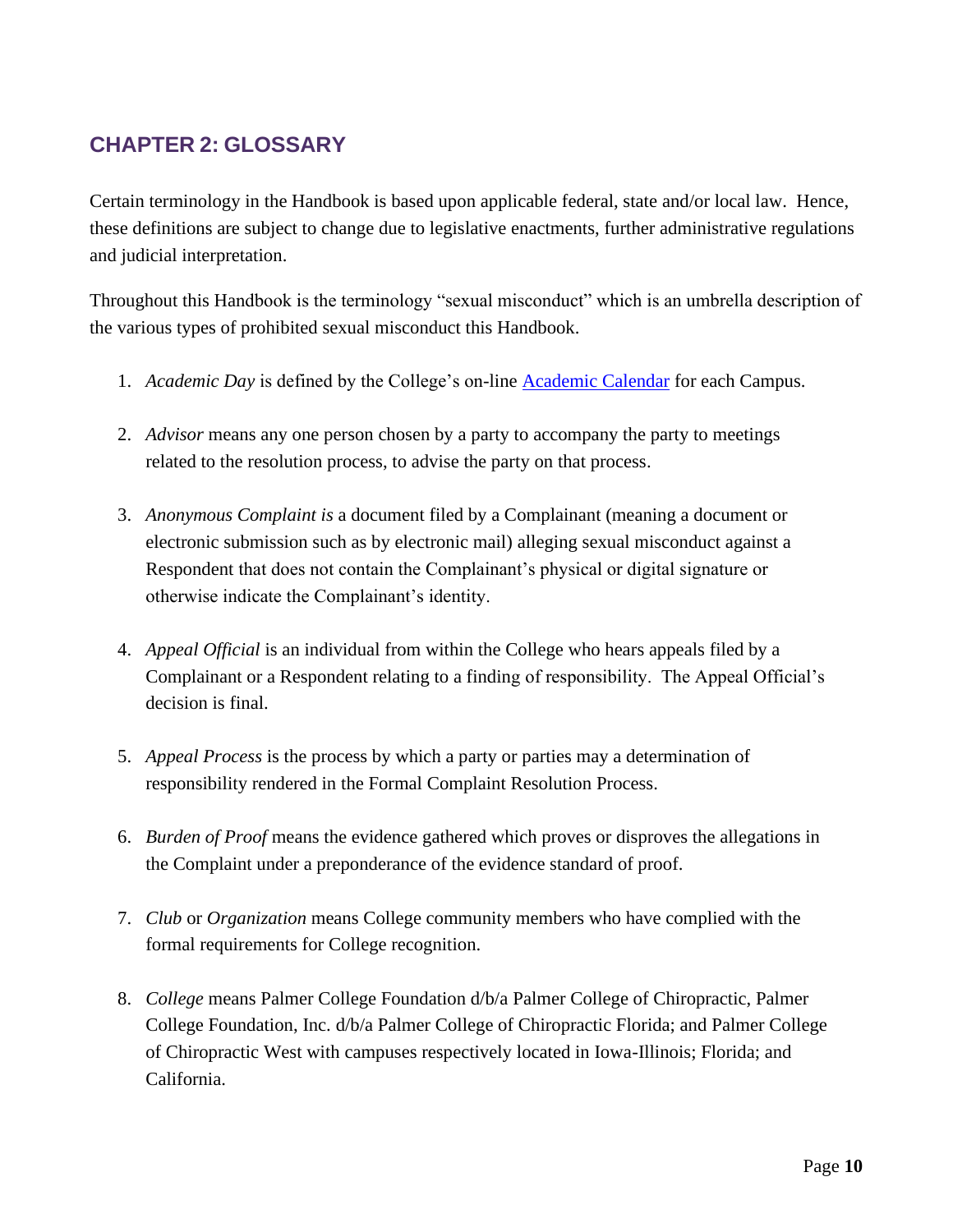- 9. College Premises means places on the campuses or on property owned or controlled by the College and at College-sponsored events.
- 10. *Complainant* means an individual who is alleged to have been subjected to conduct that could constitute sexual misconduct.

#### 11. *Complaint*

- a. a document filed by a Complainant (meaning a document or electronic submission such as by electronic mail that contains the complainant's physical or digital signature or otherwise indicates that the complainant is the individual filing the complaint) alleging sexual misconduct against a Respondent and indicating how the Complainant wishes the College to proceed (e.g. initiate the Informal Resolution Process, or initiate the Formal Resolution Process, and/or Provide Supportive Measures.)
- b. a document signed by a College official alleging sexual misconduct against a Respondent and requesting the College investigate the allegation of sexual misconduct. Where the College official signs a formal complaint, the College official is the Complainant or otherwise a party.

Note: *Formal Complaint* and *Complaint* may be used interchangeably throughout this Handbook but have the same meaning.

- 12. *Confidential/Confidentiality* refers to the privilege the law creates between medical and clinical care providers; mental health care providers; counselors and their patients; attorneys and their clients; ordained clergy and their parishioners; and spouses.
- 13. *Confidential Community Resources* refers to external individuals or organizations required to keep all information disclosed to them confidential within the legal and ethical bounds of their professions. See [Chapter](#page-55-0) 15 for greater detail. Reports of sexual misconduct may be made to these confidential community resources without triggering an investigation or action by the College.
- 14. *Consent* refers to the standard in the determination of whether consent was given by both parties to sexual activity. See [Chapter 6](#page-21-0) for greater detail.
- 15. *Day* refers to an Academic Day when the College is in normal operation.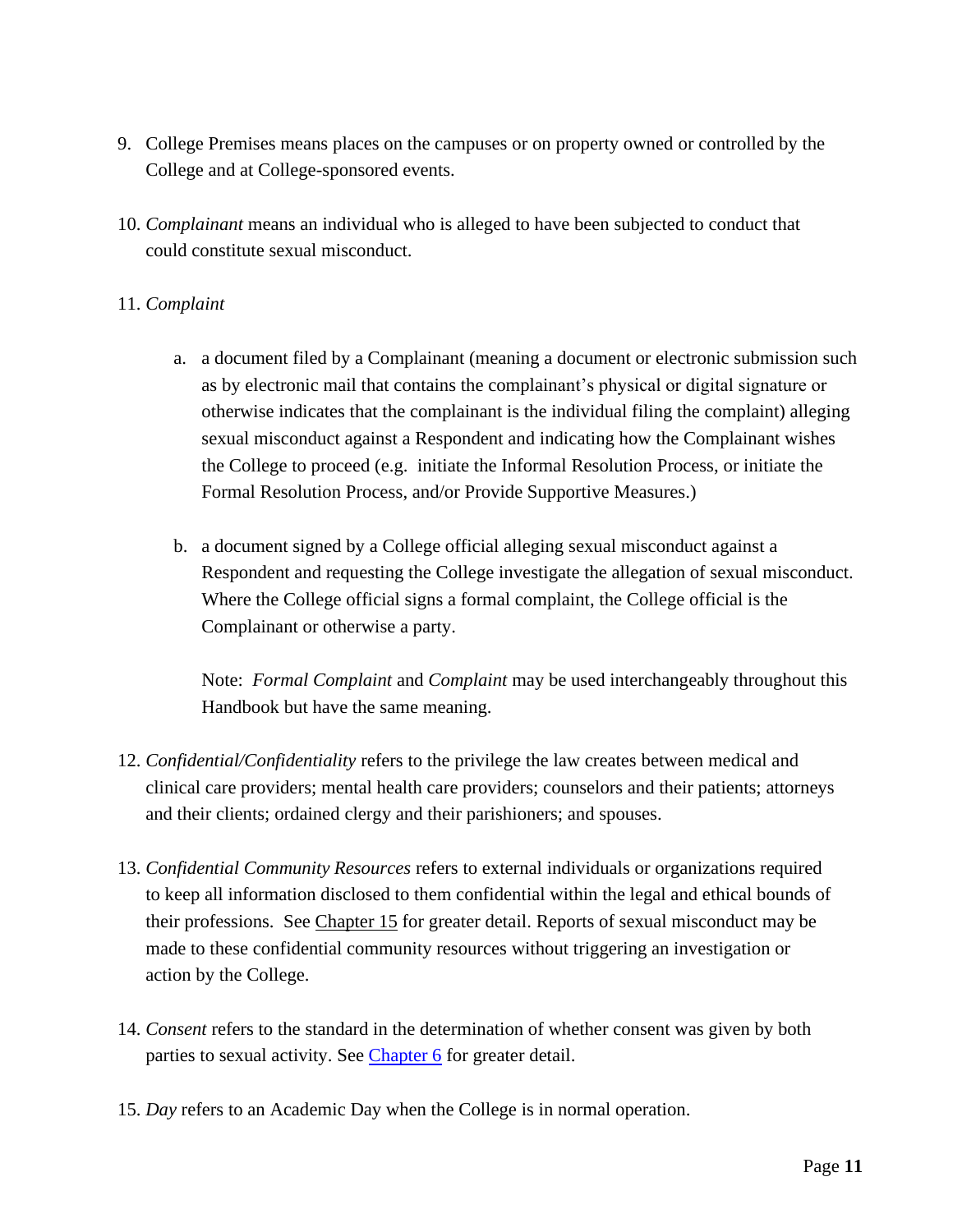- 16. *Employee* is defined by the Employee Handbook as individuals employed by the College who are administrators, staff and faculty with the exception of those faculty members who are governed by separate collective bargaining agreements or faculty handbooks.
- 17. *Exculpatory evidence* tends to show a Respondent is not responsible for the alleged sexual misconduct.
- 18. *Evidenc*e refers to documents, files, electronic communications, photographs, video footage, and any other information related to the allegations of sexual misconduct alleged in the Formal Complaint, whether inculpatory or exculpatory, on which the College will rely in reaching a determination regarding responsibility.
- 19. *Faculty member* is defined by the collective bargaining agreement or faculty handbook applicable to the individual faculty member employed on one of the three College campuses.
- 20. *Formal Complaint Resolution Process* refers to a method of formal resolution designated by the College to address alleged sexual misconduct under this Handbook. See [Chapter 18](#page-58-1) for greater detail.
- 21. *Good cause* is adequate grounds to take an action, including but not limited to:
	- a. the complexity of the case;
	- b. the number of parties or witnesses involved;
	- c. the amount of evidence available to obtain and consider;
	- d. the unavailability of parties, witnesses or advisors due to extenuating circumstances;
	- e. College closure or academic breaks;
	- f. concurrent law enforcement activity;
	- g. the necessity for language assistance or accommodation of disabilities; and
	- h. any other extenuating circumstances articulated by the TIX Coordinator or investigators.
- 22. *Inculpatory Evidence* tends to show the Respondent is responsible for the alleged sexual misconduct.
- 23. *Informal Complaint Resolution Process* is a voluntary resolution option that allows the parties to resolve disputes informally in a separate and distinct process from the Formal Complaint Resolution Process. See [Chapter 17](#page-56-3) for greater detail.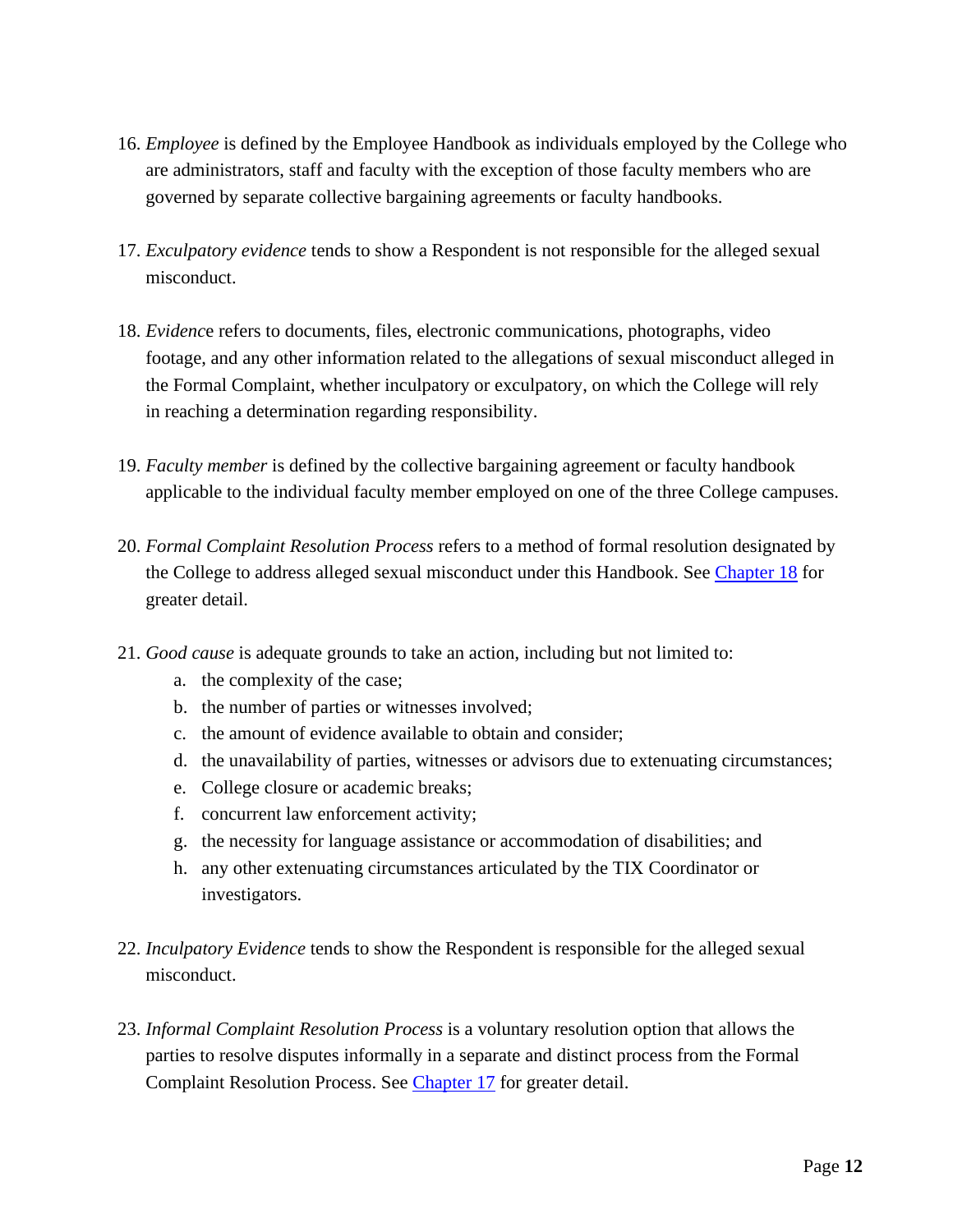- 24. *Investigative File* is a compilation of all documents, files, electronic communications, photographs, video footage, and any other evidence related to the allegations of sexual misconduct alleged in the Formal Complaint.
- 25. *Investigative Process* is that part of the Formal Complaint Resolution Process during which the investigators gather evidence related to the alleged sexual misconduct; compiles the investigative file; and writes the investigative report.
- 26. *Investigative Report* is a report drafted by the investigators that fairly summarizes the evidence gathered in response to the allegations raised in a Complaint. See [Chapter 18](#page-65-0) for greater detail.
- 27. *Investigator* refers to a trained, neutral, fair and objective individual charged by the College with the responsibility of gathering facts information relating to alleged sexual misconduct, assessing relevance, synthesizing the evidence, and compiling this information into an investigation report.
- 28. *Member of the College Community* refers to any person who is a student, faculty member, College official, Security Officer, College employee or member of any other organization or club recognized officially by the College. A person's status in a particular situation shall be determined by the Coordinator or his/her designee.
- 29. *Official with Authority* (OWA) refers to the Sexual Misconduct Coordinator and Deputies who are College employees vested with the responsibility to implement corrective measures for sexual misconduct on behalf of the College under this Handbook.
- 30. *Party/Parties* means both Complainant or Respondent individually. Parties means both Complainant and Respondent collectively
- 31. *Preponderance of the Evidence* or *More likely than not* means that based on the totality of evidence and reasonable inferences drawn, it is more likely than not that the Respondent either did or did not engage in sexual misconduct.
- 32. *Presumption of innocence* means the Respondent is not responsible for the alleged sexual misconduct until a determination of responsibility is made at the conclusion of the Formal Complaint Resolution Process.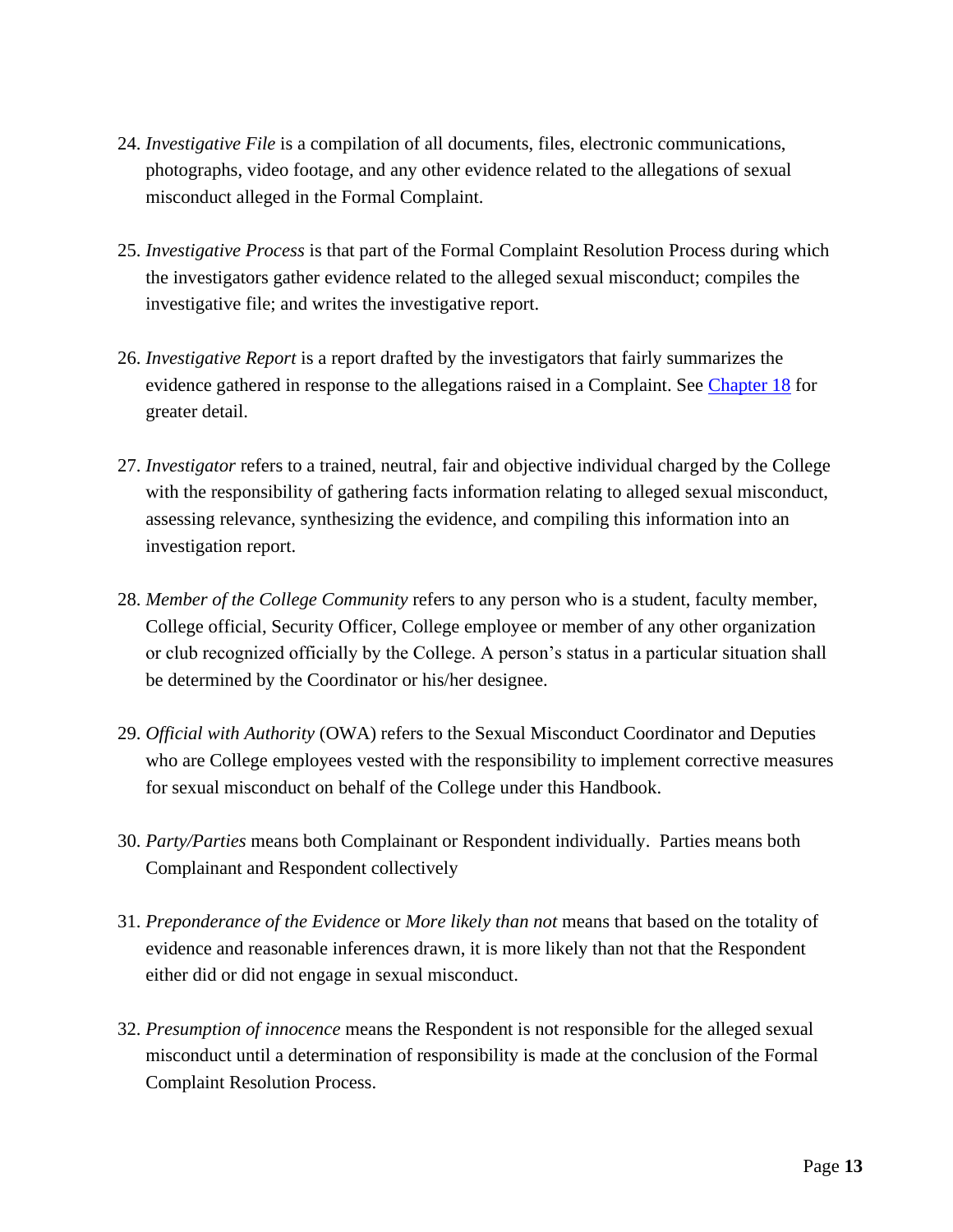- 33. *Remedies* are actions taken at the conclusion of the Formal Complaint Resolution Process by the College to restore or preserve equal access to the College's educational program and activities as appropriate.
- 34. *Report/Reporting* refers to information brought to the attention of a responsible employee of the College. A Report may or may not lead to a subsequently filed Complaint.
- 35. *Resolution* refers to the result of an Informal or Formal Complaint Resolution Process.
- 36. *Respondent* means a member of the College's community who has been alleged to have engaged in sexual misconduct.
- 37. *Responsible employees* refers to employees of the College who are obligated by this Handbook to share knowledge with the Sexual Misconduct Coordinator of reports or information which may provide the basis for a Complaint.
- 38. *Retaliation* means an individual who intimidates, threatens, coerces, or discriminates against any other individual for the purpose of interfering with any right or privilege secured by this policy or because the individual has made a report or complaint, testified, assisted, or participated or refused to participate in any manner in any investigation, proceeding or hearing under this Handbook.
- 39. *Sanction* means a consequence imposed at the conclusion of the Formal Complaint Resolution Process by the College if a Respondent has been found to be responsible for sexual misconduct.
- 40. *Sexual Misconduct* refers to a broad range of prohibited conduct of a sexual nature under this Handbook. See [Chapter 6](#page-21-0) for greater detail.
- 41. *Sexual Misconduct Coordinator (Coordinator) and Deputies* are employees designated and authorized by the College to coordinate and administer the procedures in this Handbook. References to the Coordinator throughout this Handbook may also include individuals assigned specific tasks by the Coordinator.

Note: The Sexual Misconduct Coordinator and Deputies also serve as the College's Title IX Coordinator and Deputies.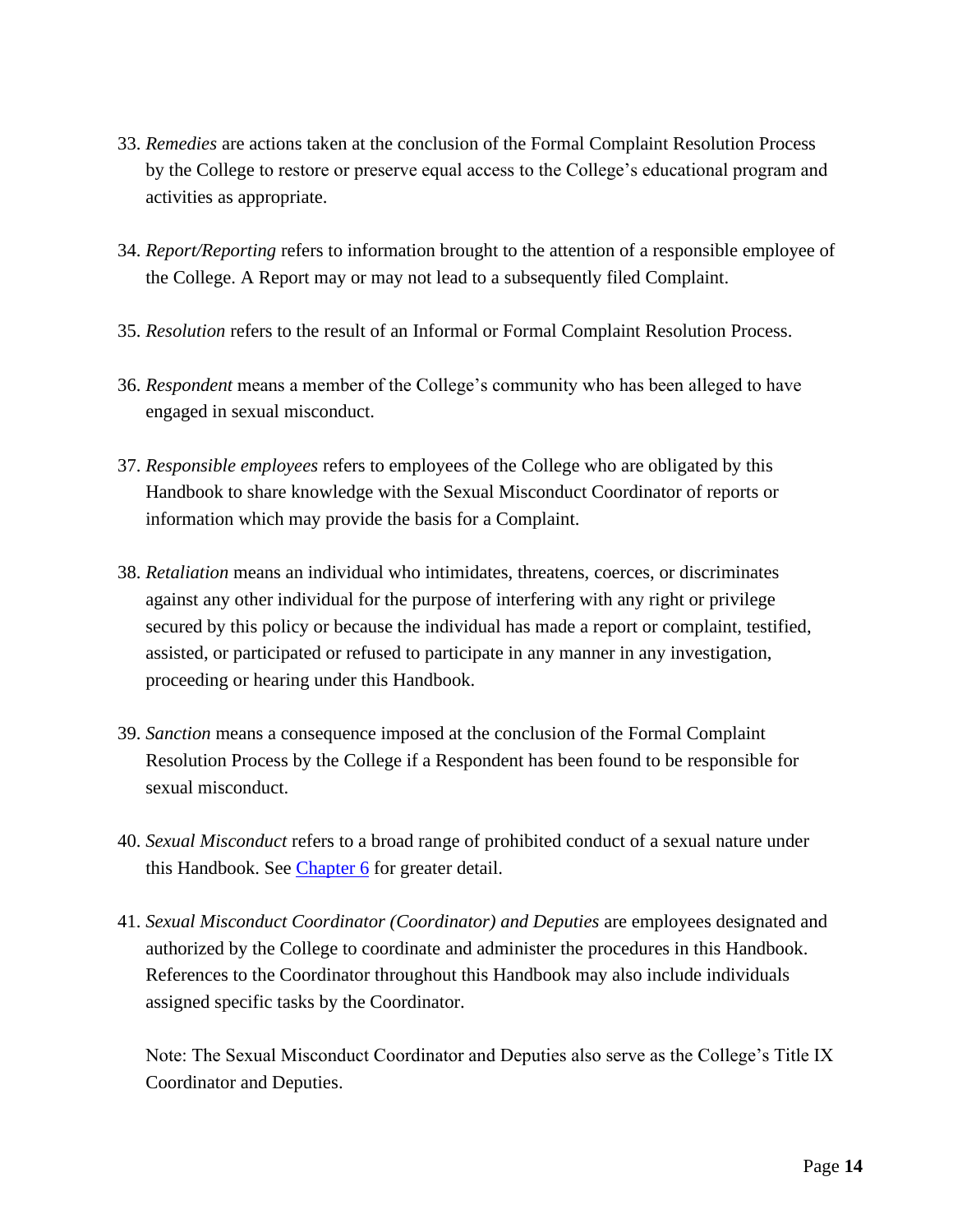- 42. *Sexual Misconduct Response Team* refers to the Sexual Misconduct Coordinator, deputy coordinators, coordinator assignees and any other member of the Informal or Formal Complaint Resolution Process.
- 43. *Standard of Proof* refers to the level of proof needed to prove a specific allegation. The Standard of proof under this Handbook is preponderance of the evidence.
- 44. *Student* refers to all persons taking courses at the College, either full time or part-time, pursuing undergraduate, graduate or professional studies. Persons who withdraw after allegedly violating the Student Code of Ethics, who are not officially enrolled for a particular term but who have a continuing relationship with the College or who have been notified of their acceptance for admission are considered "students" as are persons who are living in College-owned and/or operated residences, although not enrolled in the institution. Furthermore, individuals who are not currently attending the College remain subject to decisions made under this policy upon re-enrollment for conduct that occurred during any period of attendance.
- 45. *Supportive Measures* refers to non-disciplinary, non-punitive individualized services offered as appropriate, as reasonably available, and without fee or charge to the parties to restore or preserve access to the College's education program or activity, including measures designed to protect the safety of all parties or the College's educational environment, and/or deter sexual misconduct.
- 46. *Third Party* refers to a person who is not a College student, student organization, faculty member, or employee. A third party is a person or organization that engages in any College education program or activity, or who otherwise interacts with the College, including but not limited to volunteers, contractors, vendors, patients, visitors and guests.
- 47. *Witness* is an individual identified by the parties or the investigators who has knowledge of the alleged sexual misconduct who can provide context to the allegations or who have other information that would be of assistance in making a determination of responsibility under a particular Formal Complaint.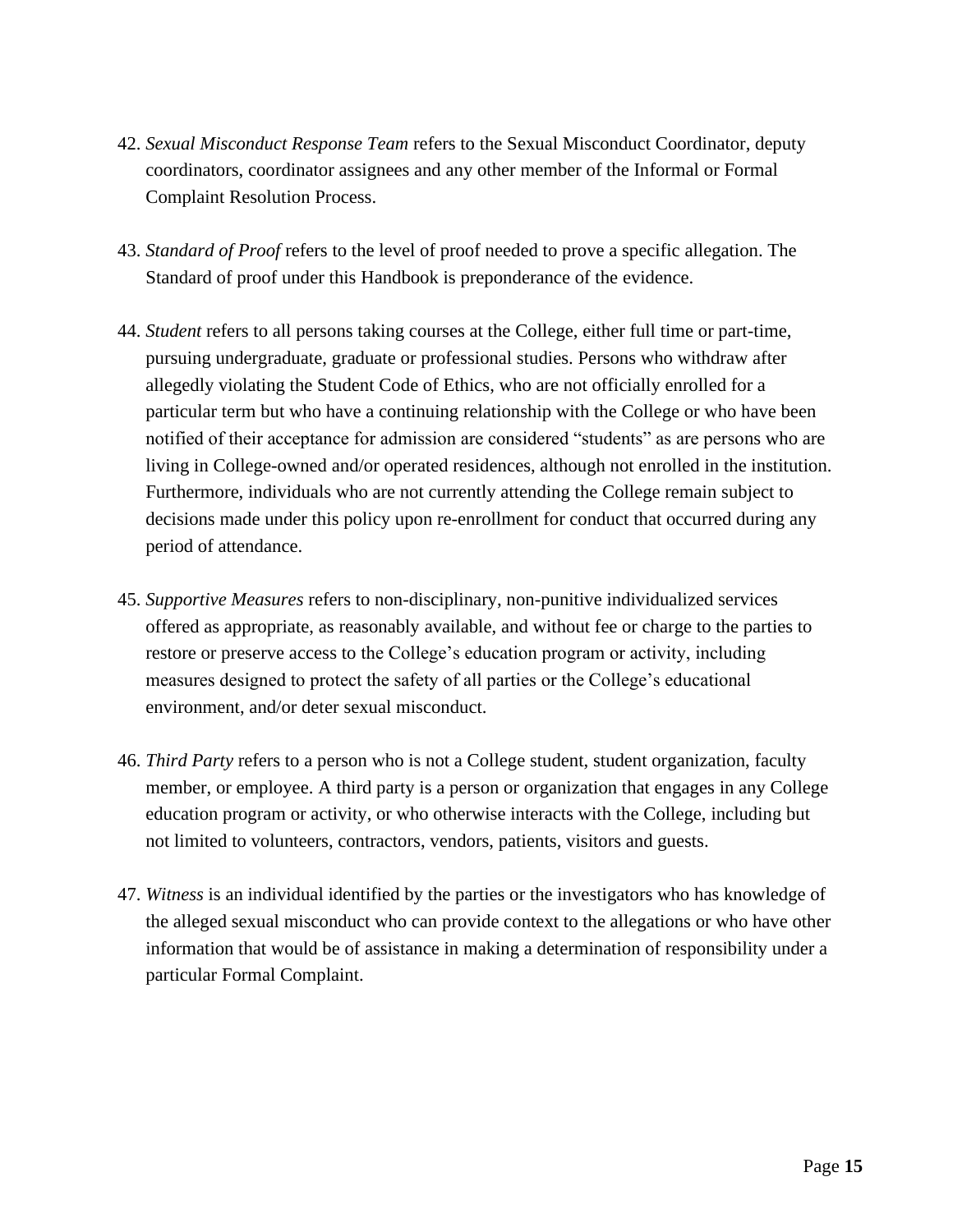# <span id="page-15-0"></span>**CHAPTER 3: NOTICE OF NONDISCRIMINATION**

As pointed out in Chapter 1 and noted in this Handbook's cover page, this Policy and Procedure document is devoted to the **resolution of sexual misconduct reports that that do** *not* **fall within the definition of TIX Sexual Harassment.**

This Chapter is the College's policy statement concerning other types of discrimination based upon protected classes under other federal, state or local laws involving the College.

The College is committed to establishing and maintaining a work and education environment free of any form of discrimination or harassment and does not tolerate discrimination or harassment of or by its employees (including faculty), students, patients or anyone associated with or conducting business with the College.

The College prohibits discrimination and harassment in employment, admissions or in educational practices, programs, services or activities on the basis of age, ancestry, citizenship status, color, creed, disability, gender, gender identity, genetics, marital or registered domestic partner status, medical condition, national origin, race, religion, sex, sexual orientation, veteran and military status or other legally protected status.

Equal employment opportunity applies to recruiting, hiring, placement, promotion, termination, layoff, recall, transfer, leave of absence, compensation, training, professional development, and all other terms and conditions of employment. Equal opportunity also applies to admissions, orientation, student employment, housing, academic and student programs, discipline and all other terms and conditions of admissions, enrollment, and educational practices.

#### *Reporting or Filing a Complaint of Discrimination or Harassment*

For more information or to file a complaint refer to the College's [Equal Opportunity Policy,](https://www.palmer.edu/getmedia/9a3c23b9-db9f-4912-852e-e7521309a881/ip-equal-opportunity.pdf) [Notice of](https://www.palmer.edu/about-us/office-of-compliance/notice-of-nondiscrimination/)  [Nondiscrimination,](https://www.palmer.edu/about-us/office-of-compliance/notice-of-nondiscrimination/) or [Report a Complaint](https://www.palmer.edu/about-us/office-of-compliance/report-a-complaint/) which may be accessed on the College's website at [https://www.palmer.edu/about-us/office-of-compliance/report-a-complaint/.](https://www.palmer.edu/about-us/office-of-compliance/report-a-complaint/)

#### *Reporting or Filing a Complaint of Title IX Sexual Misconduct*

For more information or to file a Title IX complaint contact the College's [Title IX Coordinator or](https://www.palmer.edu/about-us/office-of-compliance/report-a-sexual-misconduct/)  [deputies](https://www.palmer.edu/about-us/office-of-compliance/report-a-sexual-misconduct/) or refer to [Report Sexual Misconduct](https://www.palmer.edu/about-us/office-of-compliance/report-a-sexual-misconduct/) on the College's website. Information regarding sexual [misconduct awareness, prevention and response](https://www.palmer.edu/about-us/office-of-compliance/sexual-misconduct-prevention-and-response/) may be accessed on the College's website.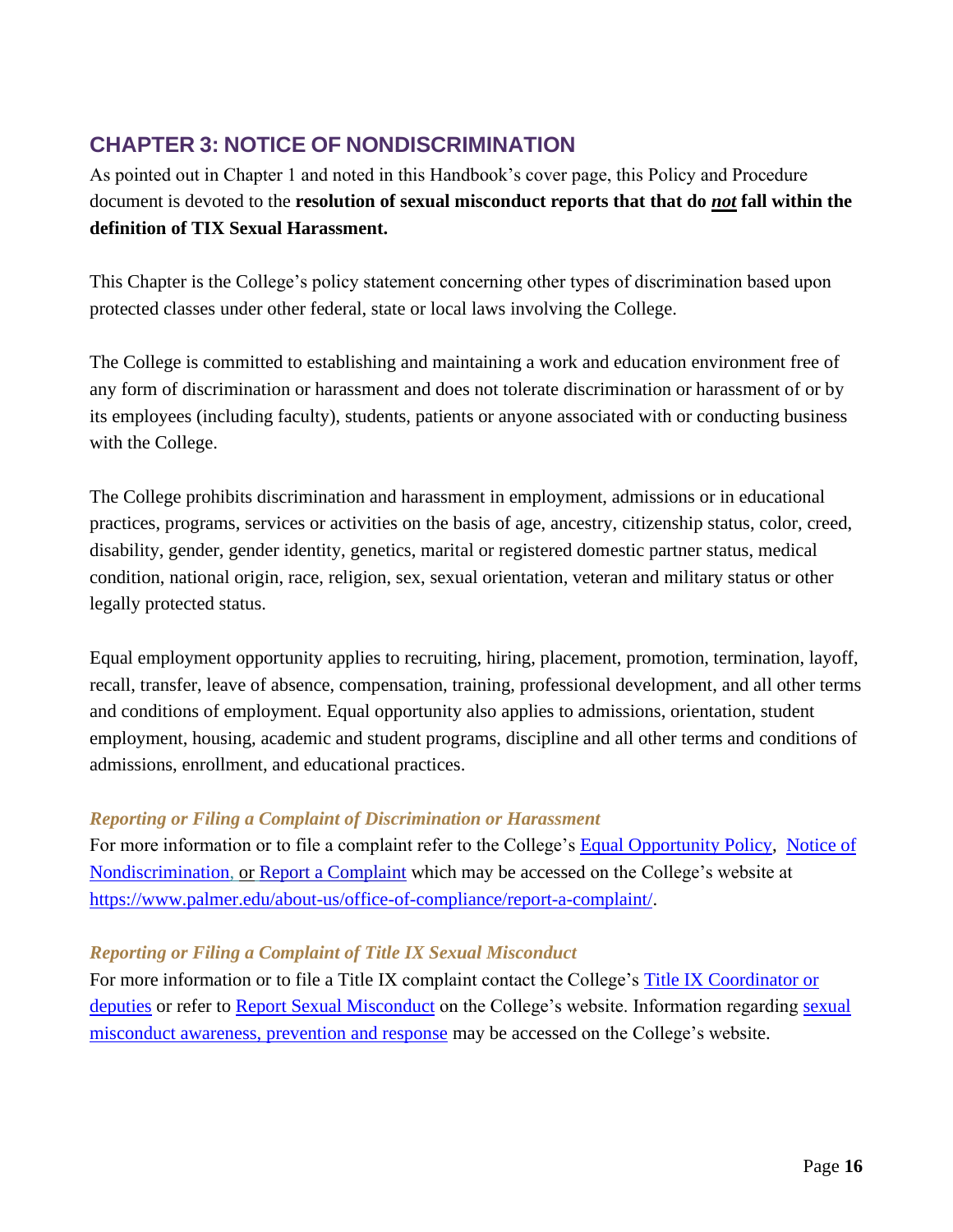# <span id="page-16-0"></span>**CHAPTER 4: SCOPE AND JURISDICTION**

### <span id="page-16-1"></span>A. Scope

This Handbook applies to the entire College community, which is defined as including the Main campus (Palmer College Foundation, d/b/a Palmer College of Chiropractic), West campus (Palmer College of Chiropractic West) and Florida campus (Palmer College Foundation, Inc., d/b/a Palmer College of Chiropractic Florida) with campuses respectively located in Iowa-Illinois; California; and Florida and any other person(s), groups, or organizations affiliated with any Palmer campus.

### <span id="page-16-2"></span>B. Jurisdiction

This Handbook addresses Sexual Misconduct and related retaliation which encompasses all of the prohibited conduct described in [Chapter 6](#page-21-0) that occurs on the basis of sex when the conduct **does not meet** the jurisdictional requirements of Title IX Sexual Harassment.

# <span id="page-16-3"></span>C. Consolidation of Complaints

Provided the allegations arise out of the same facts or circumstances, after a Complaint has been assessed and meets the jurisdictional requirements of this Handbook, the Sexual Misconduct Coordinator has the discretion to consolidate multiple Complaints alleging Sexual Misconduct:

- 1. against more than one Respondent; or
- 2. by more than one Complainant against one or more Respondents; or
- 3. by one party against the party.

### <span id="page-16-4"></span>D. Coordination with Equal Opportunity Policy

A report or Sexual Misconduct Complaint can sometimes occur in conjunction with allegations or discrimination and/or harassment on the basis of age, ancestry, citizenship status, color, creed, disability, national origin, race, religion, veteran status or other characteristic protected by applicable law. Under these circumstances, the College will coordinate the review, investigation and resolution efforts to collectively address all the reported complaints.

# <span id="page-16-5"></span>**CHAPTER 5: SEXUAL MISCONDUCT COORDINATOR AND SEXUAL MISCONDUCT RESPONSE TEAM**

### <span id="page-16-6"></span>A. Administrative Oversight

The College has appointed the Sexual Misconduct Coordinator (Coordinator) and deputies as the Officials with Authority (OWA) to institute corrective measures on behalf of the College. The Coordinator is responsible for the administration, coordination, dissemination and implementation of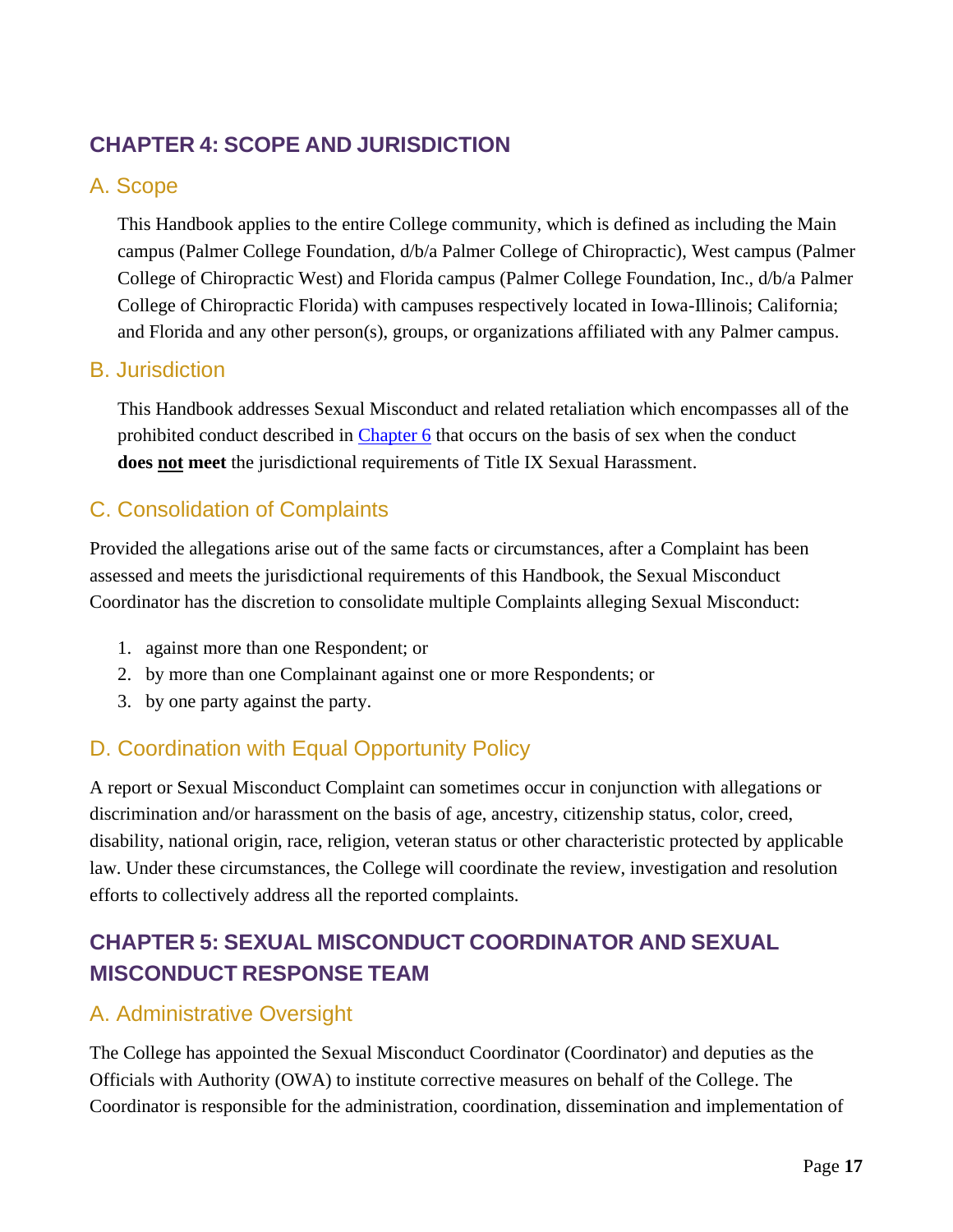this Handbook including, but not limited to the intake, investigation, resolution, and implementation of supportive measures to stop, remediate, and prevent Sexual Misconduct and retaliation.

All Complaints or reports of suspected Sexual Misconduct or inquiries about or concerns regarding this Handbook are to be directed to the Coordinator or deputies.

## <span id="page-17-0"></span>B. Sexual Misconduct Response Team

Response to Complaints, notices or reports of Sexual Misconduct requires a team effort. The Sexual Misconduct Response Team includes the Coordinator, deputy coordinators, the investigators and any College official assigned a specific role in responding to or resolving Complaints under this Handbook. On a case-by-case basis, others may be added to this response team as appropriate.

# <span id="page-17-1"></span>C. Sexual Misconduct Response Team Training

The Coordinator and Deputy Coordinators, investigators, hearing panel members, appeal officials and any other individual who has an assigned role by the College in responding to and resolving Sexual Misconduct receive relevant and appropriate training for the roles they are assigned. Such training does not rely on sex stereotypes but instead promotes impartial investigations and adjudication of Complaints of Sexual Misconduct.

### <span id="page-17-2"></span>D. Independence and Conflict-of-Interest

The Coordinator manages the Sexual Misconduct Response Team and acts with independence and authority free from bias and conflicts of interest. The Coordinator oversees all resolutions under this Handbook. The members of the Sexual Misconduct Response Team are vetted and trained to ensure they are not biased for or against any party in a specific case, or for or against Complainants and/or Respondents, generally.

Concerns involving bias, conflict of interest or any other concern regarding any Sexual Misconduct Response Team member should be reported to the Coordinator. Concerns regarding the Coordinator should be reported to the Provost.

### <span id="page-17-3"></span>E. Sexual Misconduct Coordinator and Deputy Coordinator – Main Campus

The Coordinator is located in the Campus Center, 4th floor. Office Hours are Monday-Friday 8 a.m. to 4:30 p.m. CST.

#### **MAIN CAMPUS**

Earlye Adams Julien, PHR, M.S. Ed. Senior Director for Compliance Also Serving as Coordinator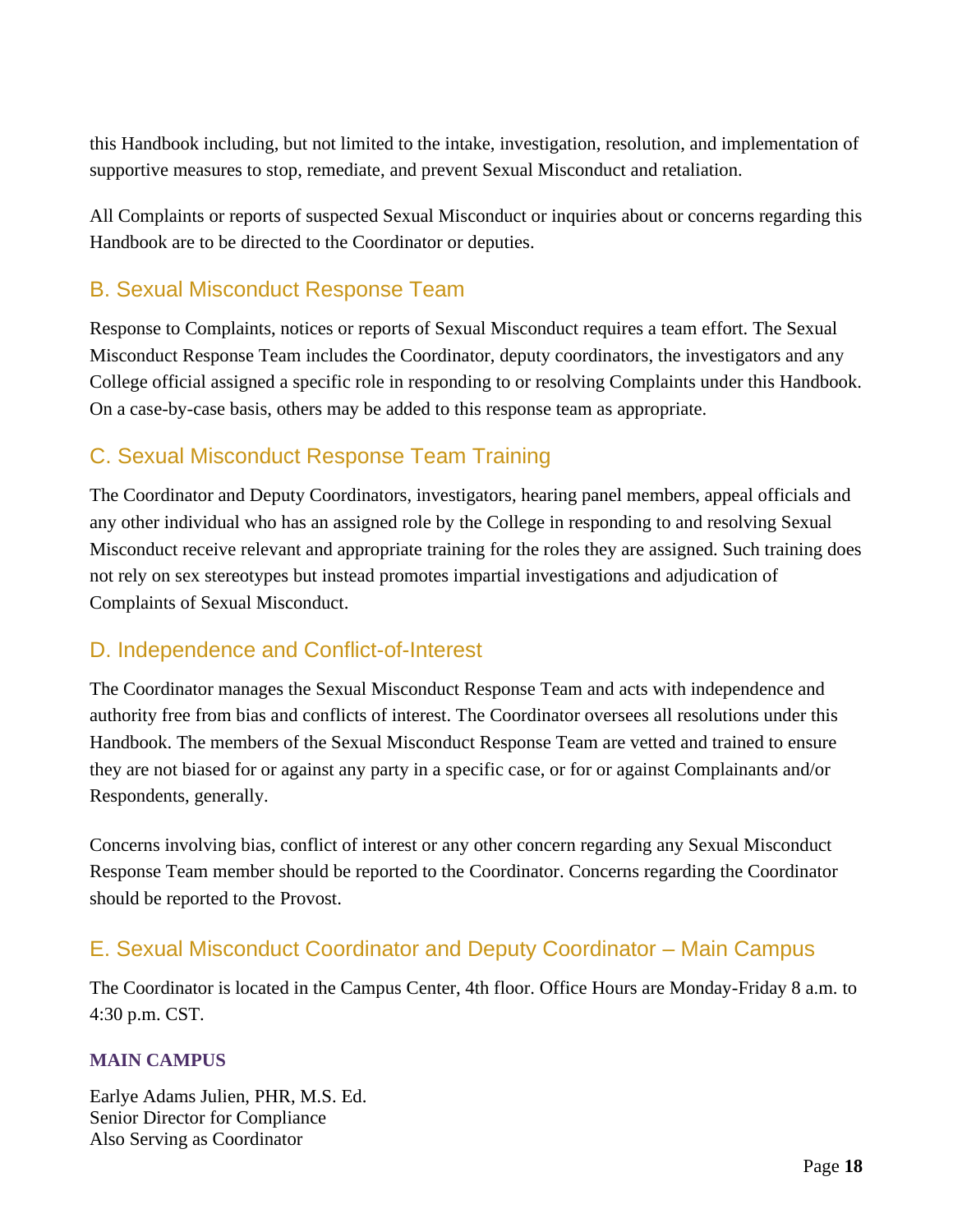Office of Compliance 1000 Brady Street Davenport, IA 52803 563-884-5476 [earlye.julien@palmer.edu](mailto:earlye.julien@palmer.edu)

The Deputy Coordinator is located in the Campus Center, 3rd floor. Office Hours are Monday-Friday 8 a.m. to 4:30 p.m. CST.

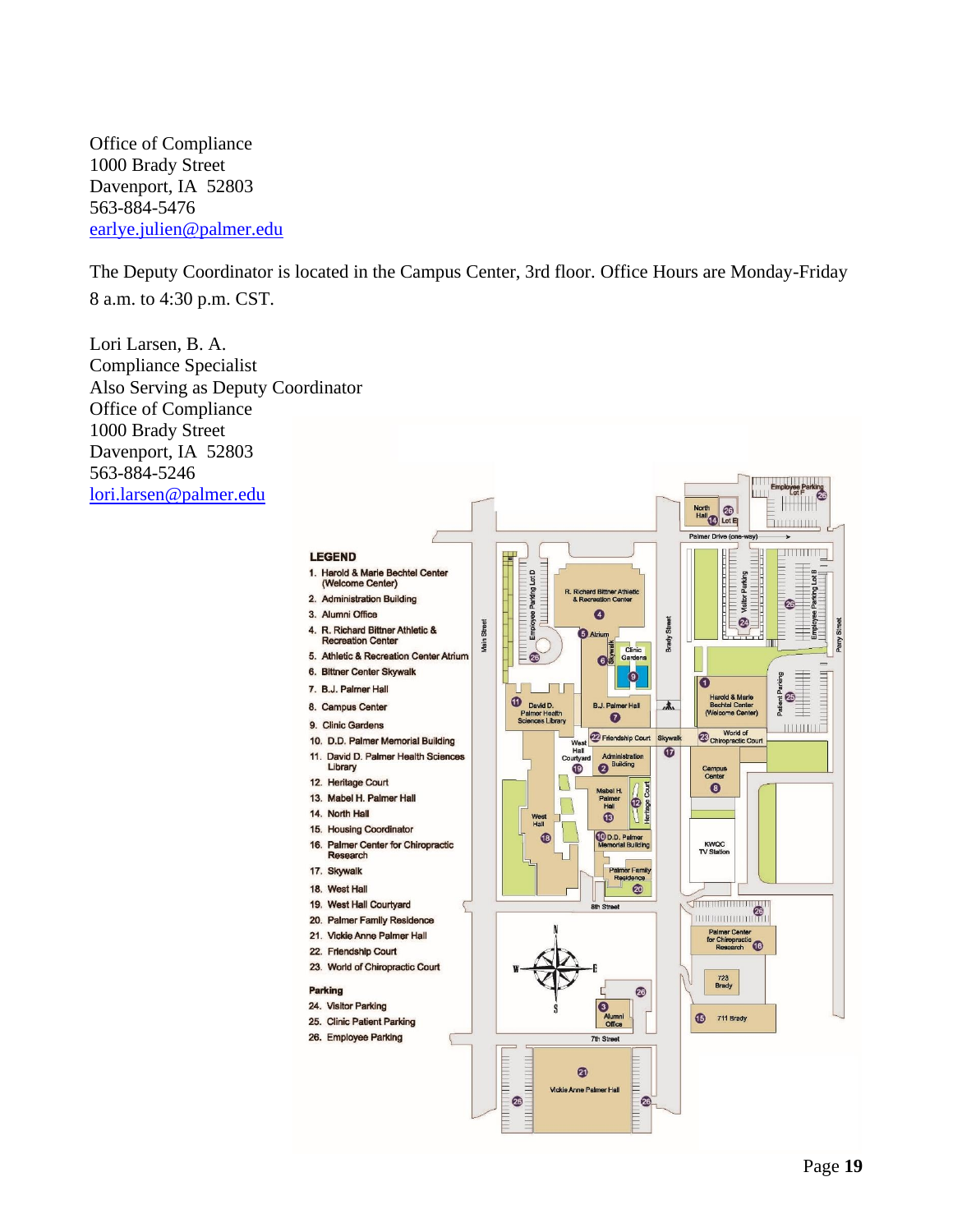### <span id="page-19-0"></span>F. Location of Deputy Coordinator – West Campus

The Deputy Coordinator on the West campus is located in Student Services. Office Hours are Monday-Friday 8 a.m. to 4:30 p.m. PST.

#### **WEST CAMPUS**

Michael Crump, M.Ed. Office of Student Academic Affairs Also Serving as Deputy Coordinator 90 E. Tasman Drive San Jose, CA 95134 408-944-6122 [michael.crump@palmer.edu](mailto:michael.crump@palmer.edu) 



1. Palmer College of Chiropractic, San Jose, Calif., campus 2. Baypointe Light Rail Station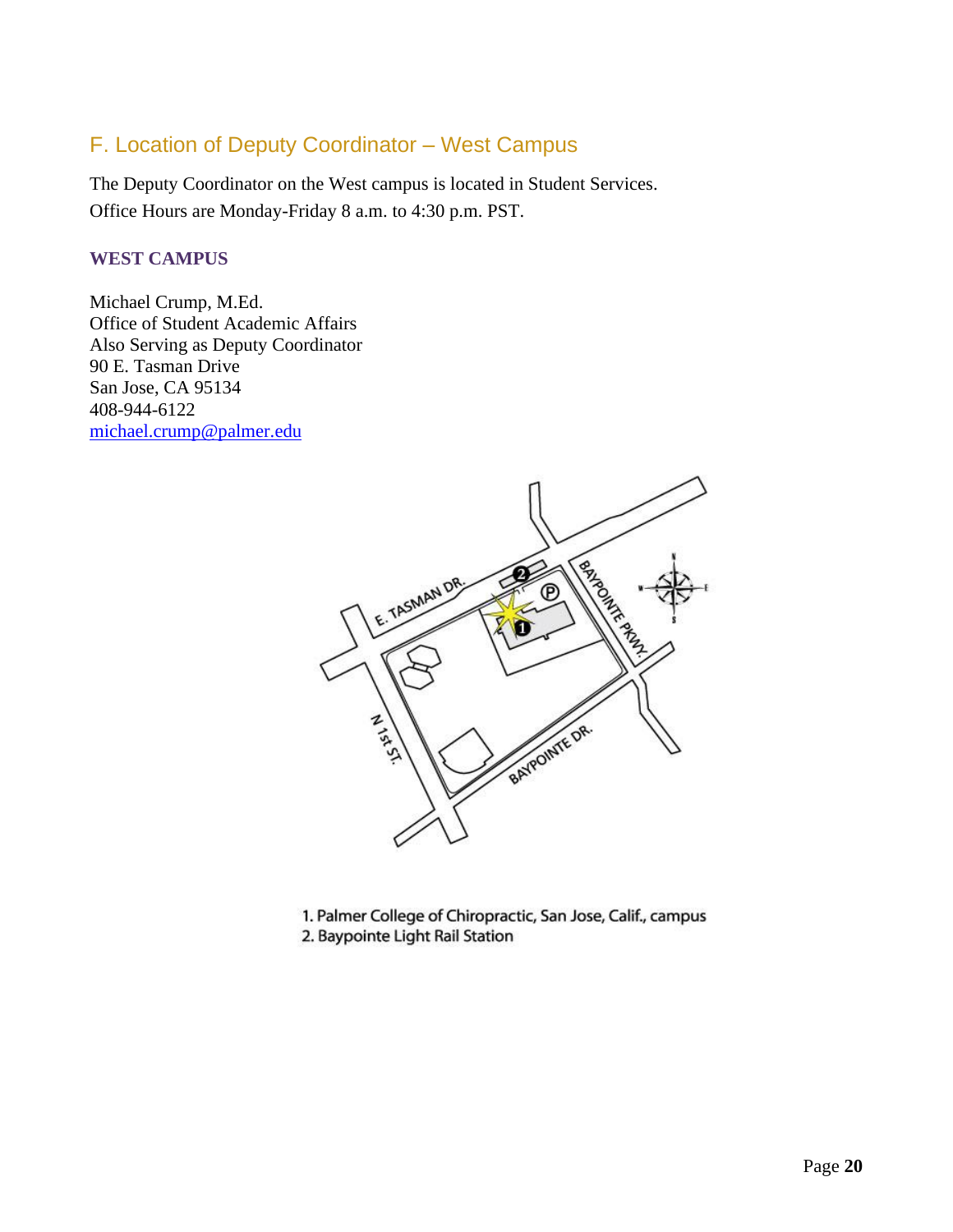### <span id="page-20-0"></span>G. Deputy Coordinator – Florida Campus

The Deputy Coordinator on the Florida campus is located in Building 2, Human Resources Department. Office Hours are Monday-Friday 8 a.m. to 4:30 p.m. EST.

#### **FLORIDA CAMPUS**

Human Resources Manager Also Serving as Deputy Coordinator Office of Human Resources 4777 City Center Parkway Port Orange, FL 32129-4153 386-763-2665

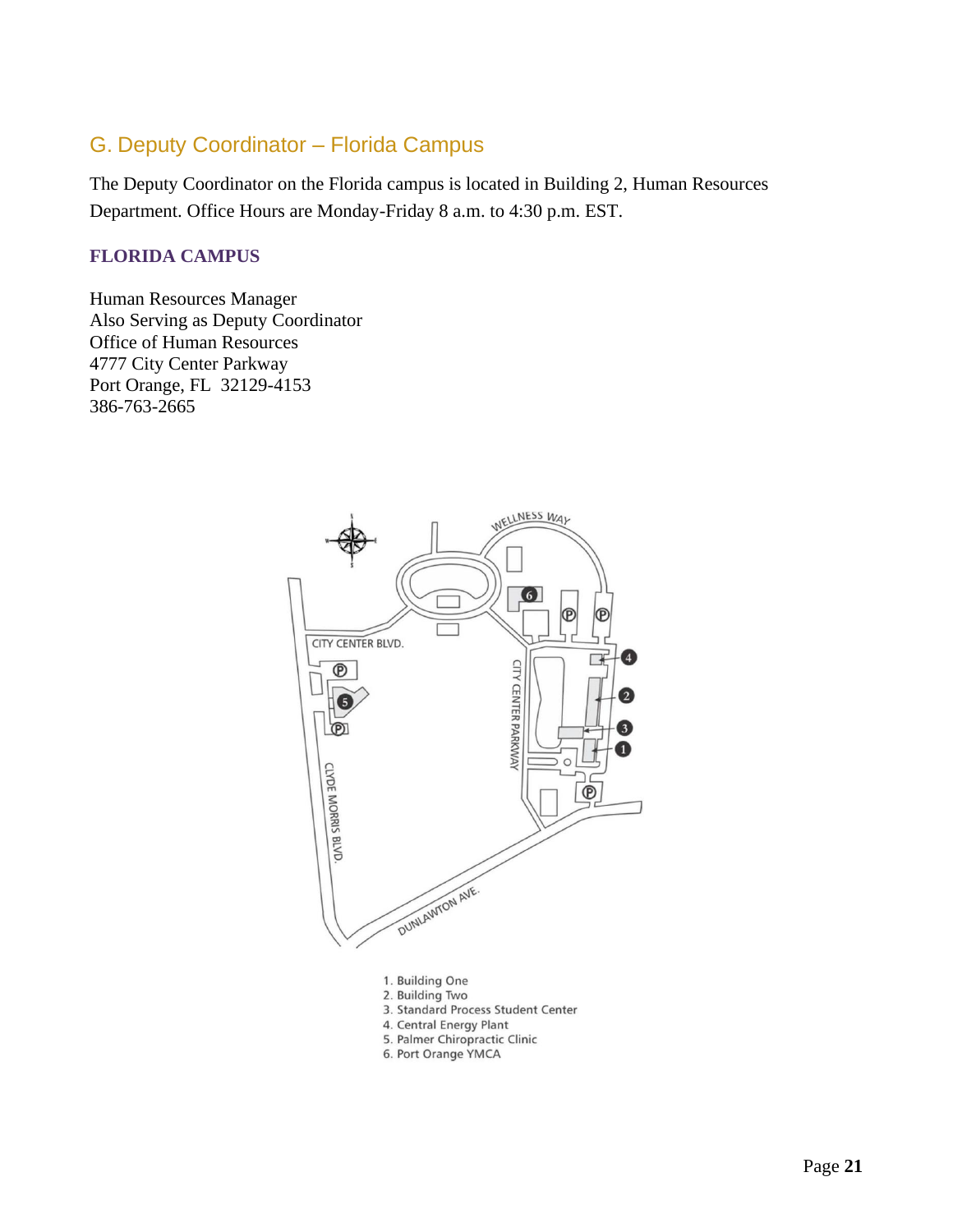# <span id="page-21-0"></span>**CHAPTER 6: PROHIBITED SEXUAL MISCONDUCT**

### <span id="page-21-1"></span>**A. PROHIBITED SEXUAL MISCONDUCT, PART 1**

The College prohibits sexual misconduct by or against any member of the College community. Sexual misconduct consists of a range of unacceptable behaviors that violate this Handbook and could impact the employment or educational environment. Acts of Sexual Misconduct may be committed by any person upon any other person, regardless of the sex, sexual orientation, and/or gender identity of those involved.

Prohibited Sexual Misconduct under this Handbook includes but is not limited to:

- Hostile environment sexual harassment;
- > Non-consensual sexual contact:
- > Non-consensual sexual intercourse;
- > Sexual exploitation;
- > Bullying and cyber-bullying;
- Other misconduct behaviors that are sex or gender based;
- Aiding or facilitating sexual misconduct; and
- > Retaliation

#### **1. HOSTILE ENVIRONMENT SEXUAL HARASSMENT**

Sexual harassment is any unwelcome sexual advance, request for sexual favors, or other unwelcome verbal or physical conduct of a sexual nature which is directed at an individual based on sex when such behaviors are sufficiently severe or pervasive to have the effect of unreasonably interfering with an individual's educational experience, working conditions, or living conditions by creating an intimidating, hostile, or offensive environment.

- a. In evaluating whether a hostile environment exists, the totality of known circumstances including the nature, frequency, intensity, location, context, and duration of the conduct will be considered from the perspective of both the reporting party and a reasonable person in the position of a responding party.
- b. A single or isolated incident of prohibited behavior may create a hostile environment if the incident is sufficiently severe. The more severe the conduct, the fewer number of incidents are necessary to establish a hostile environment, particularly if the harassment is physical.
- c. In some cases, sexual harassment is obvious and may involve an overt action, a threat or reprisal. In other instances, sexual harassment is subtle and indirect, with a coercive aspect that is unstated.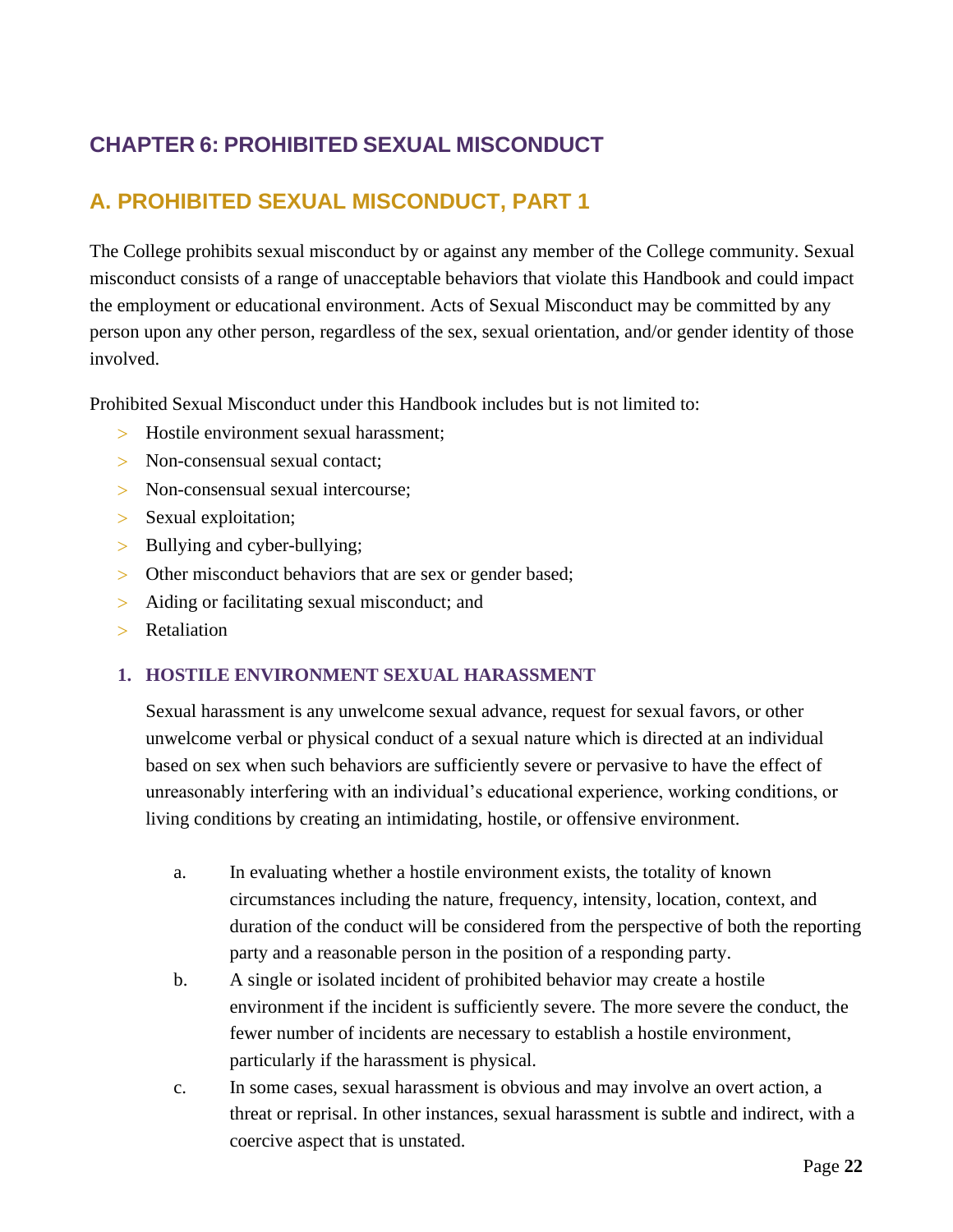- d. It can occur between peers (e.g., student to student, employee to employee, faculty to faculty) or between persons of unequal power status (e.g. supervisor to subordinate, faculty to student, coach to student-athlete, student leader to student). Although sexual harassment often occurs between individuals with unequal power, a person who appears to have less power in a relationship can also commit sexual harassment (e.g., student harassing faculty member).
- e. It can be committed by an individual or may be a result of the collective actions of an organization or group.
- f. It can be committed against an individual, an organization or a group.
- g. It can be committed by an acquaintance, a stranger, or someone with whom the reporting party has a personal, intimate or sexual relationship.
- h. It can occur by or against an individual of any sex, gender identity, or sexual orientation.
- i. It does NOT have to include intent to harm, be directed at a specific target, or involve repeated incidents.
- j. Examples of conduct that can constitute sexual harassment include, but are not limited to:
	- 1) Unwelcome sexual innuendo, propositions, or comments;
	- 2) Sexual slurs, humor or jokes of a sexual nature or about sex, gender identity, or gender expression;
	- 3) Disparaging, derogatory, demeaning, negative, or offensive language or remarks of a sexual nature or about sex, gender identity, or gender expression;
	- 4) Insults or threats based on sex, gender identity, or gender expression;
	- 5) Written materials, graffiti or the display or distribution of drawings, posters, pictures or objects of a sexual nature;
	- 6) Unwelcome written or electronic communications, such as e-mail, text messaging, websites, and Internet use of a sexual nature;
	- 7) Sexually charged name-calling; sexual rumors or ratings of sexual activity/performance;
	- 8) Unwelcome physical contact or suggestive body language, such as touching, patting, pinching, hugging, kissing, or brushing against an individual's body;
	- 9) Undue and unwanted attention, such as repeated inappropriate flirting, inappropriate or repetitive compliments about clothing, accessories or physical attributes, staring, or making sexually oriented gestures;
	- 10) Physical coercion or pressure placed upon an individual to engage in sexual activity or punishment for a refusal to respond or comply with sexual advances;
	- 11) Abusive, disruptive or harassing behavior, verbal, physical, or electronic which endangers another's mental or physical health, including but not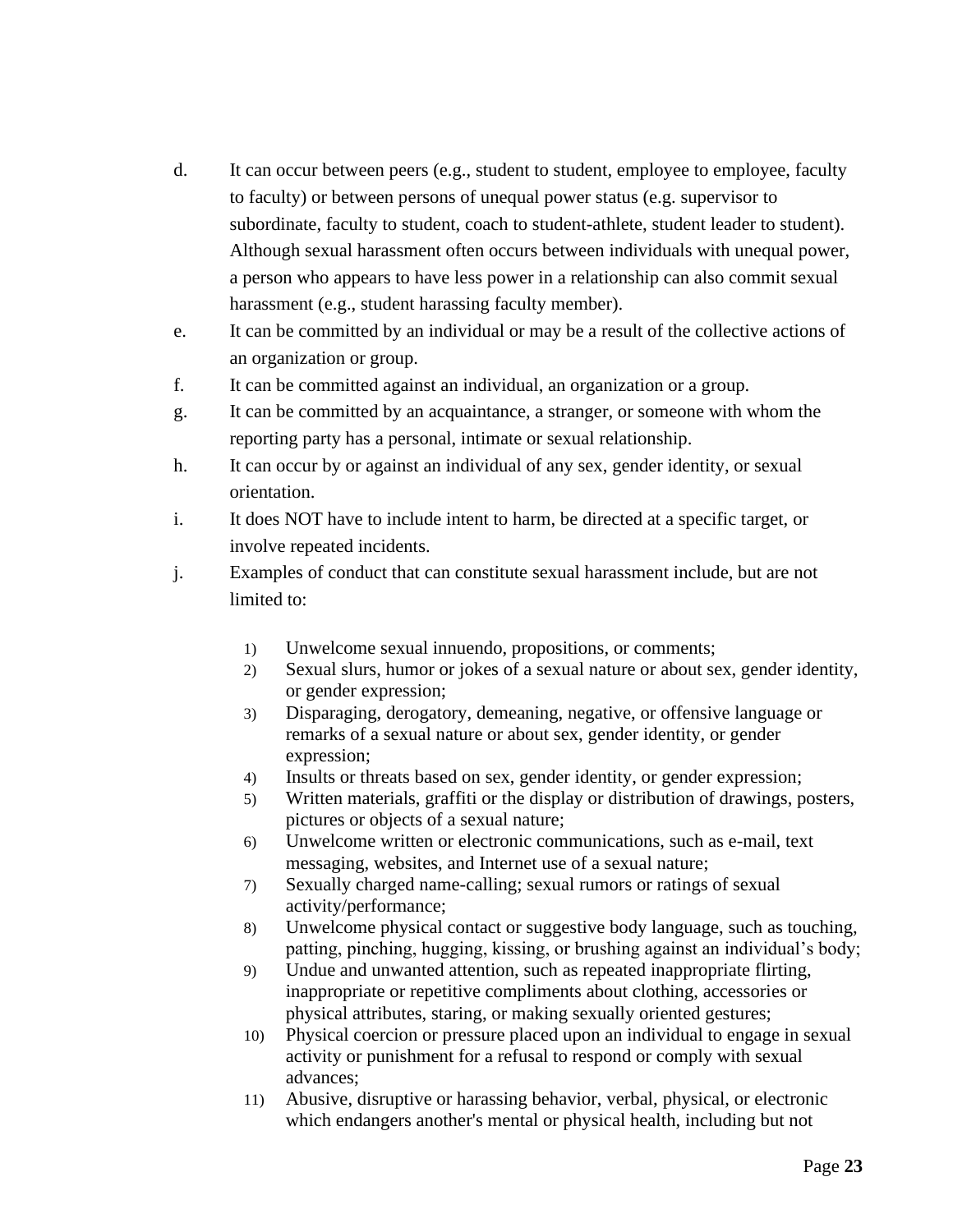limited to threats, acts of violence, or assault based on sex, gender and/or in the context of intimate partner violence; and

12) Acts of verbal, nonverbal, or physical aggression, intimidation, or hostility based on sex or sex-stereotyping or for failing to conform to stereotypical notions of masculinity and femininity.

#### **2. NON-CONSENSUAL SEXUAL CONTACT**

Any intentional sexual touching, however slight, with any part of the body or any object, by a person upon another person, that is without consent and/or by force.

- a. Sexual contact is any intentional contact with the breasts, buttock, groin, or genitals, or touching another with any of these body parts, or making another touch you or themselves with or on any of these body parts; or
- b. Any other intentional bodily contact in a sexual manner.

#### **3. NON-CONSENSUAL SEXUAL INTERCOURSE**

Any sexual intercourse, however slight, with any part of the body or any object, by a person upon another person, that is without consent and/or by force.

Sexual intercourse includes vaginal or anal penetration by a penis, object, tongue, or finger, and oral copulation (mouth to genital contact), no matter how slight the penetration or contact.

#### **4. SEXUAL EXPLOITATION**

Sexual exploitation refers to an act or acts committed through non-consensual abuse or exploitation of another person's sexuality for the purpose of sexual gratification, financial gain, personal benefit or advantage or any other non-legitimate purpose. The act or acts of sexual exploitation are prohibited even though the behavior does not constitute one of the other sexual misconduct offenses. Sexual exploitation may involve individuals who are known to one another, have an intimate or sexual relationship, and/or may involve individuals not known to one another. Examples include, but are not limited to:

- a. Observing another individual's nudity or sexual activity or allowing another to observe consensual sexual activity without the knowledge and consent of all parties involved;
- b. Non-consensual streaming or transmitting of images; photographing; video or audio recording of sexual activity; nudity; or distribution of such without the knowledge and consent of all parties involved;
- c. Prostituting another individual;
- d. Knowingly exposing another individual to a sexually transmitted disease or virus without his or her knowledge;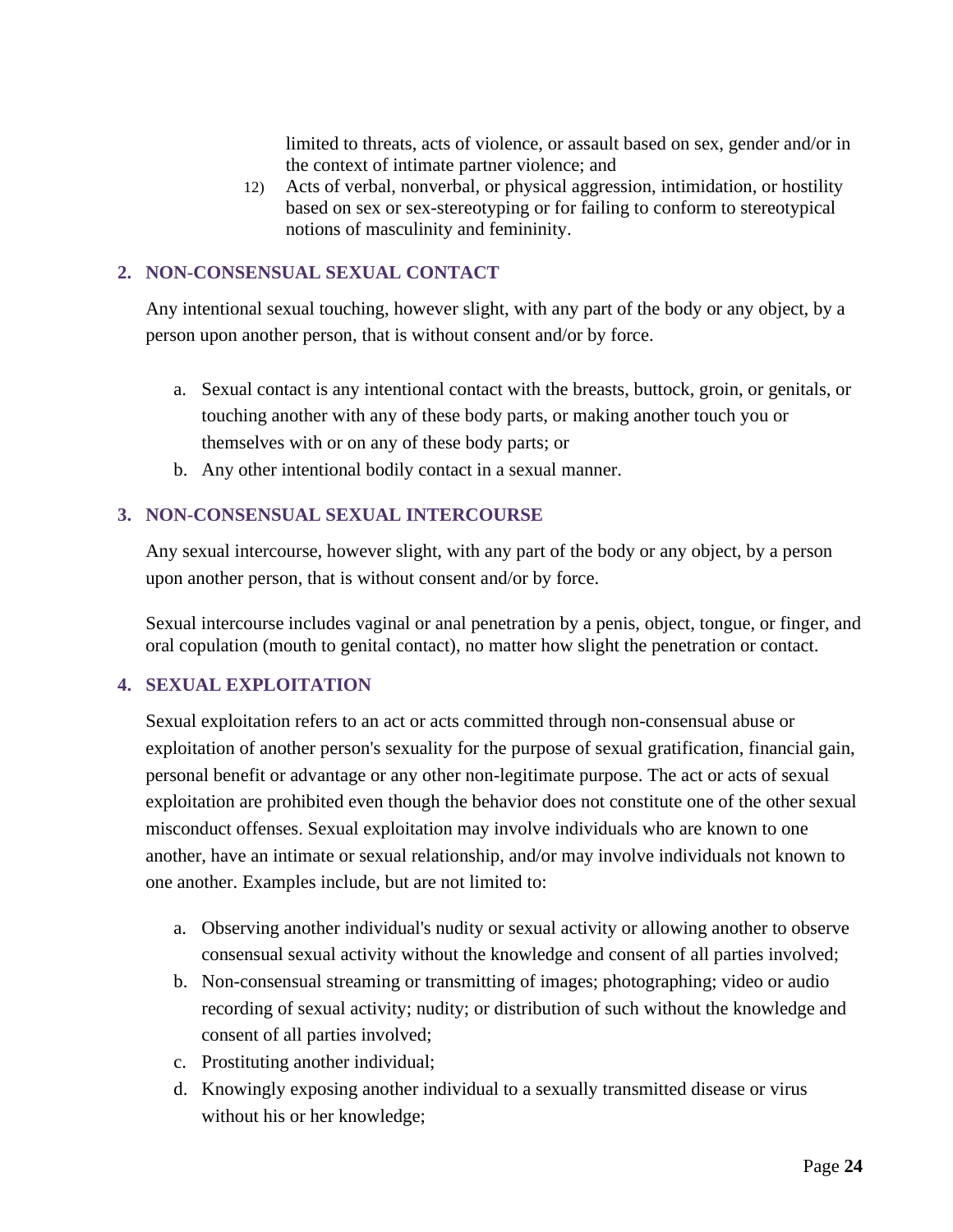- e. Inducing incapacitation for the purpose of making another person vulnerable to nonconsensual sexual activity;
- f. Exposing one's genitals in non-consensual circumstances;
- g. Inducing another to expose one's genitals.

#### **5. BULLYING AND CYBER-BULLYING**

The term "bullying'' refers to extreme or repeated verbal, physical, social or psychological behavior that is harmful and involves the misuse of power by an individual or group towards one or more persons.

Bullying is unwanted attention, harassment, physical or verbal contact, or any other course of conduct directed at an individual that could be reasonably regarded as likely to alarm or place that individual in fear of harm or injury, including physical, emotional, or psychological harm.

Bullying can include, but is not limited to, humiliation, intimidation and belittlement. Bullying is not only a form of sexual misconduct but also a type of harassment, which may be based upon other legally protected classes.

Bullying includes cyber-bullying, a particular form of bullying in which electronic media such as the internet, social networks, blogs, cell phones, texts or other similar devices or forms of contact are used to pursue, harass or make unwelcome contact with another person or persons. This can be done through email, instant messaging, text messages, web pages, chat rooms, or even interactive game sites.

Cyber-bullying includes but is not limited to:

- a. Sending mean, threatening or harassing messages to another person or persons as described in the preceding paragraph;
- b. Spreading lies and rumors about others as described in the preceding paragraph;
- c. Posting pictures without the consent of the individual;
- d. Tricking someone into revealing their personal information and sending it to others;
- e. Creating websites, polls, or blogs about others that embarrass or hurt those persons; and
- f. Recording conversations or videos without the individual's consent and then posting them online.

#### **6. AIDING OR FACILITATING**

Sexual misconduct includes aiding, facilitating, promoting or encouraging the behaviors prohibited by this Handbook. Aiding or facilitating may also include failing to take action to prevent an imminent act when it is reasonably prudent and safe to do so.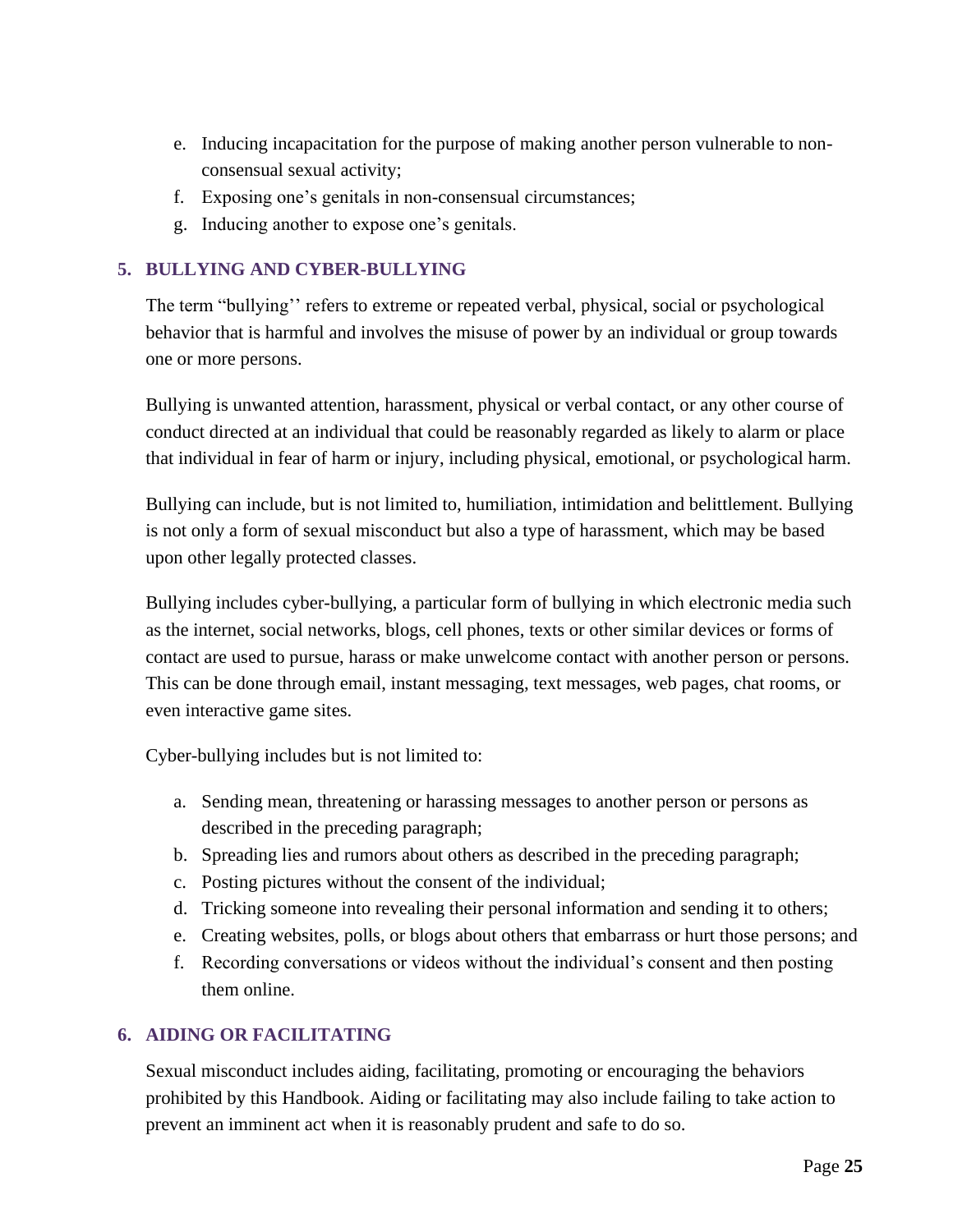#### **7. OTHER MISCONDUCT WHEN SEX OR GENDER-BASED**

Consistent with the values of an educational and employment environment free from discrimination based on sex, the College also prohibits gender-based harassment, which may include acts of verbal, nonverbal, or physical aggression, intimidation, or hostility, based on sex or sex-stereotyping, even if those acts do not involve conduct of a sexual nature. Examples include, but are not limited to:

- a. Threatening or causing physical harm, extreme verbal abuse, or other conduct which threatens or endangers the health or safety of any person;
- b. Discrimination, defined as actions that deprive other members of the community of educational or employment access, benefits or opportunities;
- c. Intimidation, defined as implied threats or acts that cause an unreasonable fear of harm in another;
- d. Hazing, defined as acts likely to cause physical or psychological harm or social ostracism to any person within the College community, when related to the admission, initiation, pledging, joining, or any other group-affiliation activity (as defined further in the Hazing Policy); and

#### **8. RETALIATION UNDER THIS HANDBOOK**

No individual or individual acting in support of or on behalf of that individual may intimidate, threaten, coerce, or discriminate against any other individual for the purpose of interfering with any right or privilege secured by this Handbook or because the individual has made a report or Formal Complaint, testified, assisted, participated or refused to participate in any manner in an investigation, proceeding or hearing under this Handbook.

Complaints alleging retaliation under this Handbook, including for the exercise of rights under this Handbook, must be filed with the TIX Coordinator and will be addressed and processed accordingly. If the individual who allegedly retaliated is not affiliated with the College and not otherwise subject to this Handbook, the College will process the Complaint and take appropriate measures.

The College retains the right to charge an individual for making a materially false statement in bad faith during the course of an investigation, proceeding or hearing. A determination whether or not the Respondent has engaged in Sexual Misconduct is not sufficient alone to conclude the alleged retaliator made a materially false statement in bad faith.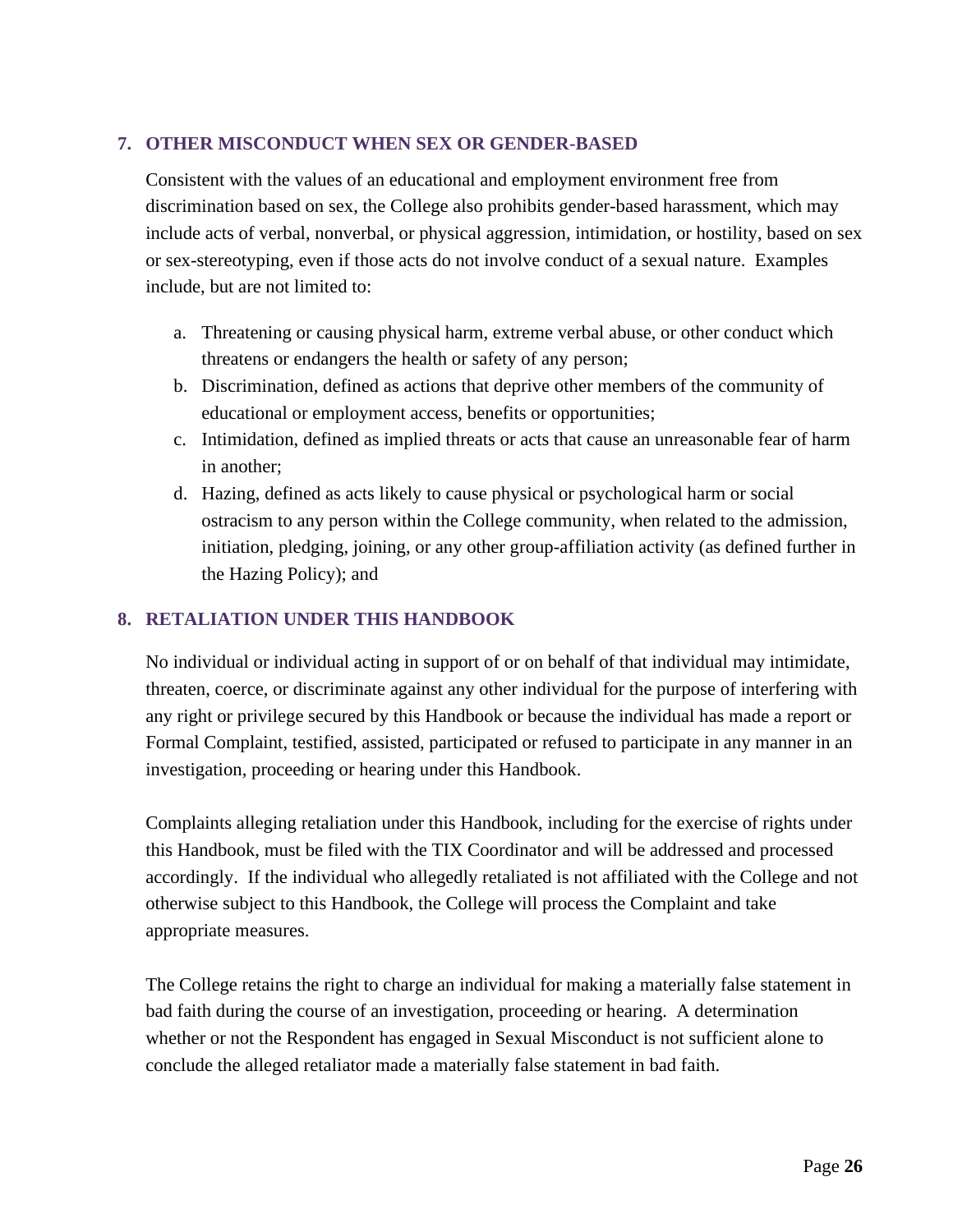Retaliation constitutes an independent violation of this policy and may occur even when there is a finding that no sexual misconduct took place.

The exercise of rights protected under the First Amendment, if applicable, does not constitute retaliation prohibited under this Handbook.

# <span id="page-26-0"></span>**B. PROHIBITED SEXUAL MISCONDUCT, PART 2**

The following Sexual Misconduct is addressed under this Handbook **only if the misconduct does not meet the jurisdictional requirements of Title IX Sexual Misconduct** (as described in the College's TIX Sexual Misconduct Policy & Procedures Handbook):

- > Quid Pro Quo Sexual harassment;
- > Sexual assault;
- > Dating violence;
- > Domestic violence: and
- > Stalking and cyber-stalking

#### **1. QUID PRO QUO SEXUAL HARASSMENT**

An employee of the College, conditions the provision of an aid, benefit, or service of the College, on an individual's participation in unwelcome sexual conduct.

Examples include, but are not limited to:

- a. Change of academic or employment responsibilities (e.g., increase in difficulty or decrease of responsibility) based on sex, gender identity, or sexual orientation;
- b. Use of a position of power or authority to: threaten or punish, either directly or by implication, for refusing to tolerate harassment, for refusing to submit to sexual activity, or for reporting harassment; or promise rewards in return for sexual favors;

#### **2. SEXUAL ASSAULT**

Any sexual act directed against another person, without the consent of the Complainant, including instances in which the Complainant is incapable of giving consent.

#### a. **Forcible Rape:**

Penetration, no matter how slight, of the vagina or anus with any body part or object, or oral penetration by a sex organ or another person, without the consent of the Complainant.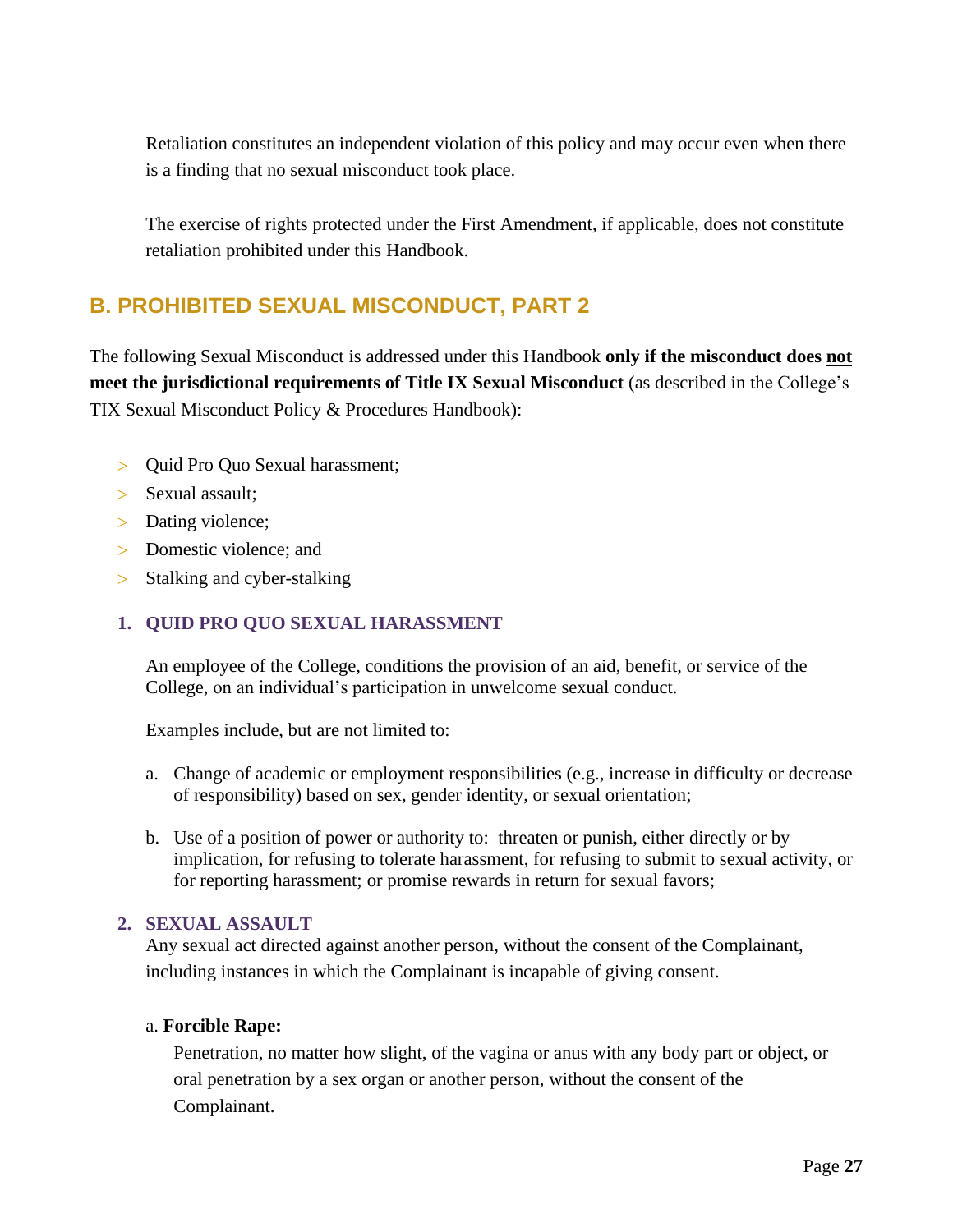#### b. **Forcible Sodomy:**

Oral or anal sexual intercourse with another person, forcibly, and/or against that person's will (non-consensually), or not forcibly or against the person's will in instances in which the Complainant is incapable of giving consent because of age or because of temporary or permanent mental or physical incapacity.

#### c. **Sexual Assault with an Object:**

The use of an object or instrument to penetrate, however slightly, the genital or anal opening of the body of another person, forcibly, and/or against that person's will (nonconsensually), or not forcibly or against the person's will in instances in which the Complainant is incapable of giving consent because of age or because of temporary or permanent mental or physical incapacity.

#### d. **Forcible Fondling:**

The touching of the private body parts of another person (buttocks, groin, breasts), for the purpose of sexual gratification, forcibly, and/or against that person's will (nonconsensually), or not forcibly or against the person's will in instances in which the Complainant is incapable of giving consent because of age or because of temporary or permanent mental or physical incapacity.

#### e. **Sex Offenses, Non-forcible:**

1) Incest

Non-forcible sexual intercourse, between persons who are related to each other, within the degrees wherein marriage is prohibited by applicable state law.

2) Statutory Rape

Non-forcible sexual intercourse, with a person who is under the statutory age of consent of applicable state law.

#### **3. DATING VIOLENCE**

Violence, on the basis of sex, committed by a person who is in or has been in a social relationship of a romantic or intimate nature with the Complainant.

- a. The existence of such a relationship shall be determined based on the Complainant's statement and with consideration of the length of the relationship, the type of relationship, and the frequency of interaction between the persons involved in the relationship.
- b. For the purposes of this definition dating violence includes, but is not limited to, sexual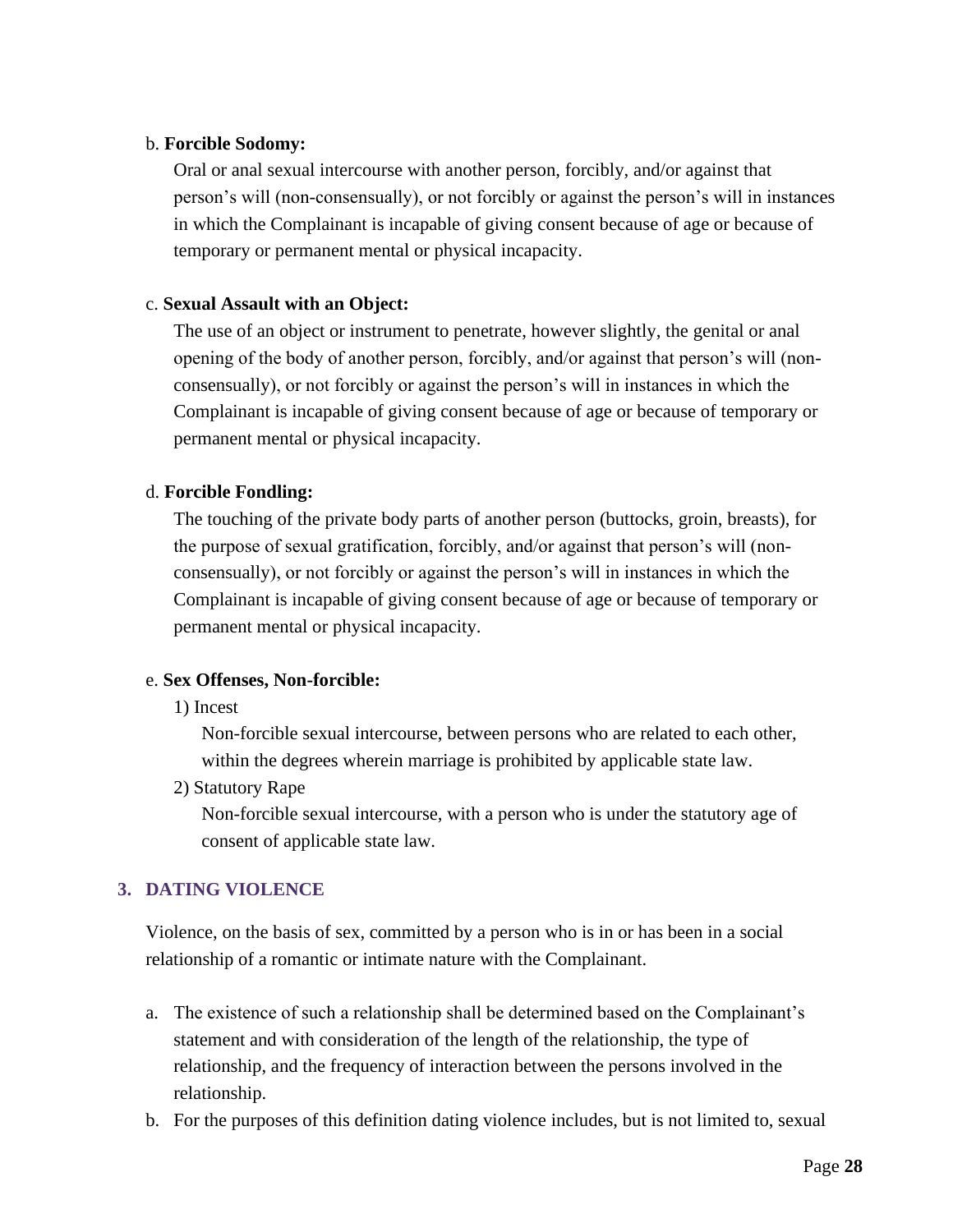or physical abuse or the threat of such abuse.

c. Dating violence does not include acts covered under the definition of domestic violence.

#### **4. DOMESTIC VIOLENCE**

Violence, on the basis of sex, committed:

- a. by a current or former spouse or intimate partner of the Complainant, by a person with whom the Complainant shares a child in common; or
- b. by a person who is cohabitating with, or has cohabitated with, the Complainant as a spouse or intimate partner; or
- c. by a person similarly situated to a spouse of the Complainant under the domestic or family violence laws of the relevant state; or
- d. by any other person against an adult or youth Complainant who is protected from that person's acts under the domestic or family violence laws of the relevant state.

To categorize an incident as Domestic Violence, the relationship between the Respondent and the Complainant must be more than just two people living together as roommates. The people cohabitating must be current or former spouses or have an intimate relationship.

#### **5. STALKING**

Engaging in a course of conduct, on the basis of sex, directed at a specific person, that would cause a reasonable person to fear for the person's safety, or the safety of others; or suffer substantial emotional distress.

For the purposes of this definition:

- a. Course of conduct means two or more acts, including, but not limited to, acts in which the Respondent directly, indirectly, or through third parties, by any action, method, device, or means, follows, monitors, observes, surveils, threatens, or communicates to or about a person, or interferes with a person's property.
- b. Reasonable person means a reasonable person under similar circumstances and with similar identities to the Complainant.
- c. Substantial emotional distress means significant mental suffering or anguish that may but does not necessarily require medical or other professional treatment or counseling.

#### **6. RETALIATION UNDER THIS HANDBOOK**

No individual may intimidate, threaten, coerce, or discriminate against any other individual for the purpose of interfering with any right or privilege secured by this Handbook or because the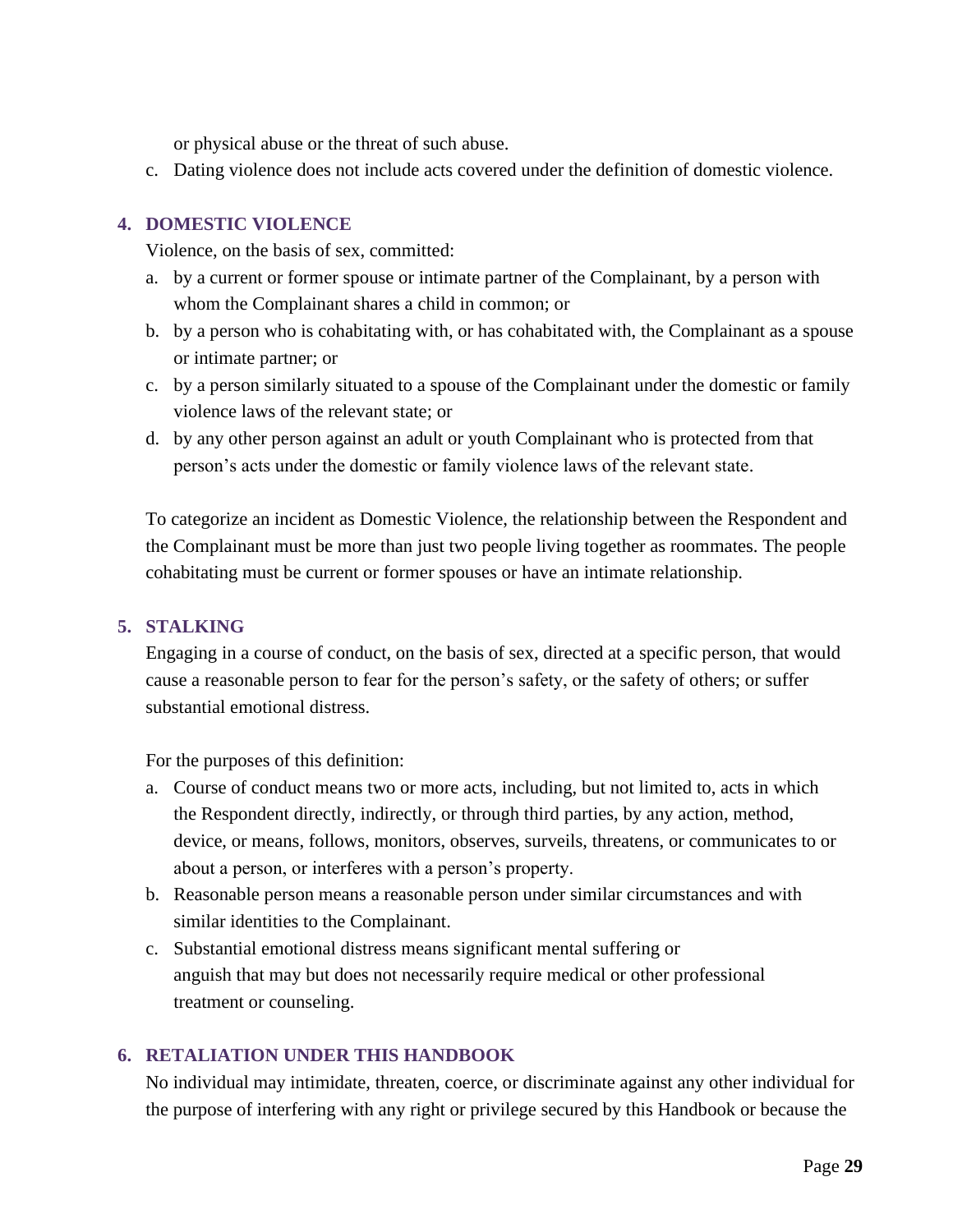individual has made a report or Formal Complaint, testified, assisted, participated or refused to participate in any manner in an investigation, proceeding or hearing under this Handbook.

Complaints alleging retaliation under this Handbook, including for the exercise of rights under this Handbook, must be filed with the Sexual Misconduct Coordinator and will be addressed and processed accordingly. If the individual who allegedly retaliated is not affiliated with the College and not otherwise subject to this Handbook, the College will process the Complaint and take appropriate measures.

The exercise of rights protected under the First Amendment, if applicable, does not constitute retaliation prohibited under this Handbook.

The College retains the right to charge an individual for making a materially false statement in bad faith during the course of an investigation, proceeding or hearing. A determination whether or not the Respondent has engaged in Sexual Misconduct is not sufficient alone to conclude the alleged retaliator made a materially false statement in bad faith.

### <span id="page-29-0"></span>**C. OTHER DEFINITIONS**

#### **1. FORCE**

Force is the use of physical violence and/or physical imposition to gain sexual access. Force also includes threats, intimidation (implied threats), and coercion that is intended to overcome resistance or produce consent (e.g., "Have sex with me or I'll hit you," "Okay, don't hit me, I'll do what you want").

Sexual activity that is forced is, by definition, non-consensual, but non-consensual sexual activity is not necessarily forced. Silence or the absence of resistance alone is not consent. Consent is not demonstrated by the absence of resistance. While resistance is not required or necessary, it is a clear demonstration of non-consent.

#### **2. COERCION**

Coercion is unreasonable pressure for sexual activity. Coercive conduct differs from seductive conduct based on factors such as the type and/or extent of the pressure used to obtain consent. When someone makes clear that they do not want to engage in certain sexual activity, that they want to stop, or that they do not want to go past a certain point of sexual interaction, continued pressure beyond that point can be coercive.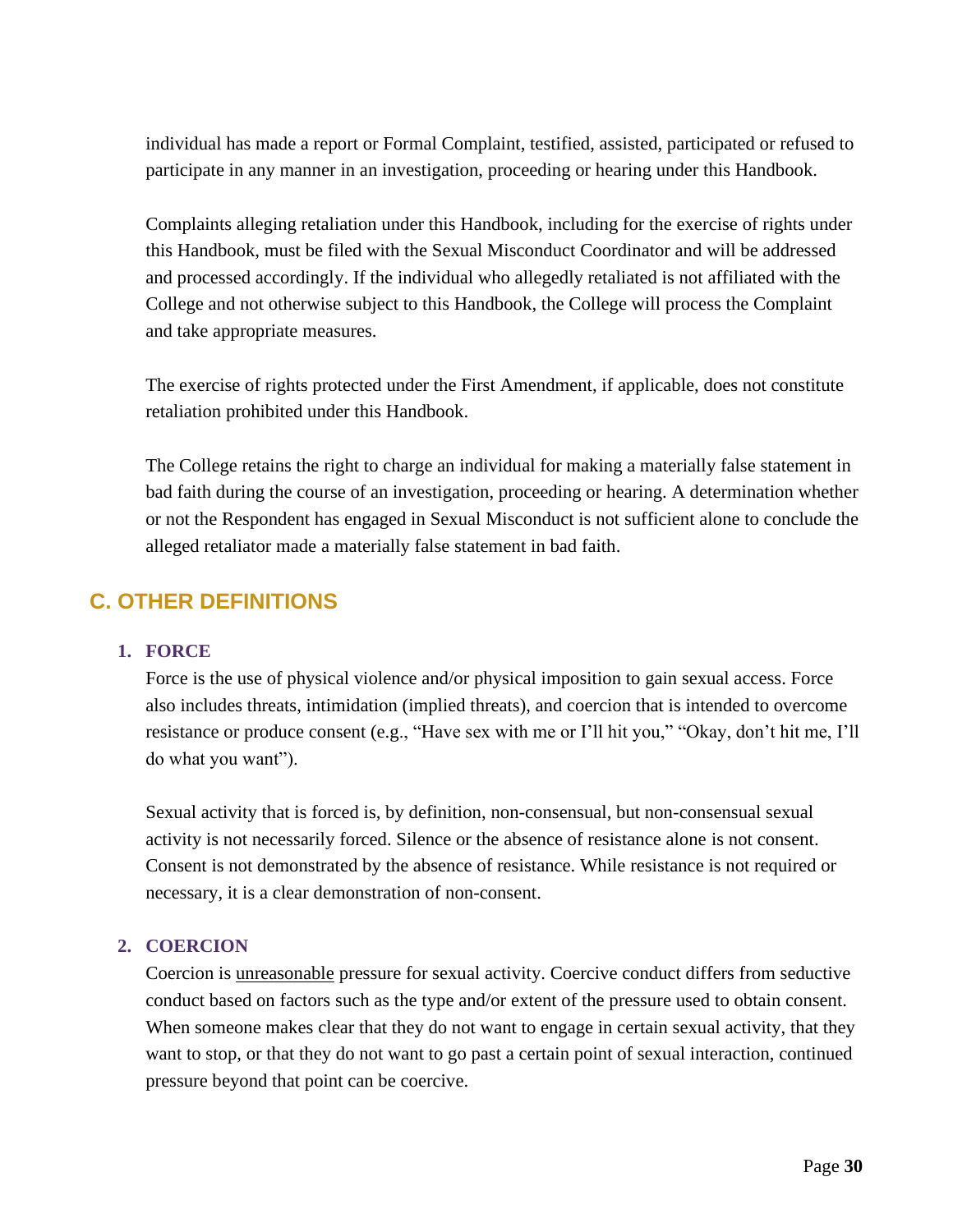#### **3. AFFIRMATIVE CONSENT**

#### *Standard in the Determination of Consent*

- 1) Affirmative Consent (Consent) is the standard in the determination by a preponderance of the evidence of whether consent was given by each Party involved in the sexual activity.
- 2) "Affirmative consent" means affirmative, conscious, and voluntary agreement to engage in sexual activity.
- 3) It is the responsibility of each person involved in the sexual activity to ensure that the person has the affirmative consent of the other or others to engage in the sexual activity.
- 4) Lack of protest or resistance does not mean consent, nor does silence mean consent.
- 5) Affirmative consent must be ongoing throughout a sexual activity and can be revoked at any time.
- 6) The existence of a dating relationship between the persons involved, or the fact of past sexual relations between them, should never by itself be assumed to be an indicator of consent.

#### *Invalid Defense Regarding Consent*

The Respondent's belief that the Complainant consented will not provide a valid defense unless the belief was actual and reasonable. In making such determination, the Hearing Panel will consider all of the facts and circumstances the Respondent knew, or reasonably should have known, at the time. In particular, the Respondent's belief is not a valid defense where:

- a) The Respondent's belief arose from the Respondent's own intoxication or recklessness;
- b) The Respondent did not take reasonable steps, in the circumstances known to the Respondent at the time, to ascertain whether the Complainant affirmatively consented; or
- c) The Respondent knew or a reasonable person should have known that the Complainant was unable to consent because the Complainant was incapacitated, in that the Complainant was:
	- 1) asleep or unconscious;
	- 2) unable to understand the fact, nature, or extent of the sexual activity due to the influence of drugs, alcohol, or medication; or
	- 3) unable to communicate due to a mental or physical condition.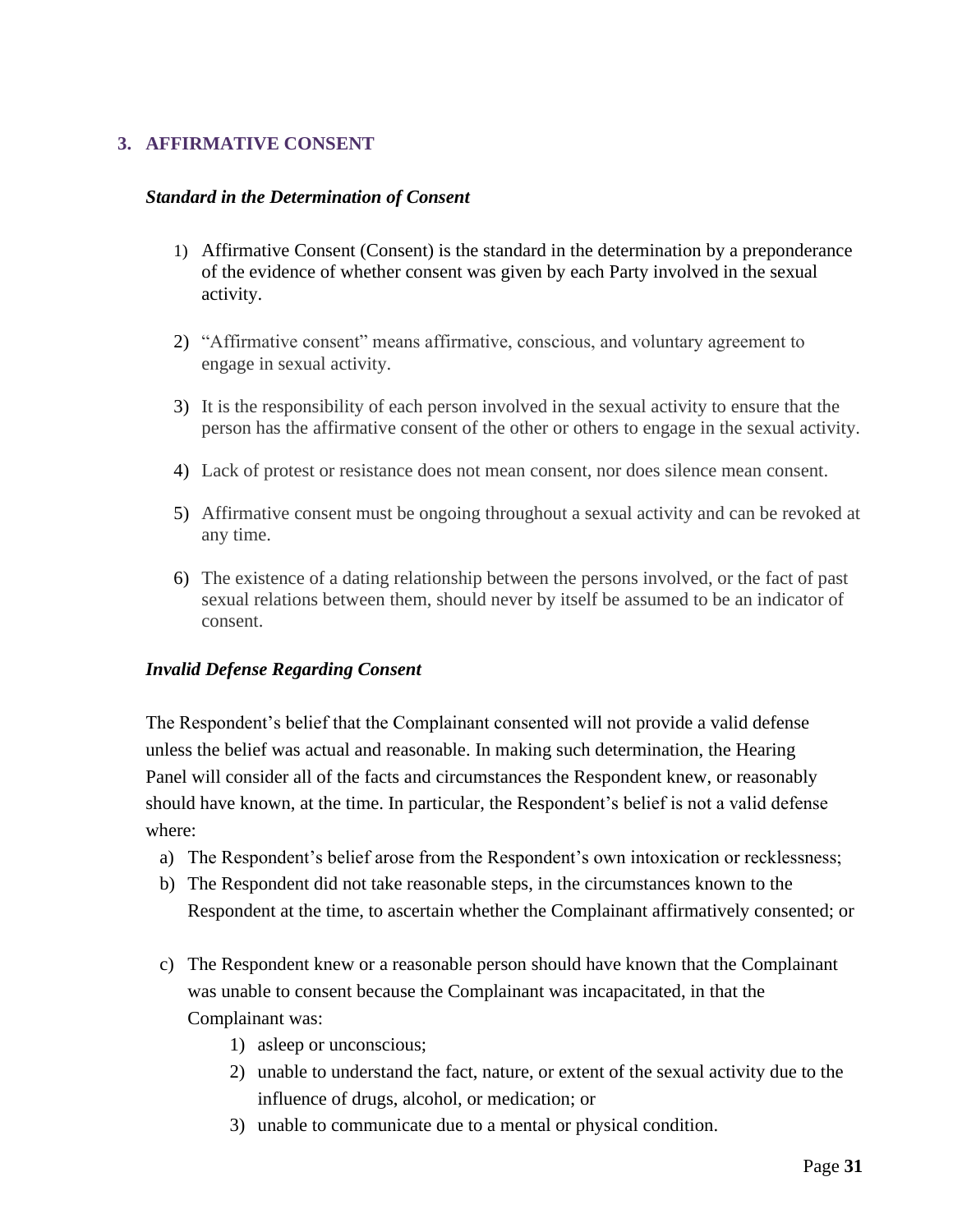Incapacitation is a state beyond drunkenness or intoxication. A person is not necessarily incapacitated merely as a result of drinking, using drugs, or taking medication.

### <span id="page-31-0"></span>**CHAPTER 7: REPORTING SUSPECTED SEXUAL MISCONDUCT**

# <span id="page-31-1"></span>**A. Responsibility by a Member of the College Community to Report Suspected Sexual Misconduct**

#### **1. RESPONSIBLE EMPLOYEES**

The College recognizes that any member of the College community who is impacted by or witnessed suspected Sexual Misconduct may choose to report such conduct to any employee. For example, a student may choose to confide in a faculty member, an administrator or a coach, all of whom are considered "responsible employees" who must immediately report the incident to the Coordinator or Deputy. Similarly, an employee may choose to confide in a supervisor or fellow employee who are also considered "responsible employees."

Under this Handbook, **any employee who receives a report of suspected Sexual Misconduct must immediately disclose that report to the Sexual Misconduct Coordinator (Coordinator) or Deputy Coordinator**. The Coordinator and deputies are the Officials with Authority (OWA's) responsible for implementing the procedures in this Handbook. All College employees (including faculty, employees and administrators), coaches, student employees, student leaders, and student organization officers are **required to immediately disclose to the Coordinator or Deputies** any incident or report of behavior or conduct involving suspected Sexual Misconduct.

Individuals described above who fail to report an incident or report of suspected Sexual Misconduct of which they become aware may be subject to disciplinary action up to and including termination of employment or dismissal as a student.

The College strongly encourages all students to report suspected Sexual Misconduct and to seek assistance for themselves and others who experience such suspected Sexual Misconduct.

**Simply reporting Sexual Misconduct does not constitute a Complaint. To file a Complaint, refer to [Chapter 8](#page-36-1) in this Handbook for instructions.**

#### **2. LIMITED EXCEPTIONS FOR CARE OR HEALTHCARE PROVIDERS**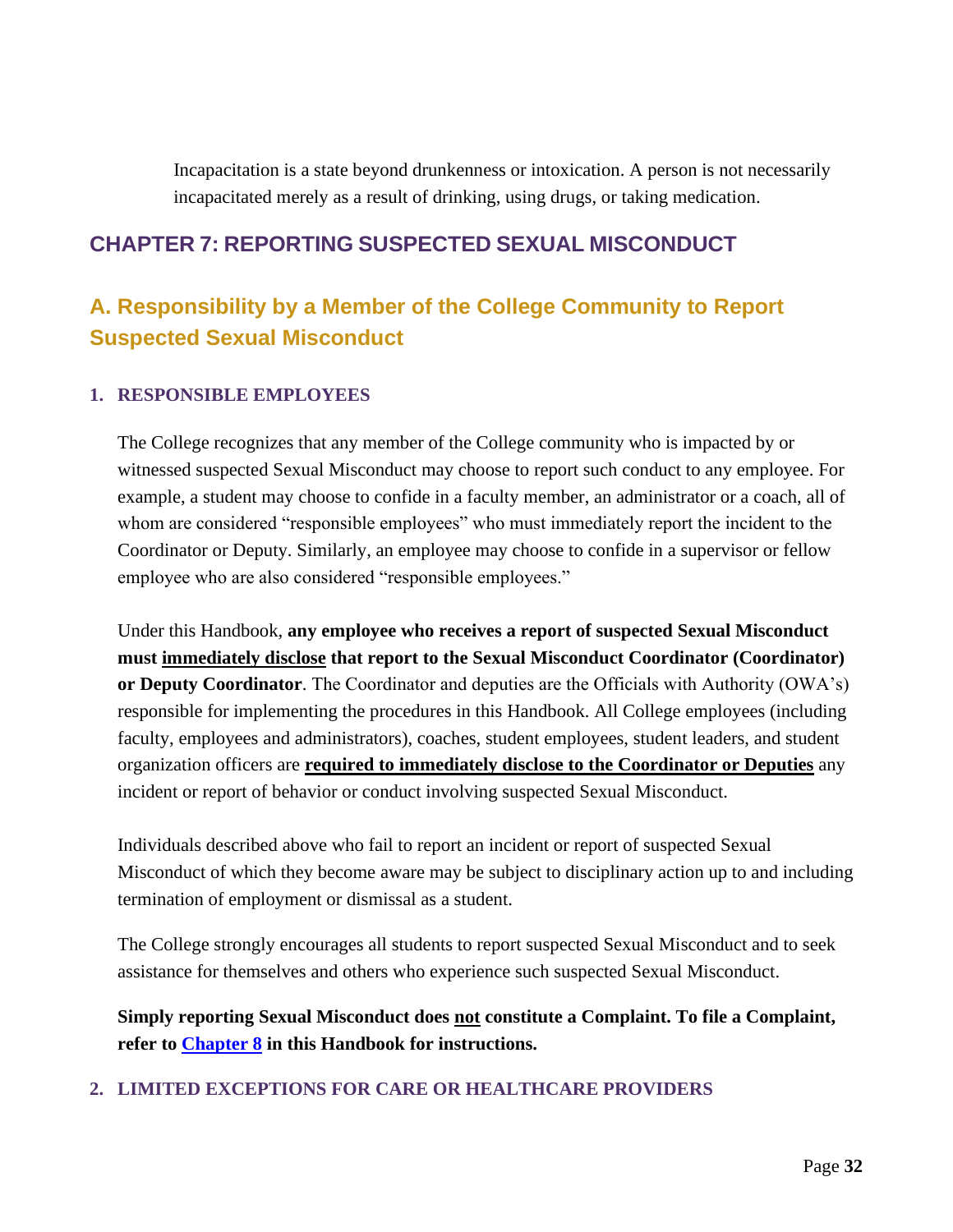Clinic employees and student interns are not required to disclose to the Coordinator or deputies any incident or report of behavior or conduct involving potential sexual misconduct in situations when acting specifically as a care or healthcare provider and must protect patient confidentiality. This exception would apply to College clinic faculty, student interns, and clinic staff, that have a legal obligation or privilege of confidentiality. The employee or student intern must have learned the information when acting in a healthcare provider capacity in the course of confidential communication.

If the information is **not** learned in the course of confidential communication, the employee or student intern will be considered a "responsible employee" with the responsibility to disclose reports of sexual misconduct to the Coordinator.

Care or Healthcare Providers are still required to report the occurrence of campus crimes to Security for statistical purposes and inclusion in the College's annual security report. To protect the identity of the impacted individual, personally identifiable information is not required. The information to be shared is the date and campus location of the incident.

# <span id="page-32-0"></span>**B. How to Report Suspected Sexual Misconduct to the College**

Any member of the College community may report Sexual Misconduct to the College through the Coordinator. Members of the College community who become aware of an incident of Sexual Misconduct are to report the incident immediately to the College through the following reporting options:

- 1. By contacting the College's Sexual Misconduct [Coordinator or any deputy Sexual Misconduct](https://www.palmer.edu/about-us/office-of-compliance/report-a-sexual-misconduct/) [Coordinator](https://www.palmer.edu/about-us/office-of-compliance/report-a-sexual-misconduct/) by telephone, email, or in person during regular office hours at their respective locations, email addresses and/or phone numbers listed in this Handbook. A reporting form may be obtained from the Coordinator and/or deputies.
- 2. Through the College's website for [online reporting.](https://cm.maxient.com/reportingform.php?PalmerCollege&layout_id=25)

Reports should contain sufficient information for the College to be able to adequately respond including, but not limited to, who was involved and when and where the incident(s) occurred.

### **Simply reporting Sexual Misconduct does not constitute a Complaint. To file a Complaint, refer to [Chapter 8](#page-36-1) in this Handbook for instructions.**

### <span id="page-32-1"></span>**C. Time Limit to Report Sexual Misconduct**

There is no time limit for making a report of Sexual Misconduct to the College. However, a reporting party is strongly encouraged to bring forward incidents of or share information about Sexual Misconduct as soon as possible after the incident occurred.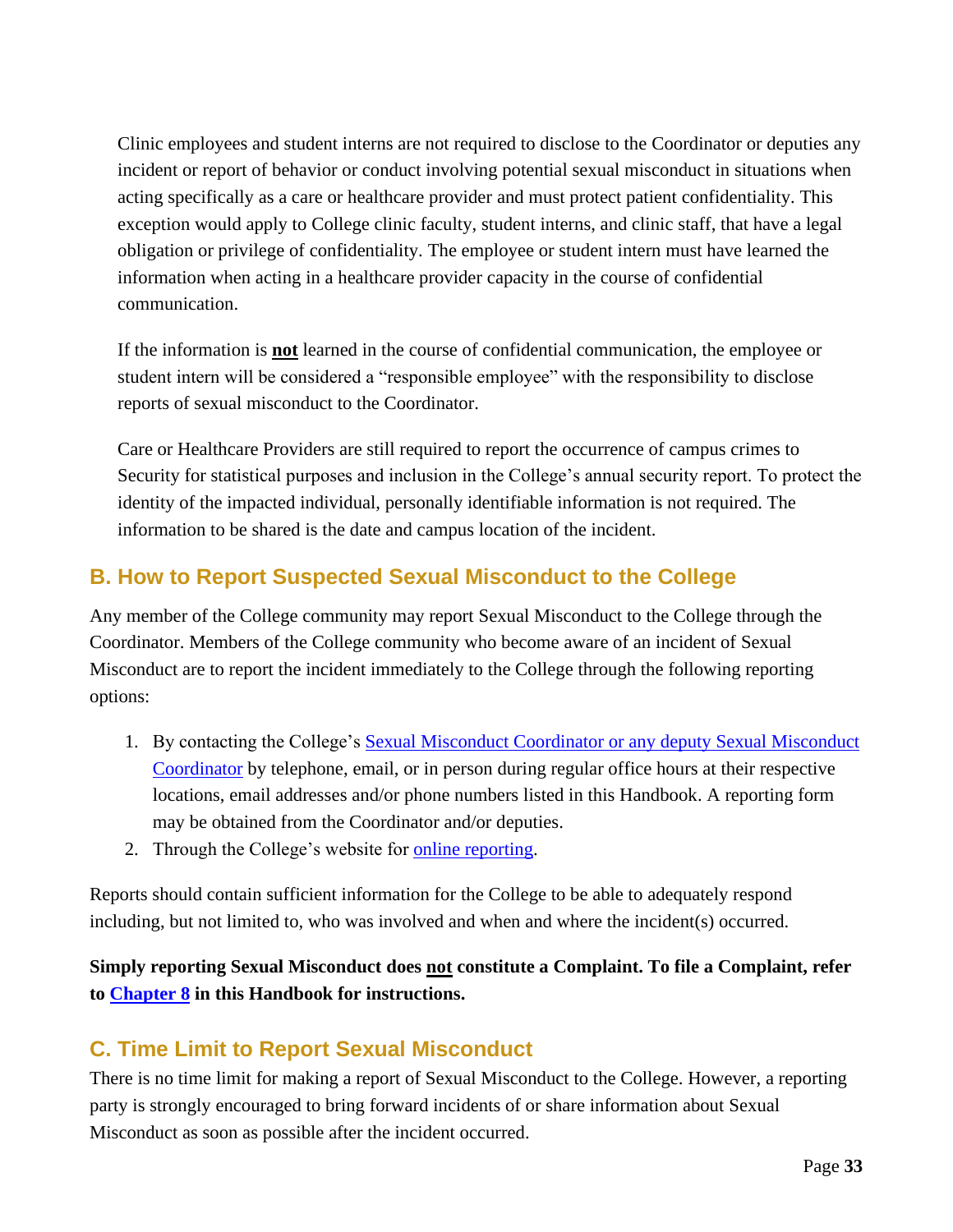# <span id="page-33-0"></span>**D. Reporting Off-Campus Sexual Misconduct**

All incidents of Sexual Misconduct, including those occurring off campus, should be reported to the College through the Coordinator. For example, Sexual Misconduct is within the College's interest when the behavior:

- 1. Occurs off College premises or outside the context of a College employment or education program or activity, including online activity, but has a continuing adverse effect on or creates a hostile environment for students, student organizations, faculty members, employees or third parties while on College premises or in any College employment or education program or activity; or
- 2. Occurs outside of the United States when the conduct is associated with a College-sponsored program or activity, such as travel, research, or internship programs; or
- 3. Involves the use of the College's computing and network resources from a remote location, including but not limited to accessing email accounts; or
- 4. Involves conduct directed at a College student or other member of the College community that occurs at a College-sponsored activity, sporting event, educational activity (e.g. preceptorship, internship, service learning experience) or at a student organization-sponsored activity; or
- 5. Occurs when the Complainant or Respondent were acting in an official capacity for the College.

### <span id="page-33-1"></span>**E. Reporting Online Sexual Misconduct**

While the College may not control websites, social media, and other venues in which online or other electronic communications are made, the policies of the College are written and interpreted broadly to include online and cyber manifestations of any of the behaviors prohibited under this Handbook when those behaviors are made in an employee's or student's official College capacity; occur in the College's education program or activities; pose disruption or a negative effect on the College's education program or activities; or use the College's networks, technology, or equipment.

Members of the College community are encouraged to be good digital citizens and to refrain from online misconduct, such as feeding anonymous gossip sites, sharing inappropriate content via Snaps or other social media, unwelcome sexting, revenge porn, breaches of privacy, or otherwise using the ease of transmission and/or anonymity of the Internet or other technology to harm another member of the College community.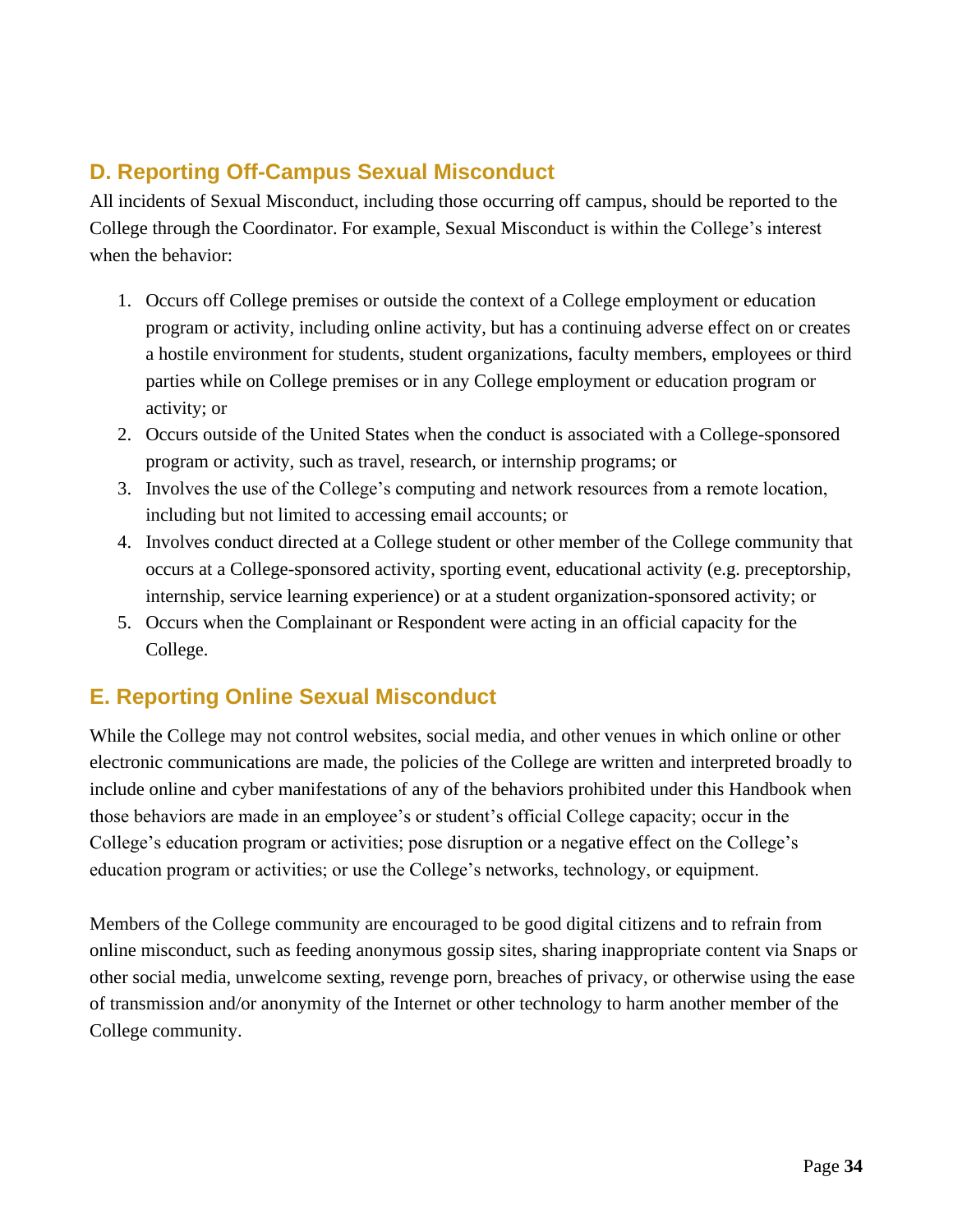# <span id="page-34-0"></span>**F. Emergency/Immediate Campus Security or Law Enforcement Reporting Options**

#### 1. Campus Security

The College encourages all members of the College community to contact Campus Security *at any time* to seek security assistance on campus or to provide assistance in contacting the Coordinator as appropriate after an incident of sexual misconduct. For information or questions regarding Campus Security, see [Chapter 13](#page-52-2) in this Handbook.

#### 2. Local Law Enforcement

Individuals who have experienced Sexual Misconduct have the right to notify or decline to notify law enforcement. In keeping with its commitment to taking all appropriate steps to prevent, eliminate, and remedy any Sexual Misconduct, the College encourages all impacted individuals with concerns about potential criminal conduct to seek assistance from law enforcement immediately after an incident of Sexual Misconduct.

Local law enforcement agencies do not typically notify the College of reports of criminal activity, so the College will not have notice of an incident of misconduct unless a report is also made to the College. Accordingly, the College encourages impacted individuals to notify the College of Sexual Misconduct that has been reported to law enforcement.

Campus Security may be contacted *at any time t*o provide assistance in contacting local law enforcement.

### <span id="page-34-1"></span>**G. Medical Assistance**

- 1. The College encourages all individuals who have experienced Sexual Misconduct involving an assault to immediately seek appropriate assistance from a medical provider. When such assistance is appropriate, this is the best option to obtain any necessary care and ensure preservation of evidence needed for an effective investigative and remedial response.
- 2. A medical practitioner can provide emergency and/or follow-up medical or psychological services, discuss any health-care concerns in a confidential setting and may bring peace of mind. A medical exam has two goals: first, to diagnose and treat the full extent of any physical or psychological injury, which may include sexually transmitted infection, pregnancy or depression. Second, such an examination may include properly collecting and preserving evidence. There is a limited window of time (typically 72 to 96 hours) following an incident of sexual assault to preserve physical and other forms of evidence. Taking the step to gather evidence immediately does not commit an individual to any course of action. The decision to seek medical attention and gather any evidence will remain confidential and preserve the full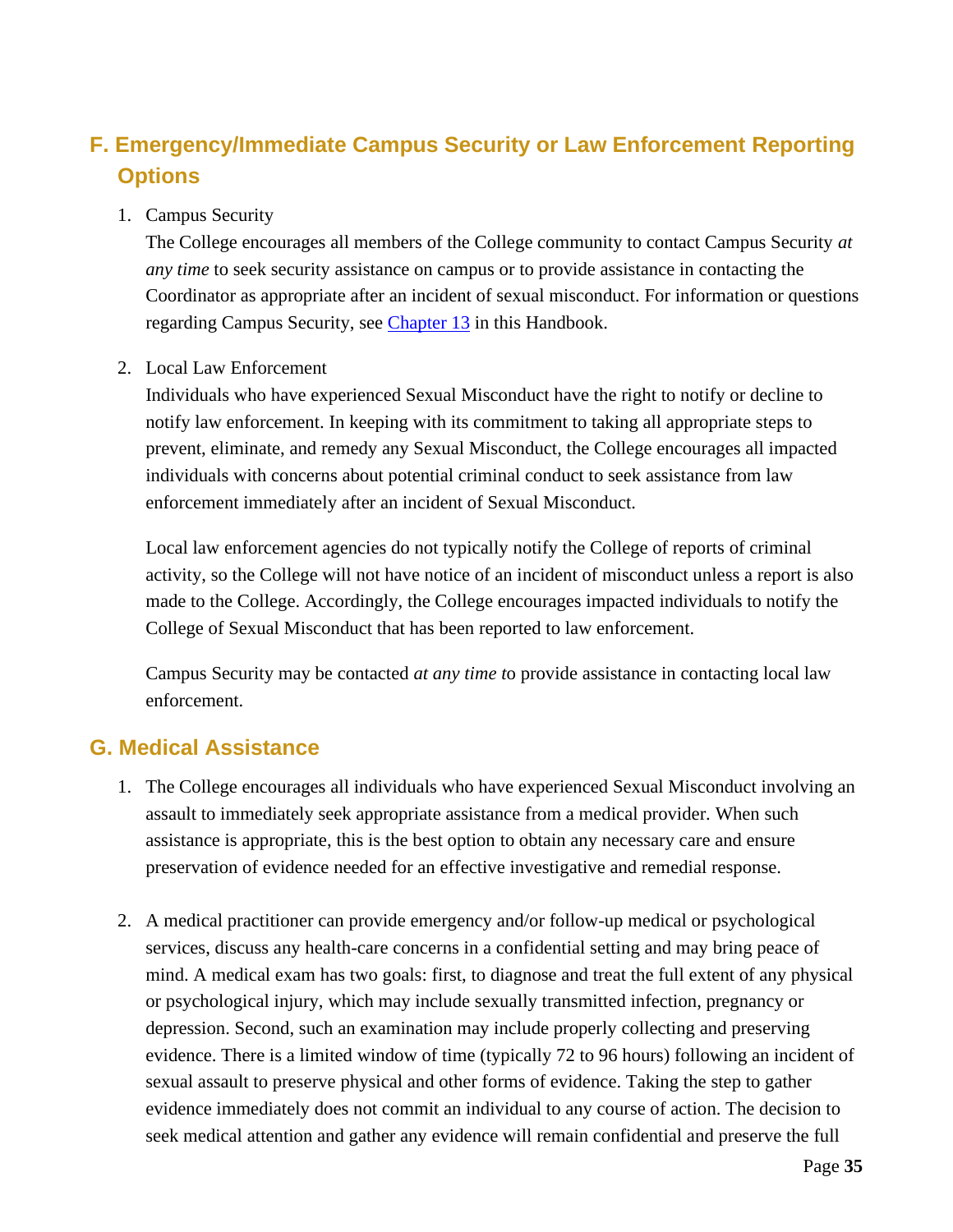range of options to seek resolution through this Handbook or through the pursuit of criminal action.

#### **For information about medical assistance contact:**

#### **MAIN CAMPUS/QUAD CITIES AREA RESOURCES**

A. Genesis Hospital

Iowa: 563-421-1000 Illinois: 309-792-9363

B. Trinity Medical Center Iowa: 563-742-5000 Illinois: 309-779-5090

#### **WEST CAMPUS/BAY AREA RESOURCES**

Santa Clara County Valley Medical Center: Main Clinic 408-885-5000

#### **FLORIDA CAMPUS/PORT ORANGE AREA RESOURCES**

Sexual Assault Response Team Hotline: 800-940-7273; 386-258-7273

### <span id="page-35-0"></span>**H. Clery Act Statistical Reporting Obligations**

Individuals reporting crimes may remain anonymous. However, the College includes statistics about the occurrence of campus crimes in its annual security report and provides those statistics to the United States Department of Education. In such cases, all personally identifiable information is kept confidential.

This report helps to provide the community with a clear picture of the extent and nature of campus crime, to enhance greater community safety.

The information to be shared includes the date, the location of the incident (using Clery location categories) and the Clery crime category. This reporting protects the identity of the impacted individual.

### <span id="page-35-1"></span>**I. Clery Act Timely Warning Reporting Obligations**

Individuals impacted by Sexual Misconduct should be aware that College officials must promptly issue warnings for incidents reported to them that are confirmed to pose a substantial threat of bodily harm or danger to members of the College community. The College will make reasonable efforts to ensure that an impacted individual's name and other identifying information is not disclosed while still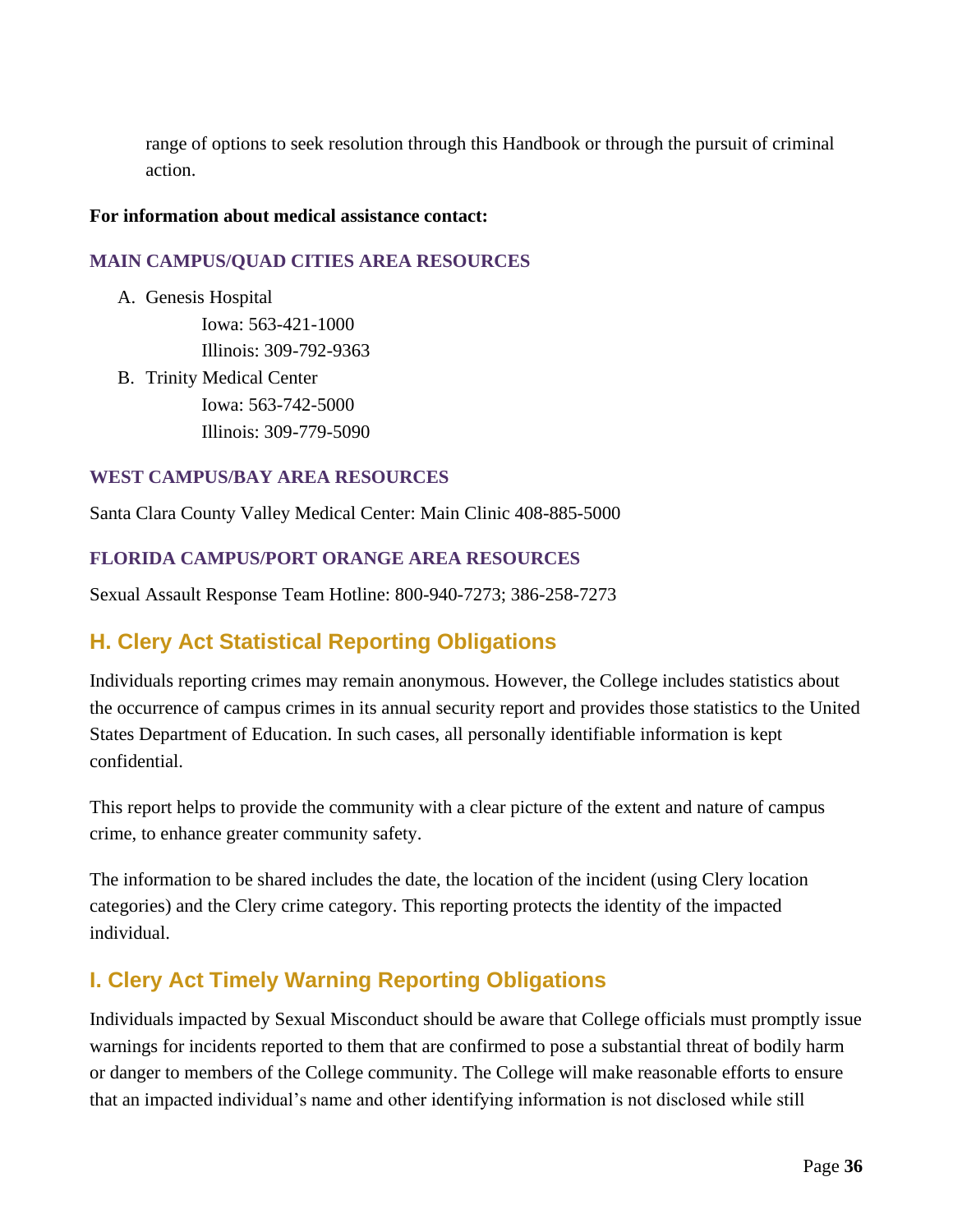providing enough information for College community members to make appropriate safety decisions in light of the potential danger.

# **J. Notification by the College to Law Enforcement Agencies**

College Officials will determine, consistent with state and local law, whether appropriate law enforcement or other authorities shall be notified by the College of any sexual misconduct incidents.

# **CHAPTER 8: FILING A COMPLAINT OF SEXUAL MISCONDUCT WITH THE COLLEGE**

## <span id="page-36-0"></span>**A. Filing a Complaint of Sexual Misconduct**

- 1. Simply reporting Sexual Misconduct **does not** constitute filing a Complaint. **To file a Complaint, the Complainant must:**
	- a. **Submit** a physically or electronically signed document or electronic submission (such as by electronic mail or through an online portal) to the Coordinator or Deputy;
	- b. **Allege** Sexual Misconduct as defined in [Chapter 6](#page-21-0) against a named Respondent; and
	- c. **Request** the College:
		- (i) Initiate the Informal Complaint Resolution Process (see [Chapter 17\)](#page-56-0) **or**
		- (ii) Initiate the Formal Complaint Resolution Process and investigate the allegation(s) (See [Chapter](#page-58-0) 18).

A Complainant or Respondent may request Supportive Measures whether a Complaint is filed or not. See [Chapter 11](#page-42-0) for more detailed information about Supportive Measures.

- 2. A physically or electronically signed document by a College Official alleging a policy violation by a Respondent and requesting that the College investigate the allegation(s) is also considered a Complaint.
- 3. If the Respondent is unknown or is not a student or employee of the College, the Coordinator will assist the Complainant in identifying appropriate College supportive measures; local resources; and/or when criminal conduct is alleged may assist the Complainant in making a criminal report.

### **B. Filing an Anonymous Complaint of Sexual Misconduct**

Simply reporting Sexual Misconduct **does not** constitute filing an Anonymous Complaint. **To file an Anonymous Complaint, the Complainant must:**

a. **Submit** a physical document or electronic submission (such as by electronic mail or through an online portal) to the Coordinator or Deputy; or through Lighthouse, the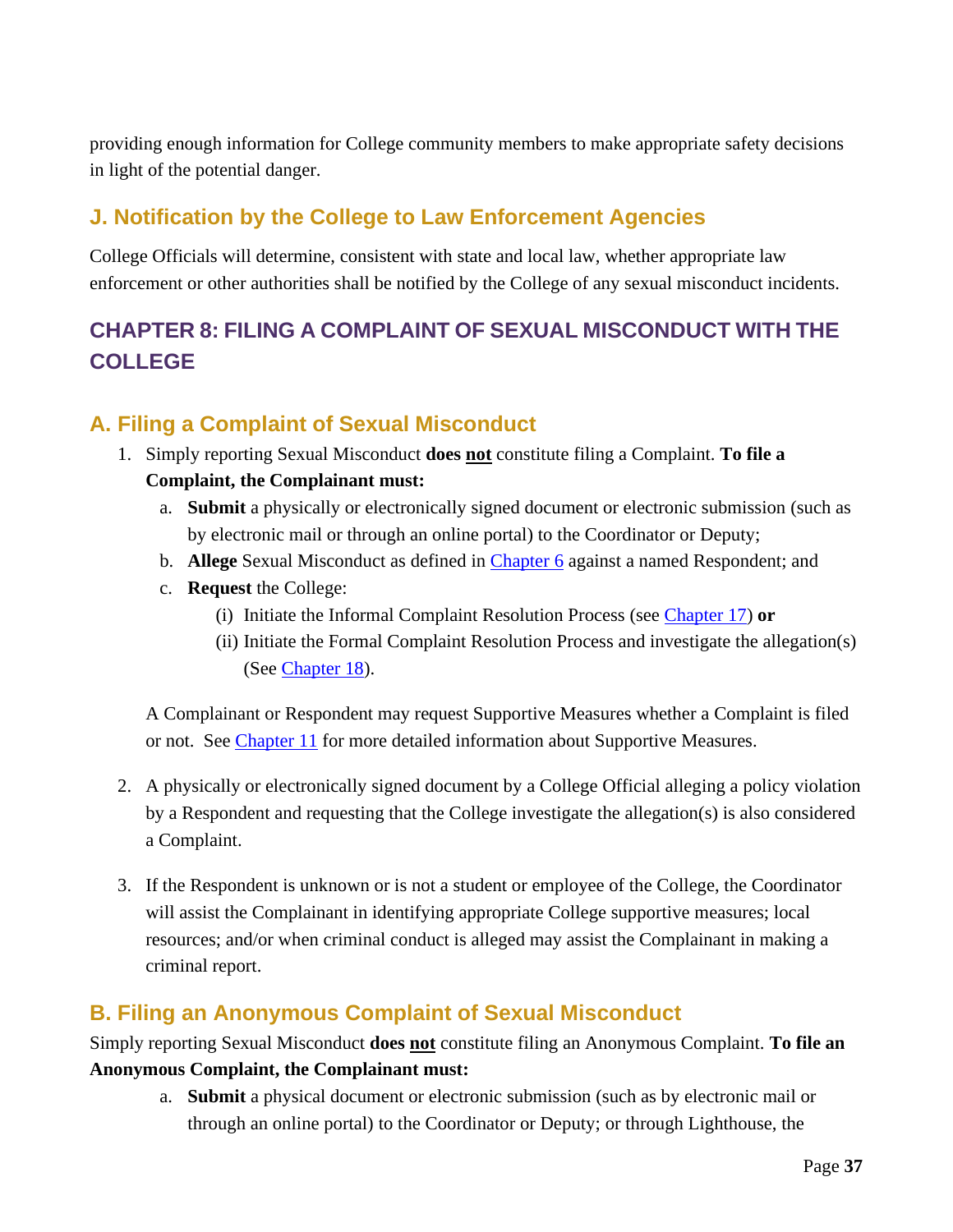College's confidential third-party online reporting service at: [https://www.lighthouse](https://www.lighthouse-services.com/palmer)[services.com/palmer.](https://www.lighthouse-services.com/palmer)

- b. **Allege** Sexual Misconduct as defined in [Chapter 6](#page-21-0) against a named Respondent; and
- c. **Request** the College investigate the allegation(s) to the extent possible.

## **C. How to File a Complaint of Sexual Misconduct with the College**

- 1. The College urges members of the College community who wish to file a Complaint to submit the Complaint immediately to the Coordinator through the following options:
	- a. By contacting the Coordinator or any deputy by telephone, email, or in person during regular office hours at their respective locations, email addresses and/or phone numbers listed in this Handbook; or
	- b. Online at: [Report a Complaint](https://cm.maxient.com/reportingform.php?PalmerCollege&layout_id=25)
	- c. Through Lighthouse, the College's confidential third-party online reporting service at: [https://www.lighthouse-services.com/palmer.](https://www.lighthouse-services.com/palmer)
- 2. Complaints of Sexual Misconduct should contain sufficient information for the College to be able to adequately respond including, but not limited to, a detailed description in chronological order of the incident(s), who was involved and when and where the incident(s) occurred. A Complaint form may be obtained from the Coordinator and/or Deputies.

# **D. Time to File a Complaint of Sexual Misconduct with the College**

There is no time limit for filing a Complaint of Sexual Misconduct with the Coordinator. However, a Complainant is strongly encouraged to file a Complaint of Sexual Misconduct as soon as possible after the incident(s) occurred.

Acting on a Complaint significantly impacted by the passage of time (including, but not limited to, the rescission or revision of policy) is at the discretion of the Coordinator, who may document allegations for future reference, offer supportive measures and/or remedies, and/or engage in informal or formal action, as appropriate.

When a Complaint is affected by significant time delay, the College will typically apply the policy in place at the time of the alleged misconduct and the procedures in place at the time of notice or Complaint.

The College may ultimately be unable to adequately investigate a Complaint if too much time has passed or if a Respondent has left the College. Other factors that could negatively impact the College's ability to investigate may include but are not limited to the loss of physical evidence; potential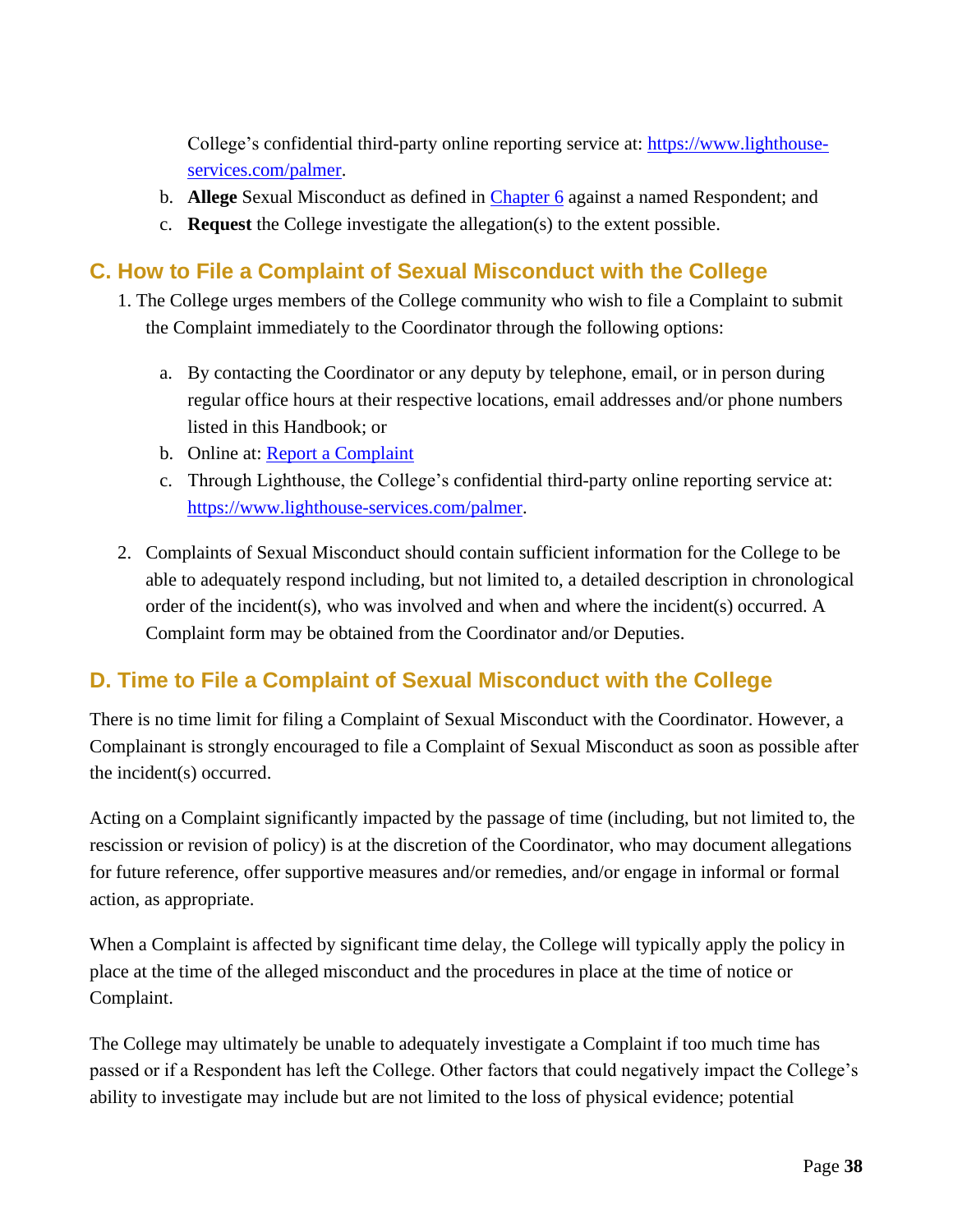departure of witnesses; or loss of memory. The College will, however, help the Complainant identify and access external filing options and provide available Supportive Measures. See [Chapter 11.](#page-42-0)

# <span id="page-38-0"></span>**E. Criminal Complaint**

A Complainant may make a criminal Complaint about Sexual Misconduct to the appropriate law enforcement authorities. Not all Sexual Misconduct is criminal behavior. Law enforcement authorities can assist a Complainant in determining whether conduct experienced was criminal in nature and warrants a criminal Complaint. See [Chapter 10.](#page-41-0)

The College encourages a Complainant to pursue criminal action for incidents of Sexual Misconduct that may also be crimes. Upon request, the College will also assist the Complainant in making a criminal report. The College will cooperate with law enforcement agencies if a Complainant decides to pursue the criminal process.

However, a Complainant may also choose not to pursue criminal action. Under most circumstances, the local police department will not force a Complainant to pursue charges if the Complainant is not willing to do so.

The definitions and burden of proof in this Handbook differ from criminal law. The Complainant may seek resolution through this Handbook; pursue criminal action; or choose to pursue both.

# **F. College Complaint**

In its sole discretion, the College may file a Complaint, join with a member of the College community who has initiated such a Complaint, or intervene and maintain through this Handbook any Complaint initially brought by another member of the College community.

Requests from a potential Complainant who does not file a Complaint or a reporting party to "just record my concerns" or "not take any action at this time" may not be honored depending on the circumstances involved. If at any time the College believes an investigation is justified, an investigation may proceed without the support or participation of the potential Complainant or a reporting party.

# **G. External Complaint**

Individuals may file a Complaint with the Department of Education's Office for Civil Rights regarding alleged sexual misconduct by visiting [http://www2.ed.gov/about/offices/list/ocr/Complaintintro.html](http://www2.ed.gov/about/offices/list/ocr/complaintintro.html) or calling 1-800-421-3481.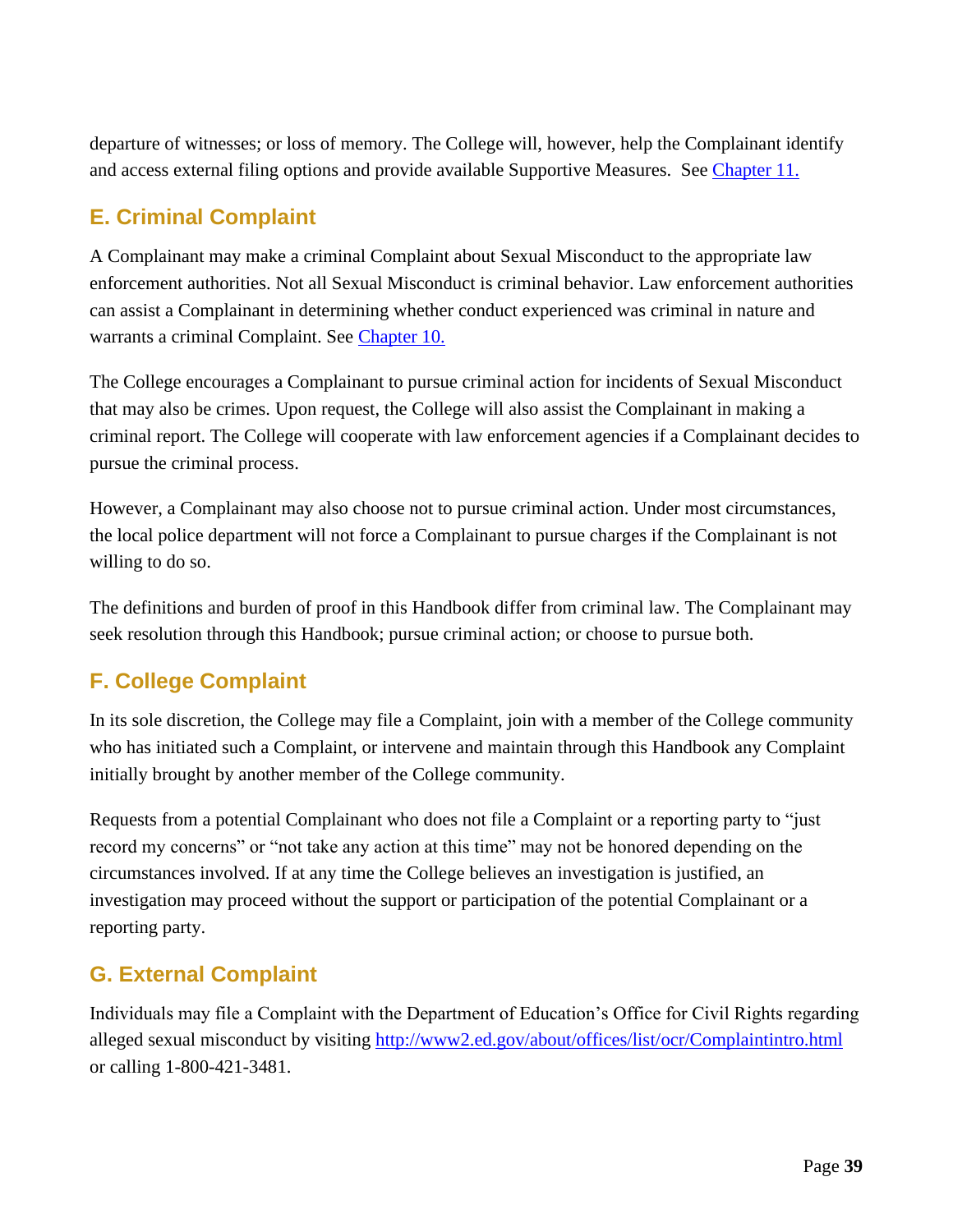#### **1. OFFICE FOR CIVIL RIGHTS (OCR)**

Office for Civil Rights (OCR) U.S. Department of Education 400 Maryland Avenue, SW Washington, D.C. 20202-1100 Customer Service Hotline #: (800) 421-3481 Facsimile: (202) 453-6012 TDD#: (877) 521-2172 Email: [OCR@ed.gov](mailto:OCR@ed.gov) Web: [http://www.ed.gov/ocr](http://www2.ed.gov/about/offices/list/ocr/index.html)

#### **2. REGIONAL OFFICE FOR CALIFORNIA**

Office for Civil Rights U.S. Department of Health & Human Services 50 United Nations Plaza - Room 322 San Francisco, CA 94102 415-437-8310 415-437-8329 Fax [415-437-8311 (TDD)]

#### **3. REGIONAL OFFICE FOR FLORIDA**

Office for Civil Rights U.S. Department of Health and Human Services Atlanta Federal Center, Suite 3B70 61 Forsyth Street, S.W. Atlanta, GA 30303-8909 404-562-7886 404-562-7881 Fax

#### **4. REGIONAL OFFICE FOR IOWA**

Office for Civil Rights U.S. Department of Health & Human Services 601 East 12th Street - Room 248 Kansas City, MO 64106 816-426-7278 816-426-3686 Fax [816-426-7065 (TDD)]

### **CHAPTER 9: ANONYMITY, AMNESTY, PRIVACY AND CONFIDENTIALITY**

### **A. Anonymity**

Because of the inherent difficulty in investigating and resolving allegations of Sexual Misconduct that are vague or from unidentified persons, the College encourages individuals to provide full information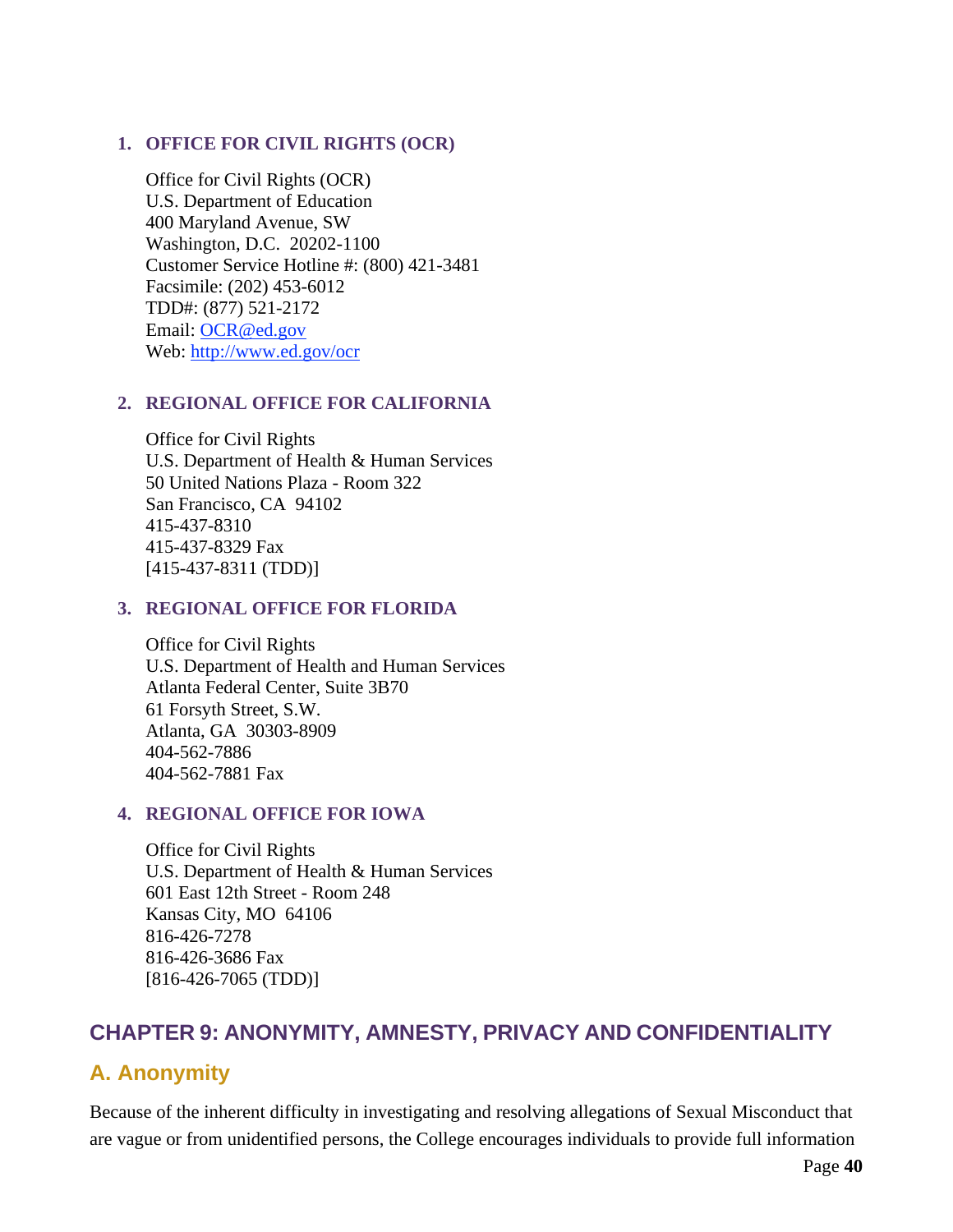and identify themselves when making reports or Complaints of Sexual Misconduct. However, any generalized or anonymous reports received by the College will be reviewed by the Coordinator and/or Sexual Misconduct Response Team in accordance with this Handbook.

Anonymous reports may be made online at: [https://www.lighthouse-services.com/palmer.](https://www.lighthouse-services.com/palmer)

# **B. Amnesty**

The College encourages good faith reporting of suspected Sexual Misconduct under this Handbook. To that end, the College will not pursue charges of ethical misconduct relating to alcohol and drugs under the Student Code of Ethics against a student who makes a good faith report or Complaint of Sexual Misconduct or is a witness to an incident of suspected Sexual Misconduct. This amnesty applies only to such conduct occurring at or near the time of the incident, regardless of the location at which the suspicious information was revealed.

In order to further encourage good faith reporting by students, the College may offer leniency with respect to other charges of ethical misconduct under the Student Code of Ethics which may come to light as a result of such reports, depending upon the circumstances involved.

# **C. Privacy**

Although the words "confidential/confidentiality" and "private/privacy" are frequently used interchangeably, for the purposes of this Handbook, privacy and confidentiality have different and distinct meanings.

Privacy means the information related to a report or Complaint of Sexual Misconduct will be shared with a limited number of College employees who need to know in order to assist in the assessment, investigation, and the ultimate resolution of the report or Complaint.

The College makes reasonable efforts to maintain the privacy of the information it receives in connection with reports and Complaints of Sexual Misconduct. However, information is appropriately shared with a limited number of College employees who have a legitimate educational "need to know" when disclosure is required by law, policy, or is necessary to facilitate established College processes, including an equitable investigation and resolution of reports and Complaints of sexual misconduct.

All employees who are involved in implementing this Handbook received specific training and guidance about sharing and safeguarding private information in accordance with applicable state and federal laws. The privacy of student education records will be protected in accordance with FERPA. The privacy of employee records will be protected in accordance with the College's Human Resources Policies.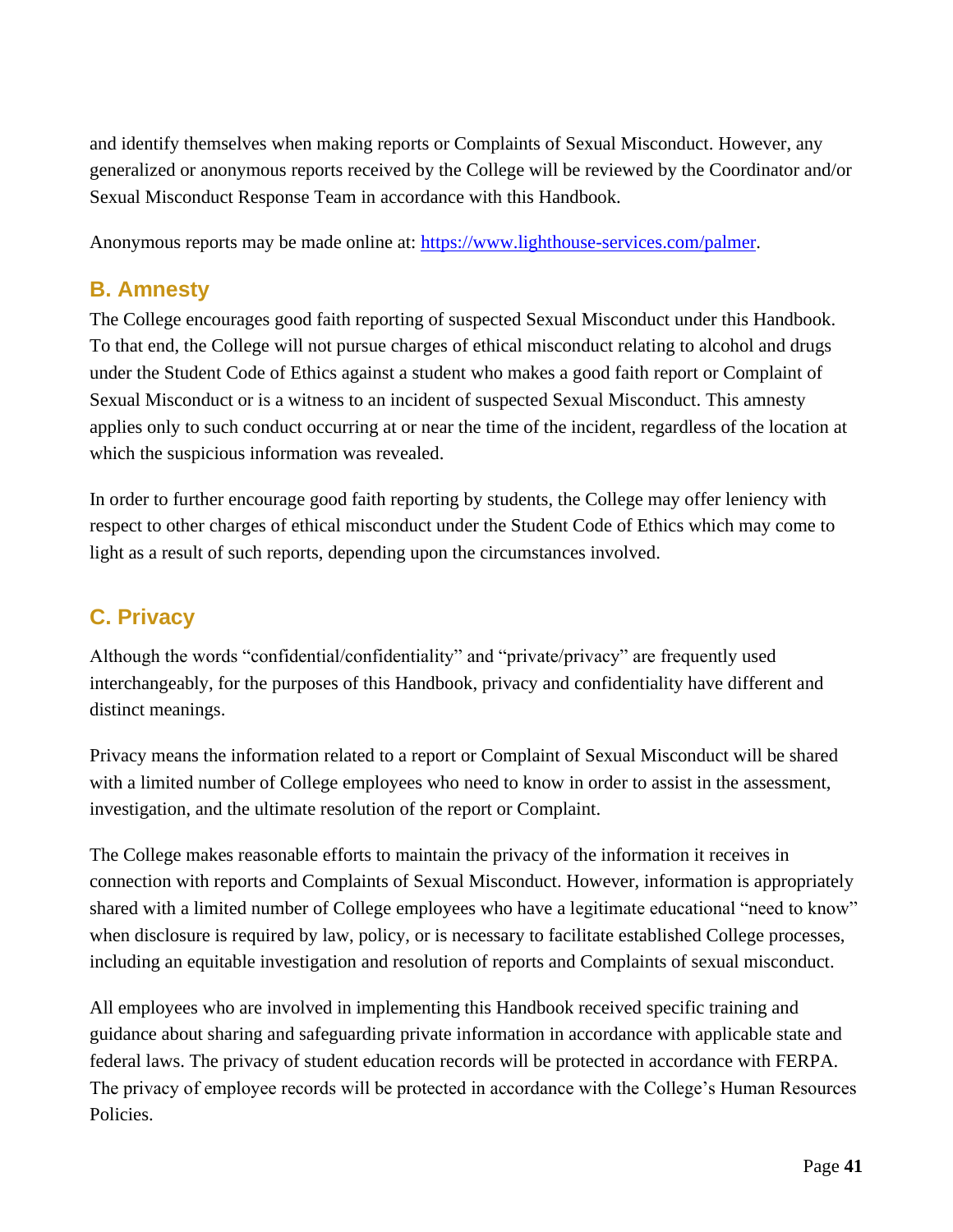The College may contact emergency contacts to inform them of situations in which there is a significant and articulable health and/or safety risk.

# **D. Confidential Reporting**

As pointed out in the previous section regarding privacy, for the purposes of this Handbook, privacy and confidentiality have different and distinct meanings.

Confidentiality exists in two separate contexts:

- 1. Confidentiality exists in the context of laws that protect communications in certain relationships, including those between medical and clinical care providers; mental health care providers; counselors and their patients; attorneys and their clients; ordained clergy and their parishioners; and spouses.
- 2. The persons for which specific relationships are protected by law are called Confidential Resources. This means that when a party shares information with a Confidential Resource, the Confidential Resource cannot reveal the information to any third party except when an applicable law or court order requires or permits disclosure of such information. Confidential information may be disclosed when:
	- a. the individual gives written consent for its disclosure;
	- b. there is a concern the individual likely caused serious physical harm to self or others; or
	- c. the information concerns conduct involving suspected abuse or neglect of a minor under the age of 18, elders, or individuals with disabilities.

The College recognizes that the decision whether or not to report or file a Complaint of Sexual Misconduct is personal. Not every individual will choose to report or file a Complaint of Sexual Misconduct to the College or to law enforcement. Individuals are not required to pursue a specific course of action.

<span id="page-41-0"></span>There are several confidential community resources available for individuals seeking to talk to someone about an incident of sexual misconduct in a confidential manner without making a report to the College, filing a Complaint to the College, or triggering an investigation or action by the College. These resources can provide crisis intervention services, counseling, medical attention and assistance in interfacing with the criminal justice system. All individuals who have experienced or have been impacted by Sexual Misconduct are encouraged to utilize the resources that are the best suited to their needs.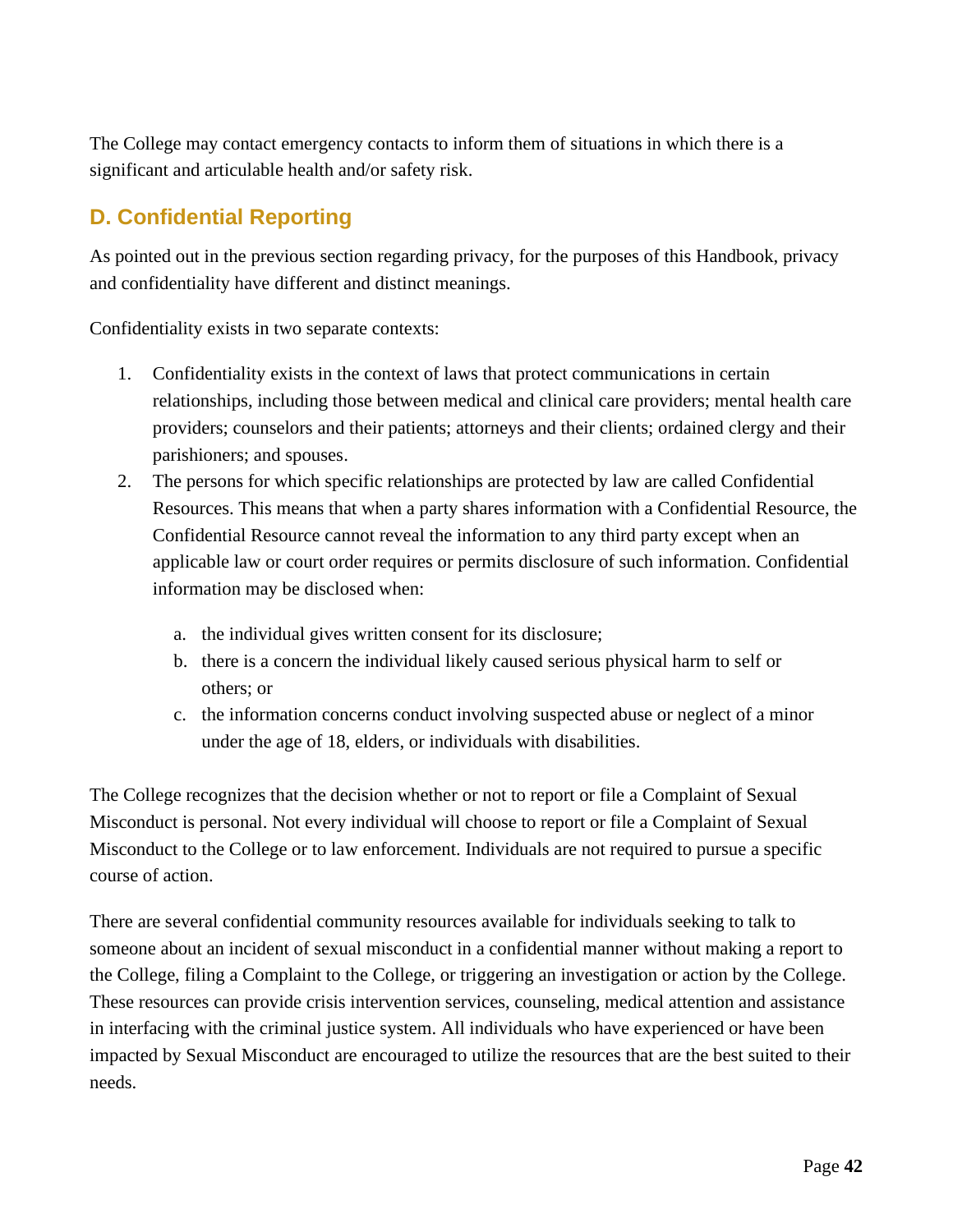# <span id="page-42-0"></span>**CHAPTER 10: CONFIDENTIAL COMMUNITY AND CAMPUS RESOURCES**

# A. CONFIDENTIAL COMMUNITY RESOURCES

The law creates a privilege of confidentiality between medical and clinical care providers; mental health care providers; counselors and their patients; attorneys and their clients; ordained clergy and their parishioners; and spouses.

This means that when a party shares information with a Confidential Resource, the Confidential Resource cannot reveal the information to any third party except when an applicable law or court order requires or permits disclosure of such information. Confidential information may be disclosed when:

- the individual gives written consent for its disclosure;
- there is a concern the individual likely caused serious physical harm to self or others; or
- the information concerns conduct involving suspected abuse or neglect of a minor under the age of 18, elders, or individuals with disabilities.

Reports of Sexual Misconduct may be made to these confidential community resources without making a report to the College or triggering an investigation or action by the College. The College encourages members of the College community to seek the support of confidential community resources as needed. Individuals impacted by an alleged Sexual Misconduct incident are encouraged to seek appropriate help through available confidential community resources, regardless of whether or not the incident was reported to the College. These resources can provide crisis intervention services, counseling, medical attention and assistance in interfacing with the criminal justice system.

Confidential Resource may share non-identifiable information for statistical tracking purposes or as required by the Clery Act.

### **1. LOCAL RESOURCES**

- a. Main Campus
	- 1) Survivor Services of Family Resources <http://www.famres.org/services/survivor-services> Iowa: 563-326-9191 Illinois: 309-797-1777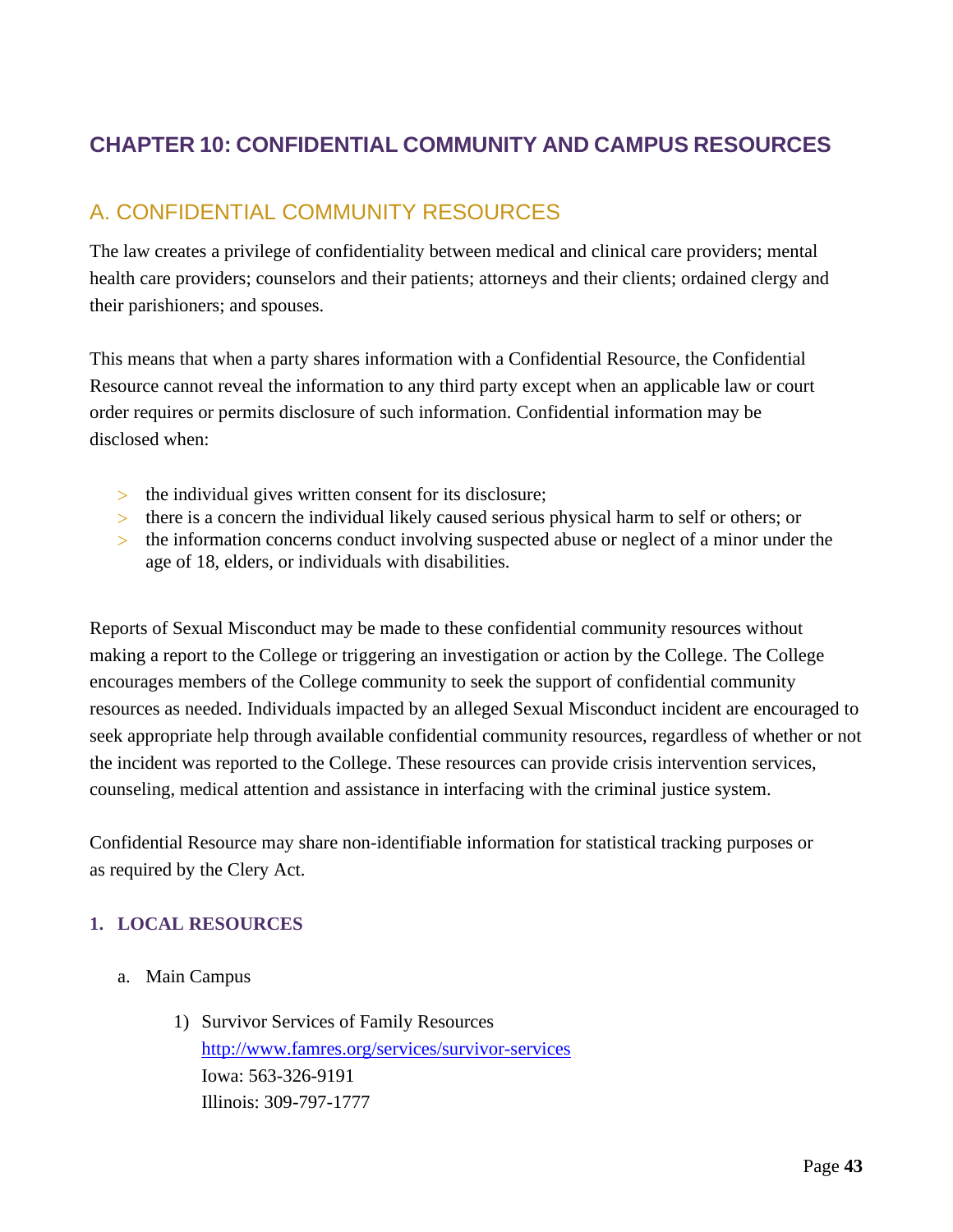A confidential community based program that serves the needs of women, men, children and families whose lives have been affected by domestic or sexual violence, human trafficking, or other violent crimes.

- 2). [Personal Counseling Brochure](https://www.palmer.edu/getmedia/a60dd84b-9fc6-4eeb-813f-800c7f219803/facts-davenport-srap.pdf)
- b. West Campus
	- 1) YWCA Rape Crisis Center in Santa Clara County 408-287-3000 650-493-7273 800-572-2782 – Crisis Line

A confidential community based program that provides support, assistance, crisis counseling, resources and accompaniment to a forensic-medical exam to survivors or significant others either at the hospital or through a 24-hour hotline.

- 2) [Personal Counseling Brochure](http://www.palmer.edu/uploadedFiles/Pages/Students/Academic_Success/Facts_West_srap.pdf)
- c. Florida Campus
	- 1). Sexual Assault Response Team 888-956-RAPE (7273)

A statewide organization committed to victims and survivors of sexual violence. The hotline provides information and assistance on all aspects of sexual violence, including rape, child abuse, stalking and sexual harassment.

2). [Personal Counseling Brochure](https://www.palmer.edu/getmedia/324a61af-6305-4da2-95a5-0c0fb12b7c3b/facts-florida-srap.pdf)

#### **2. ADDITIONAL EMPLOYEE RESOURCES (ALL THREE CAMPUSES)**

The Employee Assistance Program (EAP) is a College-sponsored benefit intended to provide confidential, short-term counseling and referral services that will help employees and immediate family members.

ComPsych Guidance Resources (the College's EAP) can be accessed 24 hours a day by calling 800-272-7255 or logging onto [http://www.guidanceresources.com/.](http://www.guidanceresources.com/) If, upon assessment, the counselor feels that outside assistance is necessary, a subsequent referral will be made. Please contact the Human Resources department at 563-884-5276 for a password to access the web-based benefits.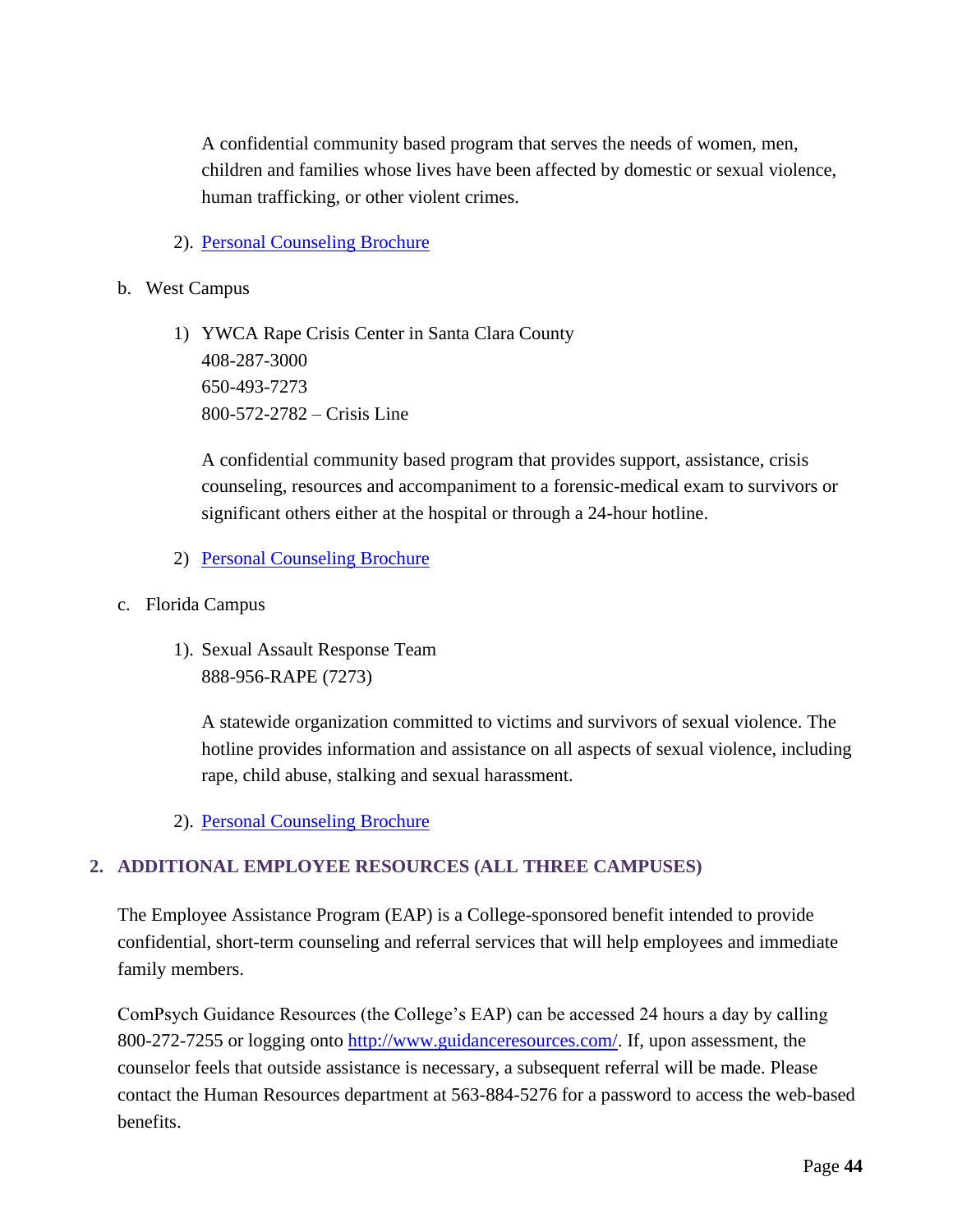#### **3. OTHER RESOURCES**

- a. Rape and Sexual Violence
	- 1) National Sexual Assault Hotline/Rape Abuse Incest National Network (RAINN) 800-656-HOPE (4673) [www.rainn.org](http://www.rainn.org/) A confidential hotline that connects survivors of sexual assault with a trained staff member from a local sexual assault service provider.
	- 2) National Sexual Violence Resource Center 877-739-3895
- b. Domestic Violence
	- 1) National Domestic Violence hotlines: 800-799-SAFE (7233) 800-787-3224 (TTY) A confidential 24/7/365 hotline that provides resources and information to anyone experiencing domestic violence.
	- 2) The National Stalking Resource Center 1-800-394-2255
- c. Suicide Prevention
	- 1) National Suicide Prevention Lifeline 800-273-TALK (8255)

[www.suicidepreventionlifeline.org](http://www.suicidepreventionlifeline.org/)

A national network of local crisis centers that provides free and confidential emotional support to people in suicidal crisis or emotional distress 24 hours a day, 7 days a week.

2) Jed Foundation

800-273-TALK (8255)

[www.jedfoundation.org](http://www.jedfoundation.org/)

A nonprofit organization to protect emotional health and prevent suicide for our nation's teens and young adults.

d. Gay Lesbian Bisexual Transgender Resources

LGBT National Hotline 888-843-4564 [www.GLBTNationalHelpCenter.org](http://www.glbtnationalhelpcenter.org/)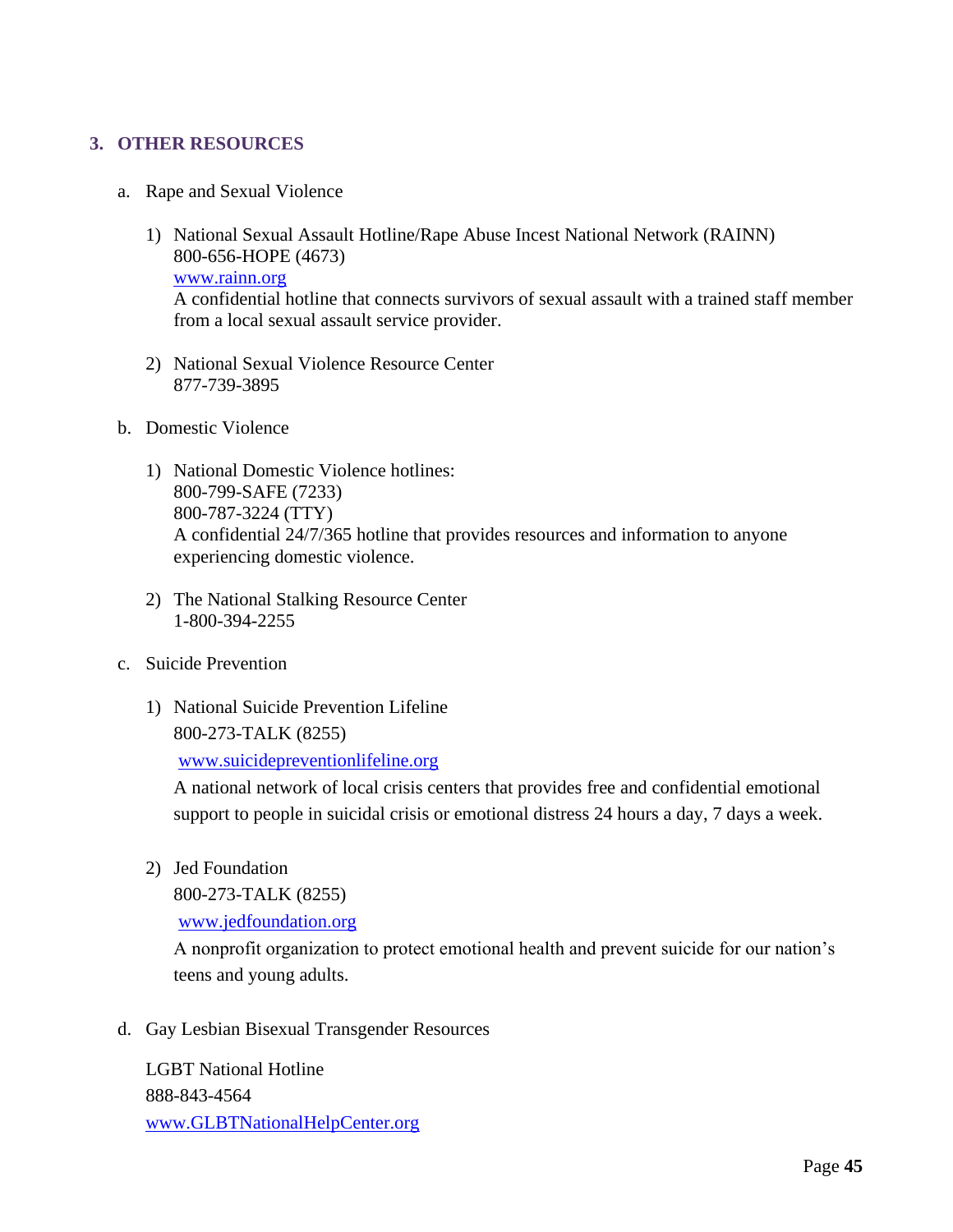A national help center serving gay, lesbian, bisexual, transgender and questioning people by providing free and confidential peer-support and local resources.

#### **4. OTHER MENTAL HEALTH AND WELL-BEING RESOURCES**

- a. Ulifeline [\(http://www.ulifeline.org\)](http://www.ulifeline.org/). An anonymous, confidential, online resource center developed especially for college students. Find help and information regarding mental health and suicide prevention.
- b. American Psychological Association [\(www.apa.org\)](http://www.apa.org/). The APA is a professional psychological association which provides information on a wide variety of topics.
- c. Graduate Student Hotline: 800-GRAD-HELP (472-3457). Provides 24/7 support for urgent mental health care needs.
- d. The Learn Psychology Guide to College Student Mental Health [\(https://www.learnpsychology.org/mental-health/\)](https://www.learnpsychology.org/mental-health/) Gives tips and strategies for addressing stress, sleep issues and other mental health needs and concerns.

# B. CONFIDENTIAL CAMPUS RESOURCES ( Care or Healthcare Providers)

College clinic faculty, student interns, and clinic staff have a legal obligation or privilege of confidentiality. The employee or student intern must have learned the information when acting in a healthcare provider capacity in the course of confidential communication.

If the information is **not** learned in the course of confidential communication, the employee or student intern will be considered a "responsible employee" with the responsibility under this Handbook to disclose reports of suspected sexual misconduct to the Sexual Misconduct Coordinator or Deputy. The Coordinator and Deputies are the Officials with Authority (OWA's) responsible for implementing the procedures in this Handbook. Refer to Chapter 7 regarding "Limited Exceptions for Care or Healthcare Providers."

Care or Healthcare Providers are required to report the occurrence of campus crimes to Security for statistical purposes and inclusion in the College's annual security report. To protect the identity of the impacted individual, personally identifiable information is not required. The information to be shared is the date and campus location of the incident.

More information regarding Palmer Clinic locations and hours can be found on the College's website at:<https://www.palmer.edu/clinics/quad-cities/quad-cities-locations-hours/>

### **1. MAIN CAMPUS**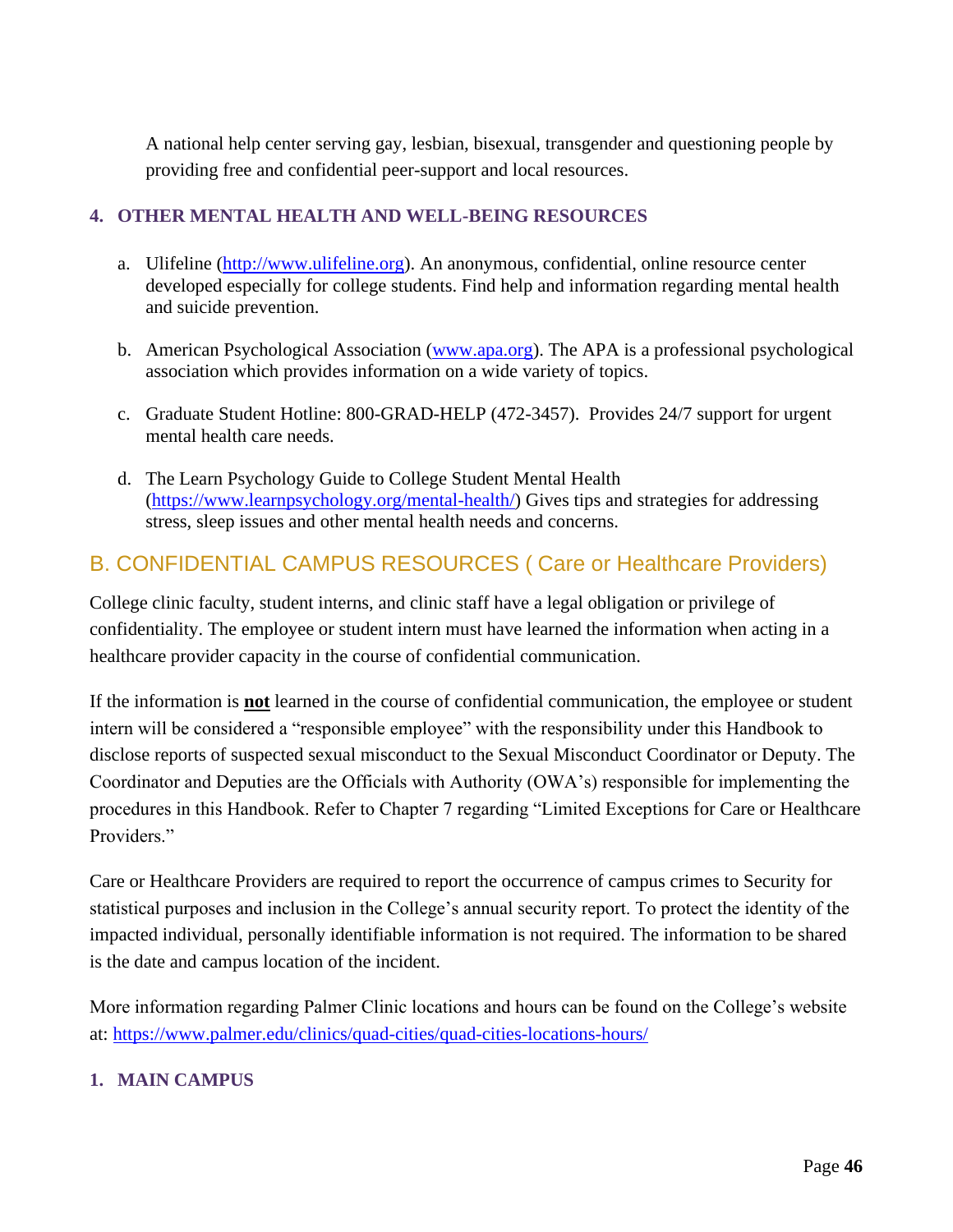#### **Davenport Clinic, Harold & Marie Bechtel Center**

1002 Perry Street, Davenport, IA 52803 Phone: 563-884-5801 Email: [clinics.qc@palmer.edu](mailto:clinics.qc@palmer.edu?subject=Website%20info%20request)

#### **Moline Clinic**

2001 52nd Ave. , Moline, IL 61265 Phone: 309-764-4901 Email: [clinics.qc@palmer.edu](mailto:clinics.qc@palmer.edu?subject=Website%20info%20request)

#### **Davenport Outreach Clinic**

1000 Brady Street, Davenport, IA 52803 Phone: 563-884-5223 Email: [clinics.qc@palmer.edu](mailto:clinics.qc@palmer.edu?subject=Website%20info%20request)

#### **Moline Outreach Clinic**

2200 5th Ave., Moline, IL 61265 Phone: 309-764-4901 Email: [clinics.qc@palmer.edu](mailto:clinics.qc@palmer.edu?subject=Website%20info%20request)

### **Ireland Student Clinic**

1000 Brady Street, Davenport, IA 52803 Phone: 563-884-5750 Email: [clinics.qc@palmer.edu](mailto:clinics.qc@palmer.edu?subject=Website%20request%20info)

### **2. FLORIDA CAMPUS**

### **Palmer Chiropractic Clinics**

**Main Clinic** 4705 S. Clyde Morris Blvd. Port Orange, FL 32129 Phone: 386-763-2718 Email: [clinics.po@palmer.edu](mailto:clinics.po@palmer.edu?subject=Website%20info%20request)

#### **Nova Road Clinic**

3875 S. Nova Road Port Orange, FL 32127 Phone: 386-788-3385 Email: [clinics.po@palmer.edu](mailto:clinics.po@palmer.edu?subject=Website%20info%20request)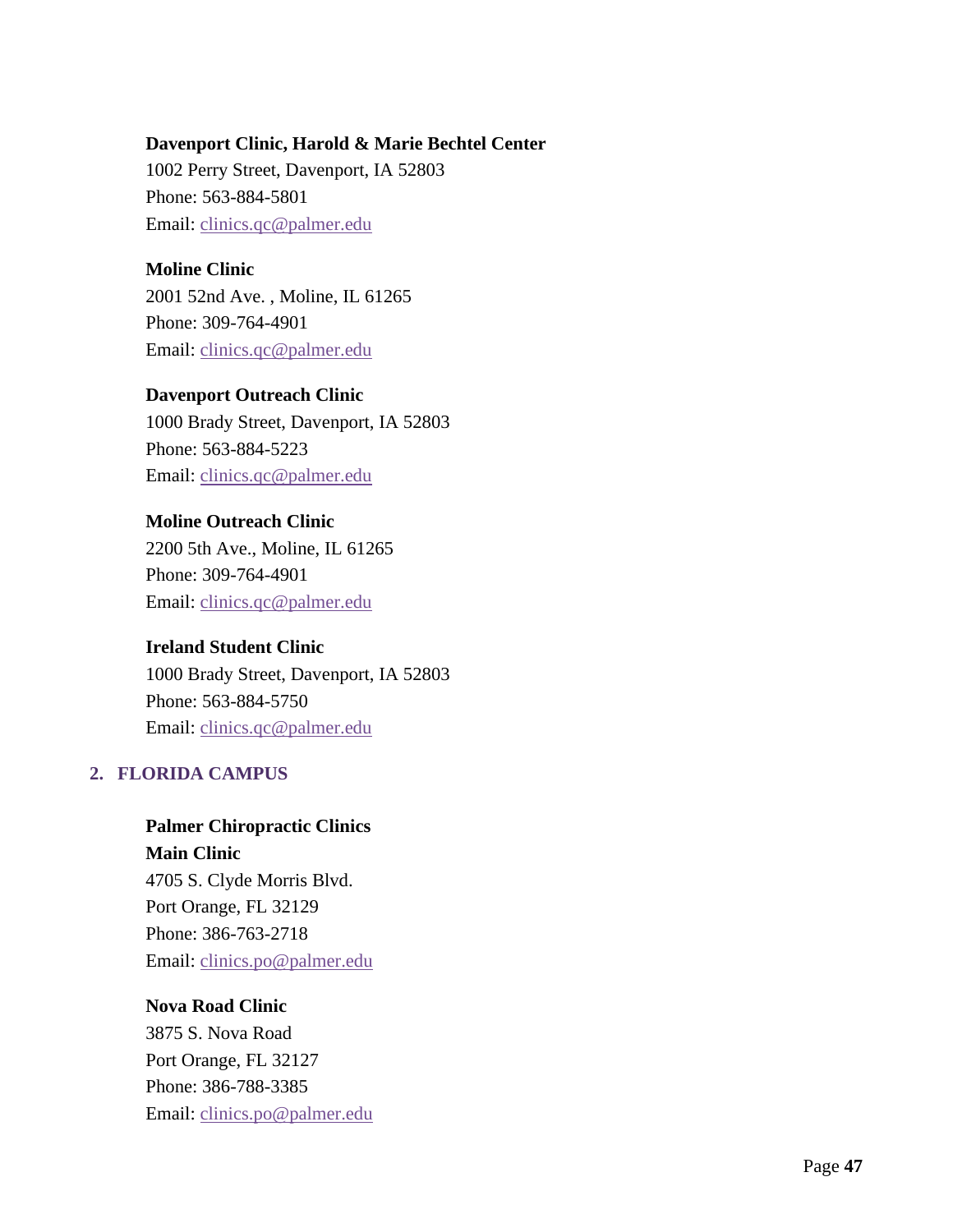#### **3. WEST CAMPUS**

#### **San Jose Clinic**

90 E. Tasman Drive, San Jose, CA 95134 Phone: 408-944-6100 Fax: 408-944-6102 Email: [clinics.sj@palmer.edu](mailto:clinics.sj@palmer.edu?subject=Website%20info%20request)

# **CHAPTER 11: SUPPORTIVE MEASURES FOR COMPLAINANTS AND RESPONDENTS**

In response to a report or Complaint of Sexual Misconduct, either or both the Complainant and Respondent involved in an alleged Sexual Misconduct incident, may seek or the College may offer supportive measures.

Supportive measures are non-disciplinary, non-punitive individualized services offered as appropriate, as reasonably available, and without fee or charge to the parties to restore or preserve access to the College's education program or activity, including measures designed to protect the safety of all parties or the College's educational environment, and/or deter Sexual Misconduct and/or retaliation.

Supportive measures do not mean the College has made a determination of responsibility for the misconduct allegations. Supportive measures may be sought or offered by the College to the Complainant or Respondent even if a Complaint has not been filed by the Complainant against the Respondent.

Upon receiving a report of Sexual Misconduct from a Complainant, the Coordinator will promptly contact the Complainant to discuss the availability of supportive measures and consider the Complainant's wishes with respect to such measures. In addition, the Coordinator will inform the Complainant of the availability of supportive measures with or without the filing of a Complaint. The Coordinator will explain to the Complainant the process for filing a Complaint and options for resolution. Finally, the Coordinator will also consider supportive measures as appropriate and reasonably available for the Respondent.

The College will determine the necessity and scope of any supportive measures. Even when either or both parties do not specifically request such measures be taken, the College may choose to impose such supportive measures at its discretion.

To the extent possible, the College will: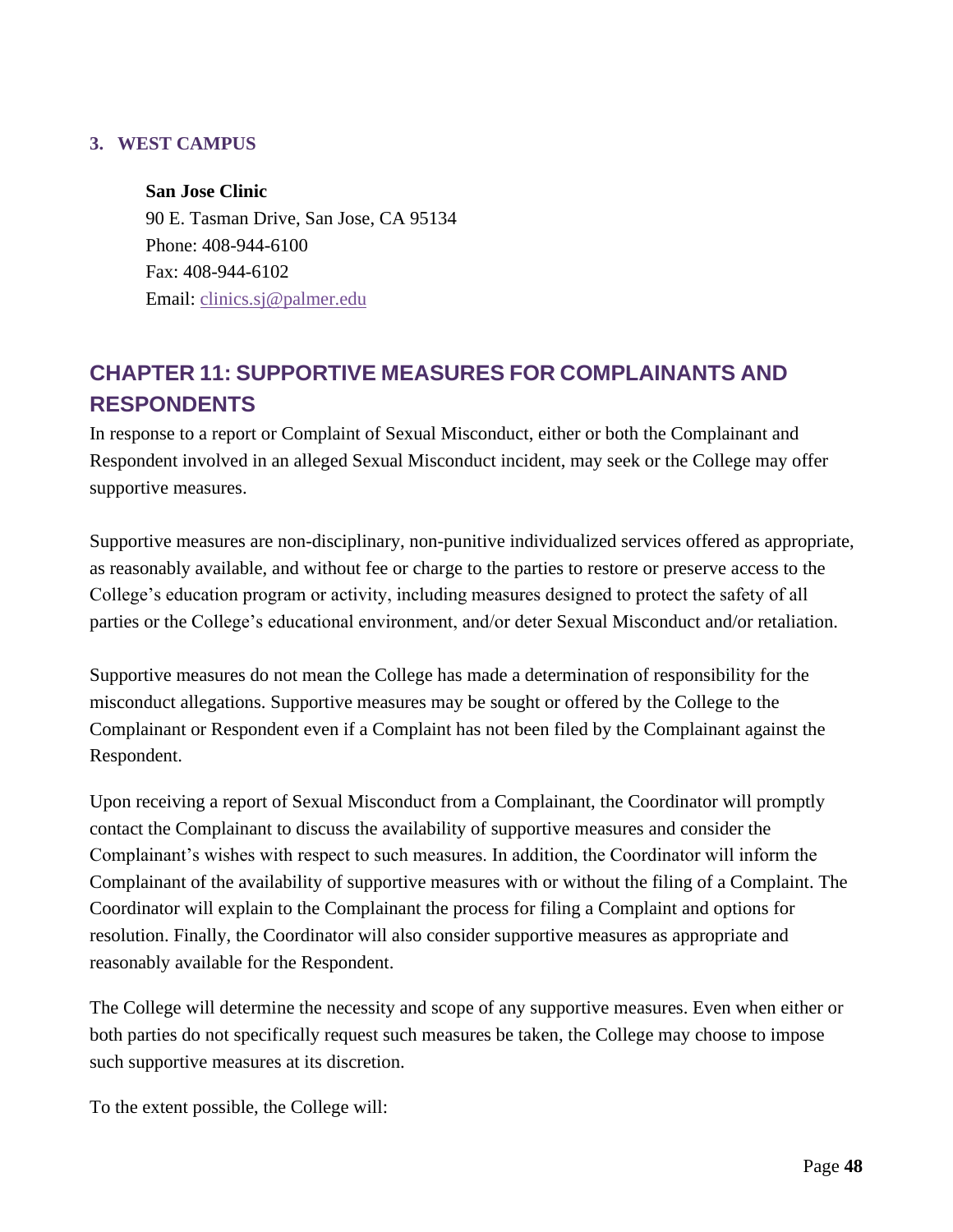- 1. Maintain the privacy of the supportive measures, provided that privacy does not impair the College's ability to provide the supportive measures.
- 2. Act to ensure as minimal an academic impact on the parties as possible.
- 3. Implement measures in a way that does not unreasonably burden the other party.

The supportive measures provided to either or both parties may change over time. The parties are encouraged to communicate with the Coordinator throughout the process so that such measures are effective and appropriate based upon the parties evolving needs. Such measures as then appropriate may be kept in place after the Sexual Misconduct report allegations have been resolved.

The range of supportive measures may include, but is not limited to, the following:

# A. Limited-Contact Directive

Either or both parties may request, or the College may impose, communication and contact restrictions to prevent potentially harmful interaction. These communication and contact restrictions generally preclude in-person, telephone, electronic or third party communications.

### B. Restricted Access

The College may limit either or both parties' access to certain College facilities or activities as part of a limited contact directive.

# C. Facilitation of On-Campus Compliance with a Court Order

In some cases, either or both parties may consider seeking a Protective Order from the local courts. These civil proceedings are independent of the College. If the College is provided with a copy of a court order, the College will, to the extent feasible, attempt to facilitate on-campus compliance with the order.

### D. Academic or Employment Modifications

Either or both parties may request modifications to academic or employment conditions as supportive measures. These may include, but are not limited to:

- 1. Academic or other course-related adjustments, such as but not limited to a change in class schedule; taking an incomplete; dropping a course without penalty; or extending course deadlines;
- 2. Employment modifications such as but not limited to work assignments; scheduling; work locations; or leaves of absence.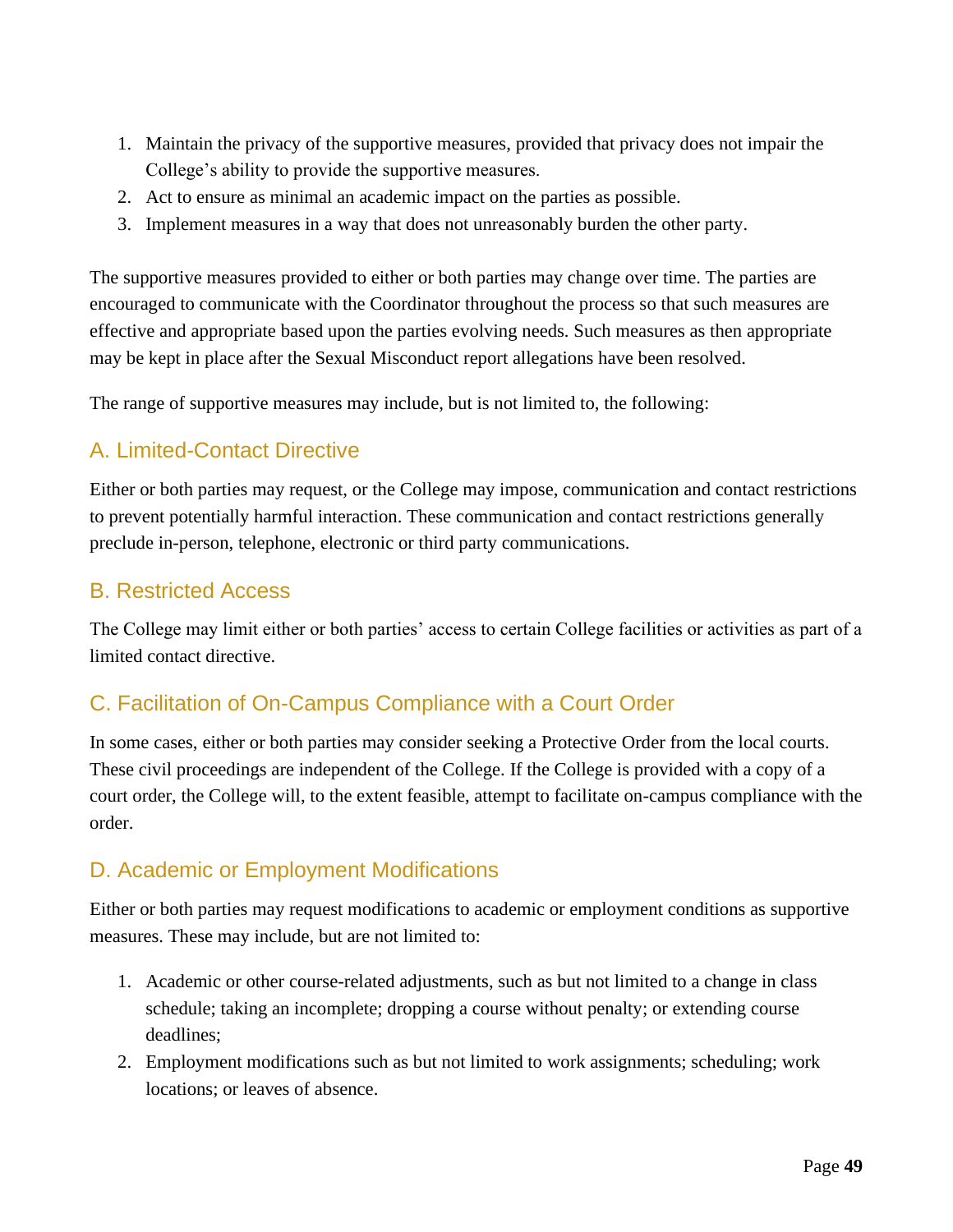# E. Student Housing Modifications

If either or both parties reside in College-owned housing, then such persons may request changes in housing services or locations.

## F. Security Assistance

Either or both parties may request assistance from Security to help identify and implement safety measures such as assigned parking or requesting an escort on campus for movement between classes and activities.

## G. Emotional Support

The College may assist in identifying Campus Support Services as outlined in this Handbook. Additionally, the College may assist in identifying and referring either or both parties to community services for counseling, emotional support and other helpful community resources outlined in this Handbook or on the College's website.

## H. Disability Accommodations

This Handbook does not alter any College obligations under federal or state disability laws including, but not limited to, the Americans with Disabilities Act of 1990 and Section 504 of the Rehabilitation Act of 1973. Either Party may notify the Coordinator of the need for reasonable accommodations at any point before or during the processing of a Complaint provided the accommodations do not fundamentally alter those processes. The Coordinator will work with the appropriate disability services coordinator or Human Resources in determining any reasonable accommodations.

### I. Failure to Comply with Supportive Measures

Either or both parties are encouraged to report concerns asserting that the other party or any College community member has interfered with or prevented the implementation and functioning of a supportive measure. After notice and assessment of any such concerns, the College shall take appropriate action to remedy the concern. Such remedial action may include imposing discipline.

### **CHAPTER 12: EMERGENCY REMOVAL AND ADMINISTRATIVE LEAVE**

The College may remove a Respondent on an emergency basis from its education programs and activities whether the complaint processes are underway or not. The reason being that risks from Sexual Misconduct may occur at any time.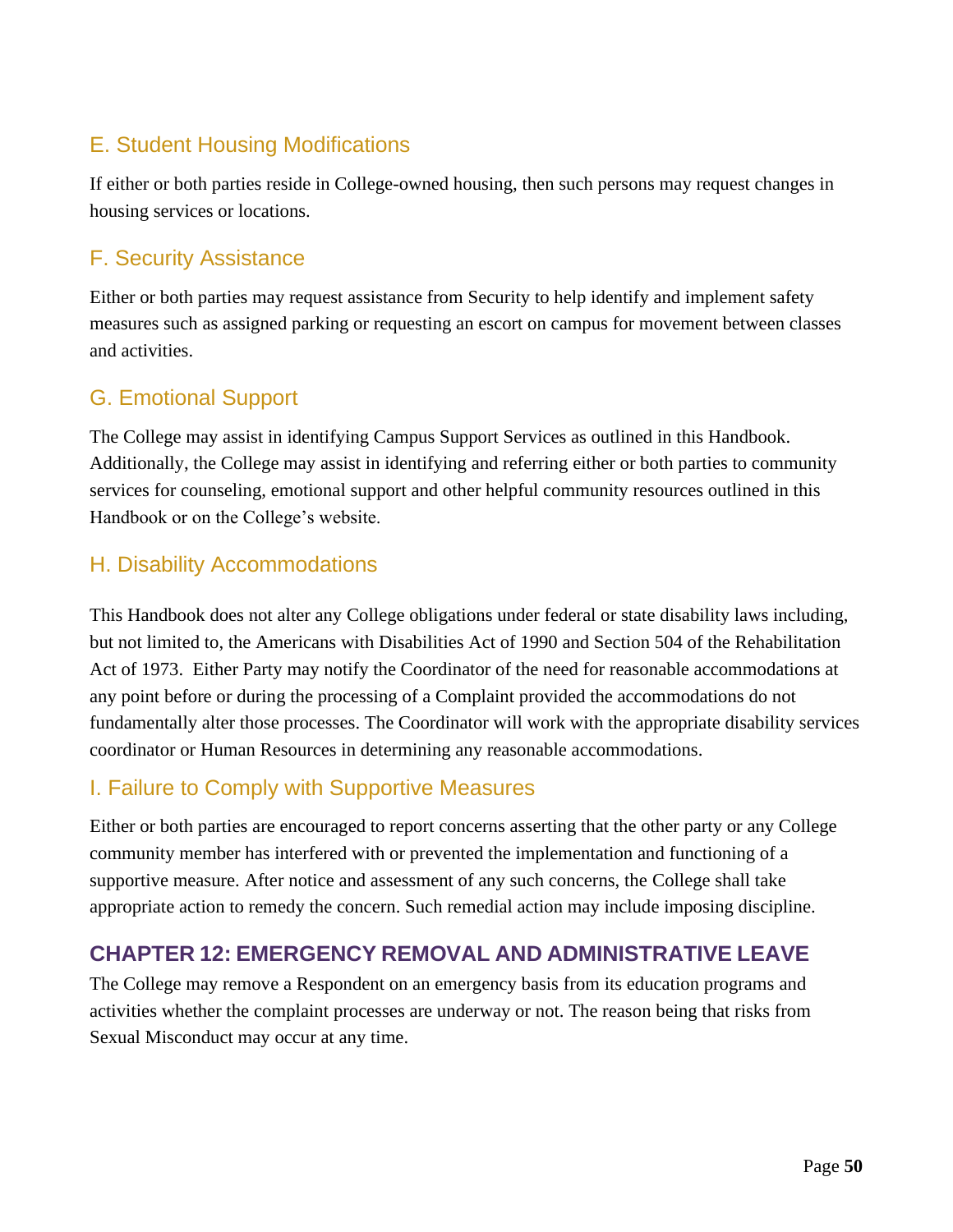An emergency situation must arise from the alleged Sexual Misconduct. The determination of an immediate risk situation is not limited solely to the details of the alleged Sexual Misconduct itself, but may also evaluate and be responsive to the Respondent's related post-incident actions or behaviors.

An emergency removal is not a determination of responsibility or a sanction/discipline imposed for the alleged Sexual Misconduct. The presumption of innocence remains until a determination is made at the conclusion of the Formal Complaint Resolution Process.

If the Respondent's actions pose an immediate and identifiable threat, but do not arise from the Sexual Misconduct allegation(s), then the College may proceed in accordance with the applicable Student Code of Ethics, Collective Bargaining Agreements, Faculty Handbooks, Employee Handbooks, and the College's other policies and procedures.

The College has implemented a five-step process for evaluating the necessity and implementation of an emergency removal.

# A. Step 1: Prompt Individualized Safety and Risk Analysis

The College will conduct an individualized safety and risk analysis focused upon the particular Respondent by examining the specific circumstances arising from the allegations of Sexual Misconduct posing an immediate threat to a person's physical health or safety.

The safety and risk analysis will be performed by the College's Behavioral Intervention Team in conjunction with the Coordinator using its standard objective risk threat assessment procedures. All Team Members shall be free of bias and avoid conflicts of interest.

# B. Step 2: Required Findings of Immediate Threat to the Physical Health or Safety of Another

The individualized safety and risk analysis must confirm there is an immediate threat justifying an emergency removal. Questions may arise, for example, regarding the significance and weight that should be applied to a Complainant's subjective fear of a threat versus an objective reasonable person standard. The analysis should assess the Respondent's propensity, opportunity, and ability to effectuate a stated or potential threat. The determination will be fact specific, subject to whether appropriate supportive measures would serve as a less restrictive means to negate or sufficiently minimize the likelihood of a threat's occurrence.

The immediate threat must be to the physical health or safety of one or more individuals which may include, but is not limited to the Complainant, Respondent or any other individual such as a third-party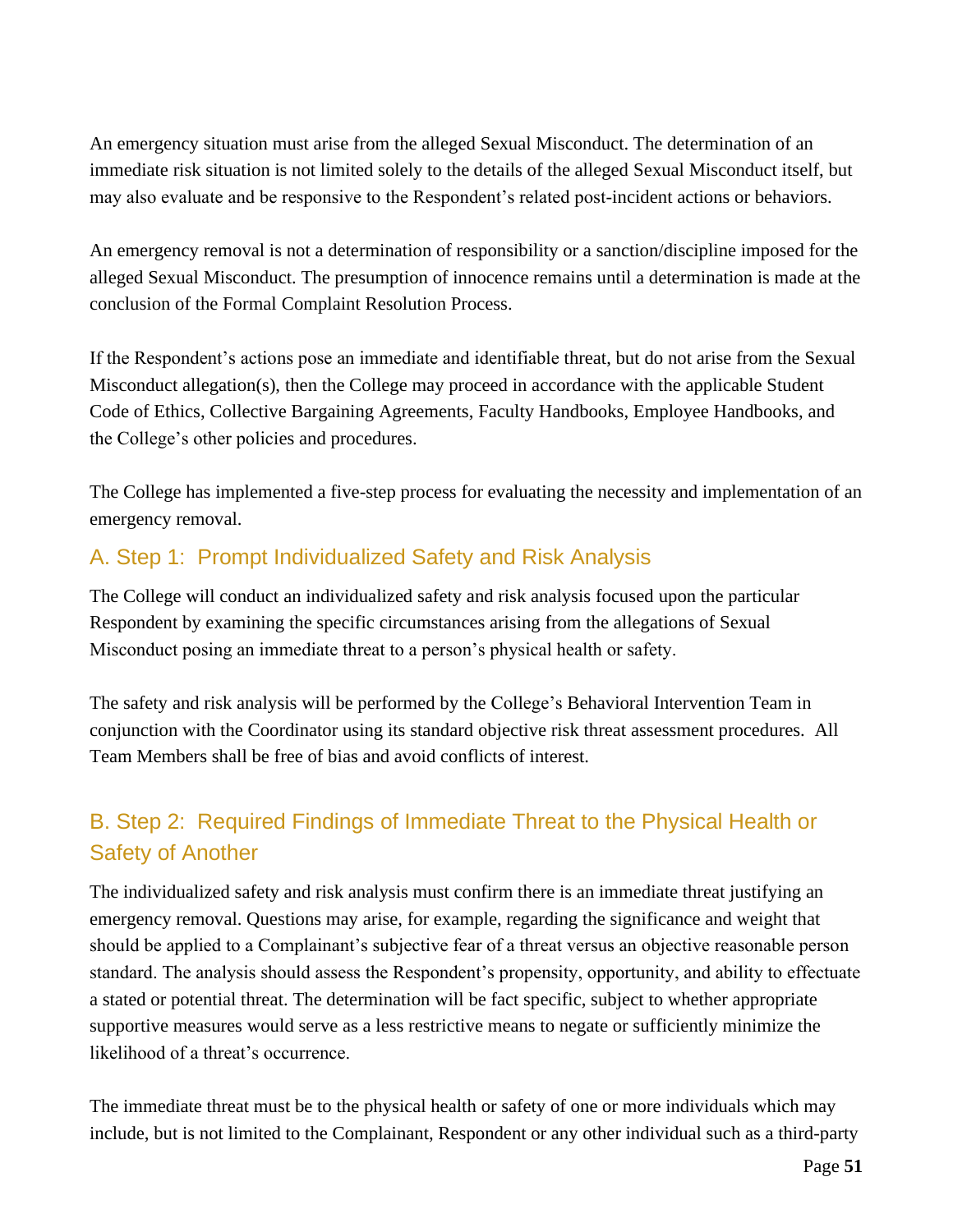witness. The word "physical" modifies "health or safety". This distinction is important in order to emphasize this emergency removal process is not used inappropriately to prematurely punish the Respondent by relying on a person's mental or emotional health or safety to justify an emergency removal. Emotional and mental well-being of the Complainant may be addressed by Supportive Measures.

As a consequence, if the Respondent presents an immediate non-physical health or safety threat to another individual (e.g. emotional impact), then the College's response focuses upon appropriate Supportive Measures to allow the individual equal access to education programs and activities, not the Respondent's emergency removal.

If the Respondent threatens to physically harm the Complainant in response to Sexual Misconduct allegations, an immediate threat to the Complainant's physical safety may justify emergency removal. Similarly, the Respondent's threat of physical self-harm after being accused of Sexual Misconduct may also justify emergency removal.

# C. Step 3: Student/Employee with a Disability

The Respondent may not be subject to emergency removal without full consideration of a prior selfidentified disability to Student Disability Services or Human Resources. The Behavioral Intervention Team will consult with Student Disability Services or Human Resources, as appropriate, in performing the individual safety and risk analysis regarding any self-identified disability brought forward by the Respondent.

# D. Step 4: Appropriateness of Supportive Measures Rather than an Emergency Removal

The emergency removal analysis requires a careful balancing of concurrent factors such as to:

- provide equal access to education programs and activities;
- consider the adverse impact of separating the Respondent from educational opportunities and benefits; and
- satisfy the College's obligation to protect the health and safety of its community.

In assessing an emergency removal, the College will also consider the anticipated timing to complete an investigation and the Complaint process since removal will vary in its length and impact based upon the duration of the process. The College may conduct interim assessments of whether the immediate threat to physical health or safety of a student, employee or any other individual remains unchanged or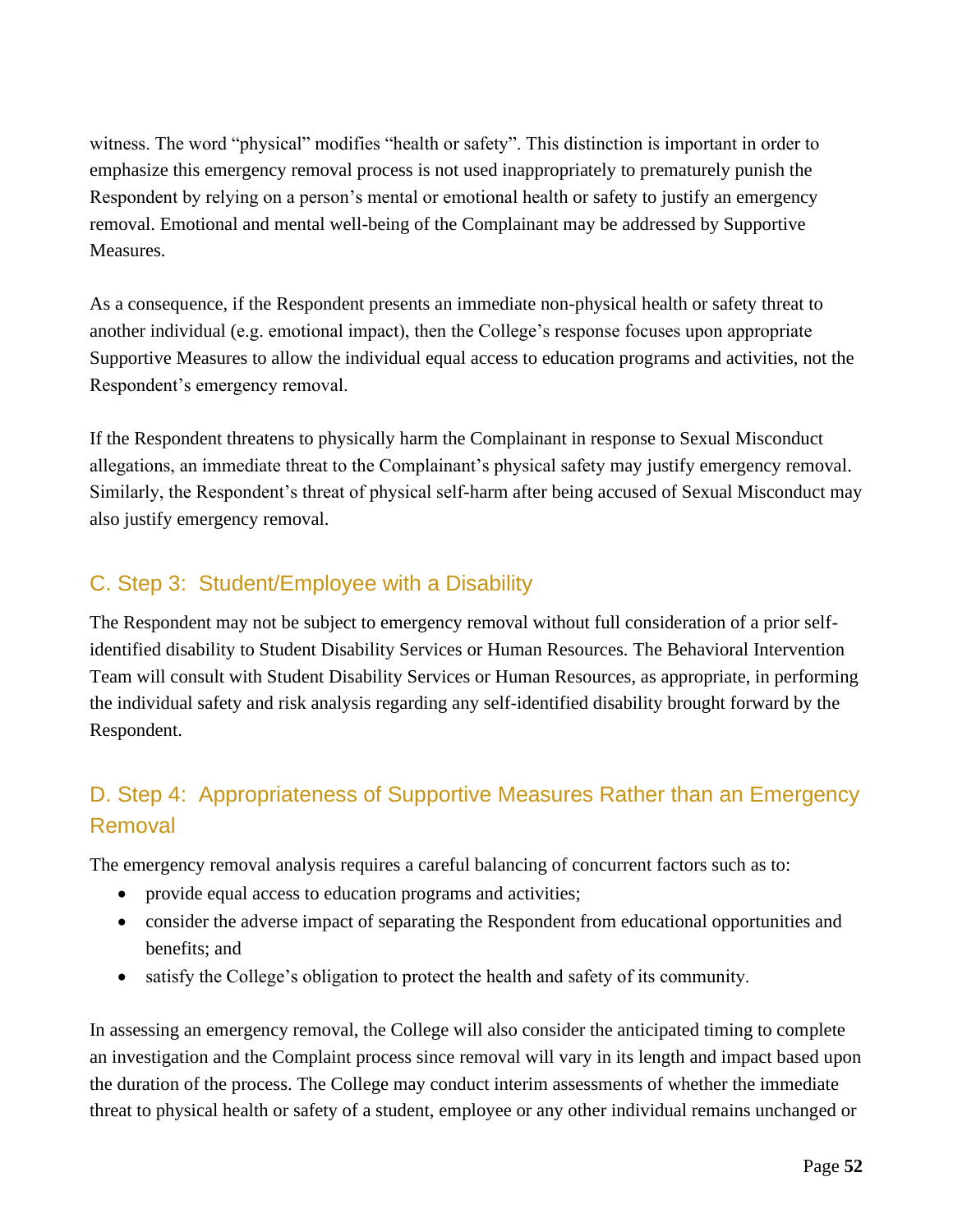has sufficiently dissipated to support the Respondent's return to the education programs and activities, in whole or in part.

# E. Step 5: Post Removal Challenge

If the College determines removal is necessary, the Respondent will be provided notice with an opportunity to challenge the decision immediately following the removal to a designated College Official. The Respondent seeking to challenge the decision shall submit a written request with supporting documentation. The Respondent shall be notified by written decision regarding the emergency removal. The decision of the designated College Official shall be final. There is no appeal process for emergency removal decisions.

## F. Administrative Leave

Consistent with applicable Collective Bargaining Agreements, Faculty Handbooks, Employee Handbooks, and other College policies and procedures, the College has the authority to place an employee or faculty Respondent on administrative leave during the Sexual Misconduct process.

An administrative leave is not a determination of responsibility or a sanction/discipline imposed for the alleged Sexual Misconduct. A presumption of innocence remains until the determination is made at the conclusion of the Formal Complaint Resolution Process.

Administrative leave will take into consideration a reported self-identified disability by Respondent to Student Disabilities Services or Human Resources.

# **CHAPTER 13: CAMPUS SECURITY**

Campus Security may be contacted *at any time* to seek assistance on campus or to provide law enforcement information.

#### [http://www.palmer.edu/Security/](http://www.palmer.edu/Security)

**For information or questions regarding Campus Security contact:**

### A. Main Campus

SECURITY: 563-884-5555

Security is provided by Per Mar, a third party contractor. For additional information contact:

Brian Sharkey Senior Director for Campus Safety and Security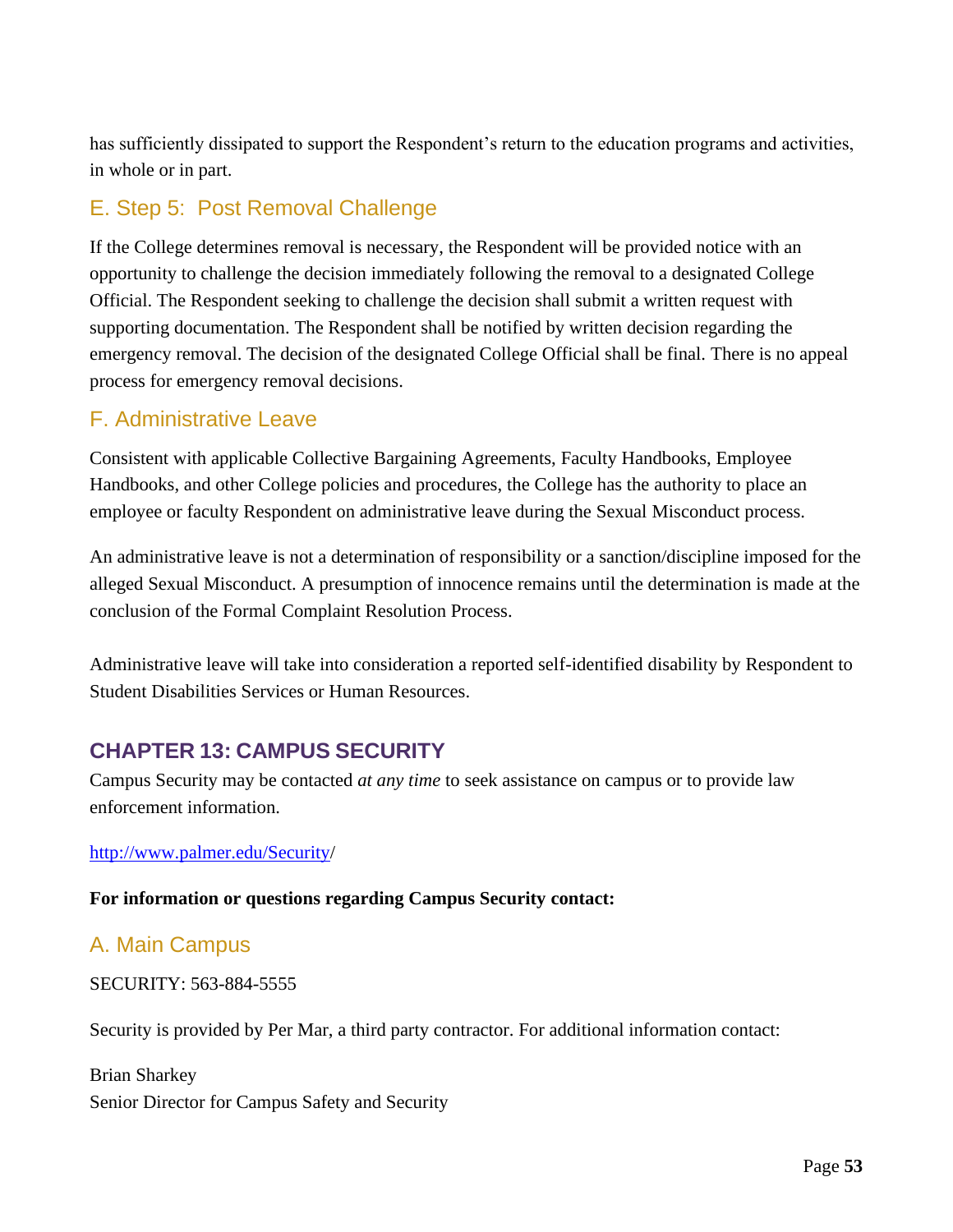563-884-5147 [brian.sharkey@palmer.edu](mailto:brian.sharkey@palmer.edu)

### B. West Campus

24-hour First Security Services: 800-400-1110 \*After hours' desk (South entrance): 408-944-6186 \*Cell phone (security on-site) 408-568-5951

Security is provided by First Security Services, a third party contractor. For additional information contact:

Brian Sharkey Senior Director for Campus Safety and Security 563-884-5147 [brian.sharkey@palmer.edu](mailto:brian.sharkey@palmer.edu)

# C. Florida Campus

SECURITY: 386-763-2777

Security is provided by United American, a third party contractor. For additional information contact:

Donaldson Taylor Manager of Safety and Security 386-763-2608 [donaldson.taylor@palmer.e](mailto:brian.sharkey@palmer.edu)du

- Operational hours: 386-763-2777 or 32777 from a campus phone
- After hours: 800-227-9805

After providing security assistance or law enforcement information, Security will promptly report any Sexual Misconduct allegations to the Coordinator for further processing according to the policies outlined in this Handbook.

# **CHAPTER 14: CAMPUS SUPPORT SERVICES**

The College encourages College community members to seek these campus support services listed below as needed.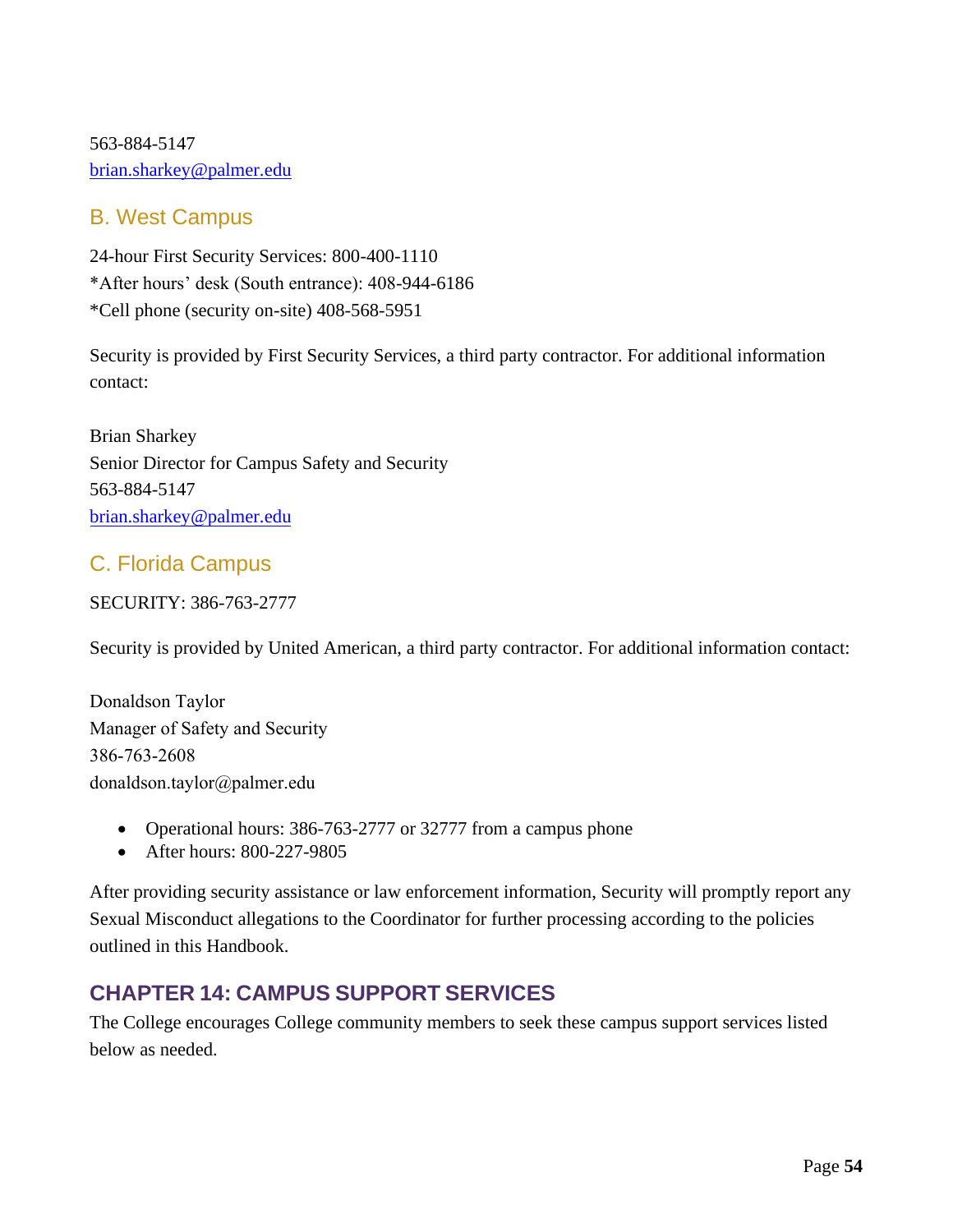### A. Main Campus

- 1. Academic Support Services & Resource Referrals for Students **Academic Support Services** Kevin Cunningham, D.C., Ph.D. 563-884-5898 [kevin.cunningham@palmer.edu](mailto:kevin.cunningham@palmer.edu)
- 2. Employment Support Services & Resource Referrals for Employees and Faculty **Human Resources** Barry Pence, M.B.A., SPHR, SHRM-SCP 563-884-5866 [barry.pence@palmer.edu](mailto:barry.pence@palmer.edu)

### B. West Campus

- 1. Academic Support Services & Resource Referrals for Students **Student Services** Michael Crump, M.Ed. 408-944-6122 [michael.crump@palmer.edu](mailto:mannal.kamal@palmer.edu)
- 2. Employment Support Services & Resource Referrals for Employees and Faculty **Human Resources** Barry Pence, M.B.A., SPHR, SHRM-SCP 563-884-5866 [barry.pence@palmer.edu](mailto:barry.pence@palmer.edu)

### C. Florida Campus

- 1. Academic Support Services & Resource Referrals for Students **Academic Support Services** Victor Hidalgo, M.S. 386-763-2780 [victor.hidalgo@palmer.edu](mailto:victor.hidalgo@palmer.edu)
- 2. Employment Support Services & Resource Referrals for Employees and Faculty **Human Resources** 386-763-2665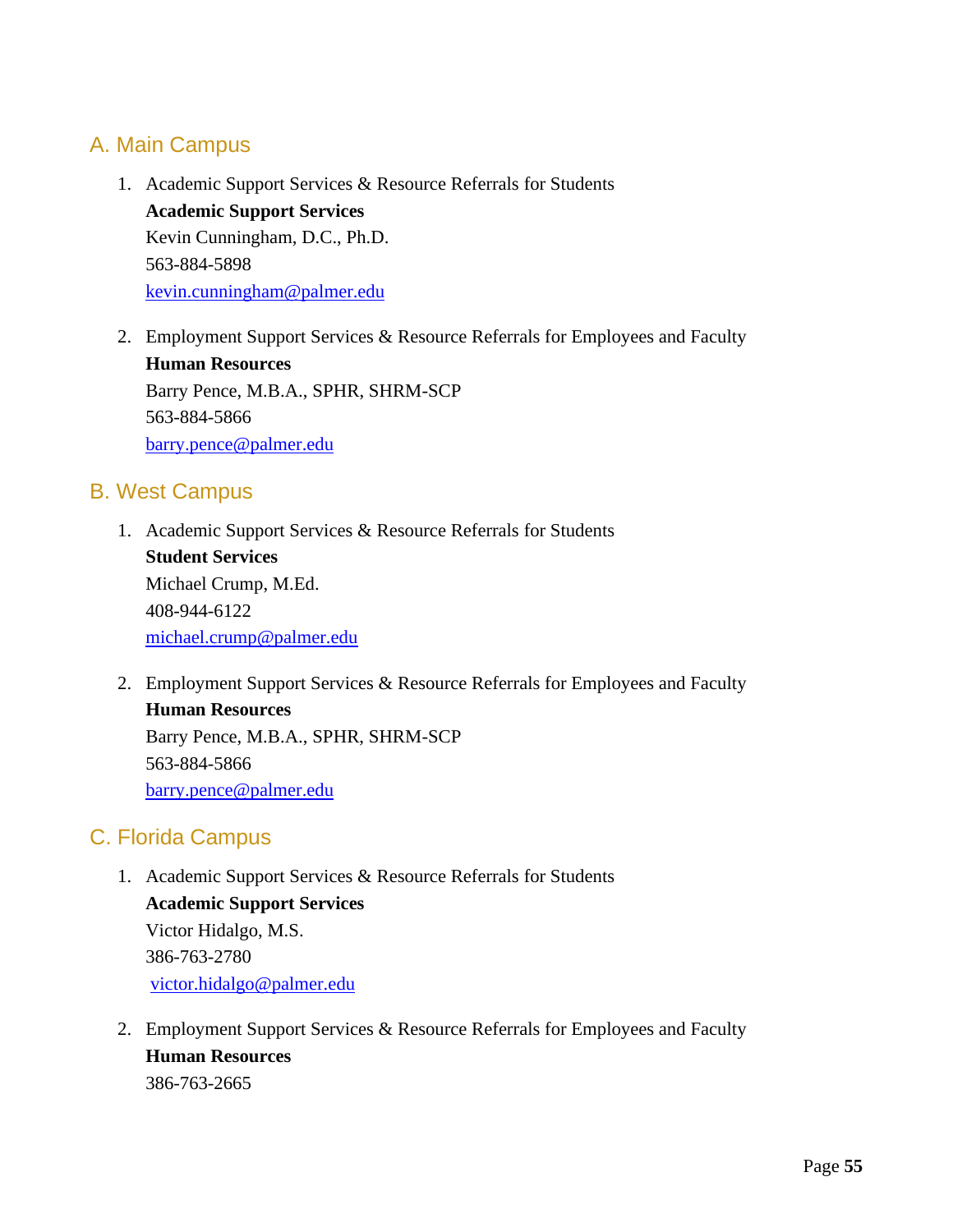# <span id="page-55-0"></span>**CHAPTER 15: THE COLLEGE'S RESPONSE TO REPORTS OF SEXUAL MISCONDUCT**

### A. Actual Knowledge

The College will respond to allegations of Sexual Misconduct under this policy when the College has actual knowledge of Sexual Misconduct allegations that occurred within the scope and jurisdiction of this Handbook. See [Chapter 4](#page-16-0) for more detailed information.

A Complaint filed by the Complainant against the Respondent **is not required** in order for the College to have actual knowledge of sexual misconduct or allegations of sexual misconduct that necessitates the College's response.

Awareness by College employees of suspected Sexual Misconduct or allegations of sexual misconduct may constitute actual knowledge by the College. Therefore, all College employees (including faculty, employees and administrators), coaches, student employees, student leaders, and student organization officers are considered responsible employees **required to immediately disclose to the Coordinator or Deputies** any incident or report of behavior or conduct involving suspected Sexual Misconduct or allegations of Sexual Misconduct.

Under this Handbook, the College's Officials [with Authority](#page-9-0) (OWA) authorized to institute corrective measures on behalf of the College include the Coordinator and deputies.

The mere ability or responsibility to report Sexual Misconduct or to inform a student about how to report Sexual Misconduct, or having been trained to do so, does not qualify an individual as one who has authority to institute corrective measures on behalf of the College.

# B. Examination of Reports of Sexual Misconduct for Jurisdiction

#### **1. Examination of Reports**

Although a report of Sexual Misconduct may be received through many sources, the College has directed all reports of Sexual Misconduct be brought to the Coordinator. The Coordinator shall respond to all reports and complaints of Sexual Misconduct.

Sexual Misconduct complaint processes are unique to the nature of the allegation, the location where the misconduct took place, the person making the allegation and against whom the allegation is directed (i.e. employee, faculty, student,  $3<sup>rd</sup>$  party) as well as their association with the College and the level of due process required to resolve a Complaint. Accordingly, reports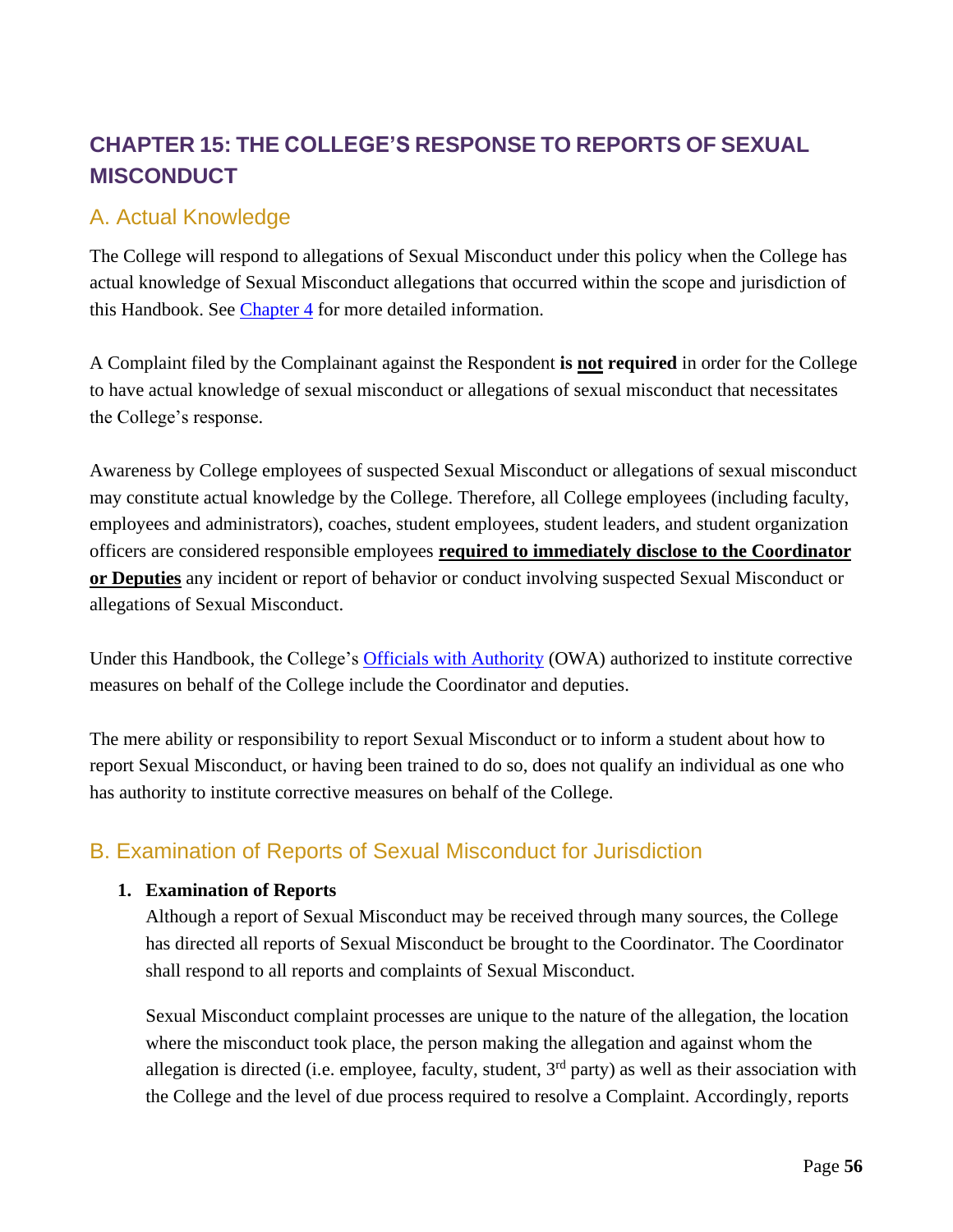of Sexual Misconduct are reviewed by the Coordinator to ensure such reports are directed to the jurisdiction of the appropriate process recognized by the College.

#### **2. Determination of Scope and Jurisdiction**

Reports determined to meet the scope and jurisdiction of Sexual Misconduct will be processed under this Handbook (See [Chapter 4](#page-16-0) for greater detail). Reports that do not meet the scope and jurisdiction under this Handbook will be directed to the jurisdiction of another appropriate process recognized by the College.

### C. Risk Assessment

The College will make an initial assessment of any risk of harm to individuals or to the College community and will take reasonable steps necessary to address those risks.

## D. Orientation Meeting with the Complainant

The Coordinator will discuss with the Complainant the availability of [Supportive Measures](#page-42-0) that are available whether the Complainant files a Complaint or not, consider the Complainant's wishes with respect to Supportive Measures, share information regarding [community resources](#page-55-0) and [law](#page-38-0)  [enforcement,](#page-38-0) explain the process for filing a [Complaint,](#page-36-0) explain the Formal Complaint Resolution Process, and any Informal Complaint Resolution Process options.

### E. Promptness

All allegations are acted upon promptly by the College once it has received actual knowledge/notice of allegations of Sexual Misconduct. The Formal Complaint Resolution Process can take 60-90 business days to resolve, typically. There are always exceptions and extenuating circumstances that can cause a resolution to take longer, but the College will take reasonable steps to avoid undue delays within its control.

### <span id="page-56-0"></span>**CHAPTER 16: INFORMAL COMPLAINT RESOLUTION PROCESS**

### A. General Guidelines for Informal Complaint Resolution Process

1. After the filing of a Complaint, the Complainant may request to engage in either the Informal Complaint Resolution Process (Informal Process) or the Formal Complaint Resolution Process (Formal Process). The Informal Process is separate and distinct from the Formal Process. For this reason, prior to engaging in the Informal Process, the Coordinator will meet individually with the Complainant and Respondent to explain what the Informal and Formal Processes entail in order for each of them to make an informed decision to voluntarily attempt to reach an informal resolution as an alternative.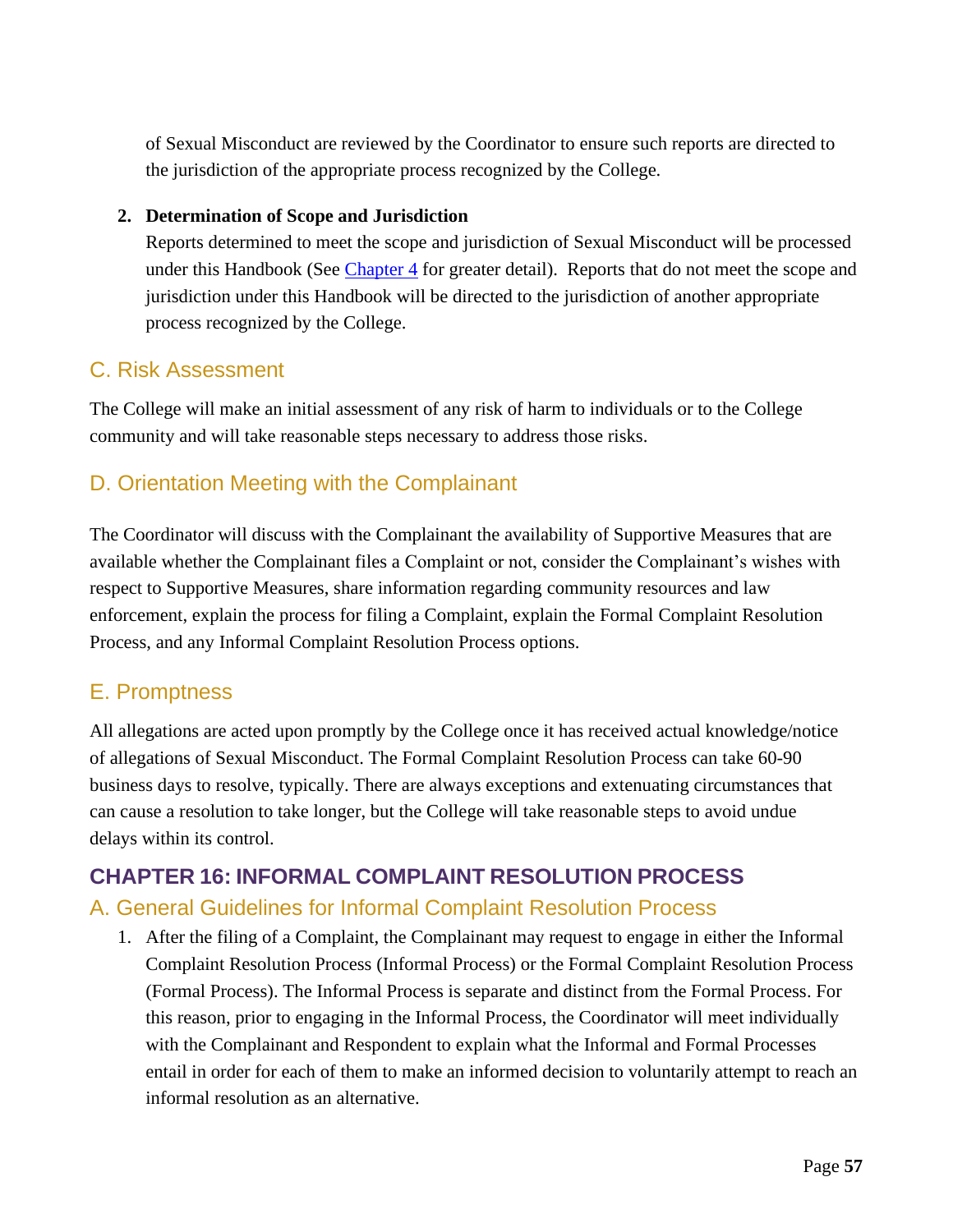- 2. The purpose of the Informal Process is to determine if the Complaint may be resolved informally on a basis which is satisfactory to both parties and the College.
- 3. The Informal Process is a voluntary, educational and remedies-based process that is not intended to be disciplinary in nature.
- 4. The Coordinator has the discretion to initially decide whether or not an informal resolution is an appropriate alternative to the Formal Process.
- 5. If the Coordinator determines a Complaint is not appropriate for the Informal Process, then the Complainant will be informed that the process is unavailable.
- 6. The College prohibits the use of an Informal Process if the Complainant is a student and the Respondent is an employee of the College, except in very limited circumstances. Such exceptions will be determined by the Coordinator.

### B. Course of Informal Process

- 1. Subject to the voluntary written consent of both parties with approval of the Coordinator, the College will facilitate the Informal Process. The parties will meet together with the Coordinator or individually with the Coordinator to attempt to reach a resolution which is satisfactory to both parties and the College. Such meetings may take place in person or through a technologically-assisted medium such as Skype, Teams, Zoom, FaceTime, WebEx, or similar technology.
- 2. Informal proceedings are private. Parties are expected to maintain the privacy of the proceedings in accordance with College policy. While there is an expectation of privacy around what is shared with parties during this process, the parties have discretion to share their own knowledge and evidence with others if they so choose. The College encourages parties to discuss this with their Advisors before doing so.
- 3. Either or both parties may choose to discontinue the Informal Process prior to its completion.
- 4. Any agreement reached as part of the Informal Process must be approved by the Coordinator in order to ensure consistency with the College's obligations. If the Coordinator determines at any time prior to the signing of an Informal Process Agreement that the proposed resolution is no longer appropriate, the Coordinator may terminate the process.
- 5. Any agreed Informal Resolution will be documented and maintained by the Office of Compliance. Informal Resolutions involving employees may also be placed in their personnel files.
- 6. Once a Sexual Misconduct Complaint is informally resolved, then the matter will be closed.
- 7. Any failure by either or both parties to comply with the agreed Informal Resolution may result in the re-opening of the original sexual misconduct report and/or referred to be addressed under applicable institutional policies, collective bargaining agreements, faculty handbooks, employee handbooks, Student Code of Ethics or other College processes and procedures.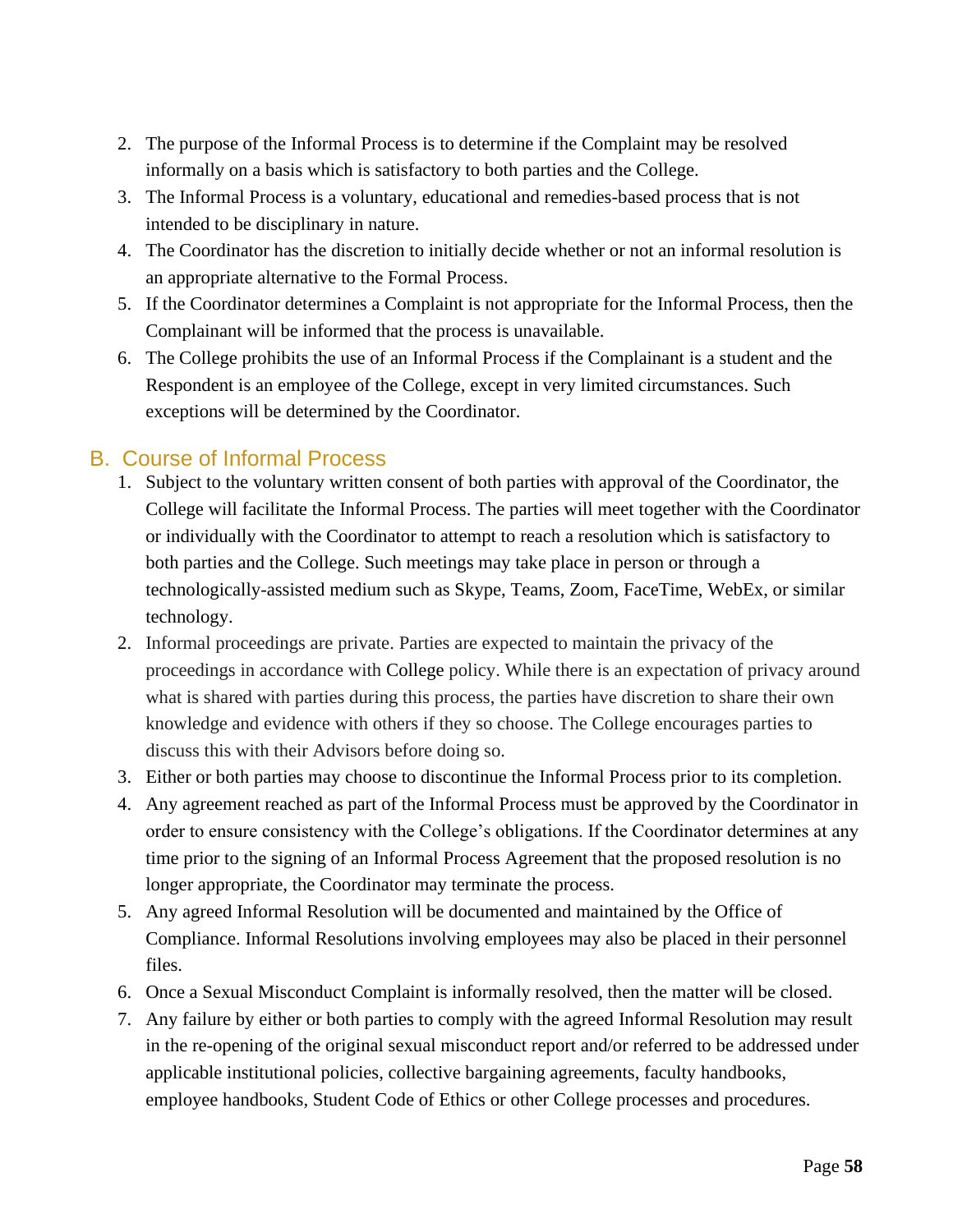- 8. If the Informal Process does not result in a written resolution agreement being signed by the parties and approved by the Coordinator, the College will not draw any adverse inference based on a Respondent's participation. Nor will such participation be considered an admission by the Respondent.
- 9. If the sexual misconduct report is not resolved informally, then the Complaint will proceed under the Formal Process.
- 10. Protections against retaliation apply to individuals participating in the Informal Process. Disciplinary action may result from those found responsible for retaliation.

### C. Informal Process Timeline

The timeline for completion of the Informal Process may vary, but the College will seek to complete that process within thirty (30) academic days. Should the timeline be extended for good cause by the Coordinator both parties will be notified.

# <span id="page-58-0"></span>**CHAPTER 17: FORMAL COMPLAINT RESOLUTION PROCESS**

### A. General Guidelines for Formal Complaint Resolution Process

- 1. The Formal Complaint Resolution Process (Formal Process) will take place when a Sexual Misconduct complaint is brought forward and the Complainant seeks a Formal Process or if an Informal Process was not resolved under [Chapter 16.](#page-56-0)
- 2. If the Complainant cannot or does not wish to proceed with the Formal Process, the Coordinator may determine that a Formal Process is necessary due to the nature and severity of the sexual misconduct report. The Coordinator will select a College employee to assume the role of the Complainant.
- 3. The College may consolidate Complaints involving allegations against more than one Respondent, or by more than one Complainant against one or more Respondents, or by one party against the other party where the allegations of Sexual Misconduct arise out of the same facts or circumstances.

### B. Standard of Proof

The standard of proof under this Handbook is preponderance of the evidence. A finding of responsibility by a preponderance of the evidence means that it is more likely than not, based on all the relevant evidence and reasonable inferences from the evidence, that the Respondent violated this Handbook.

# C. Notification of Allegations and Intent to Investigate

1. Notification to the Respondent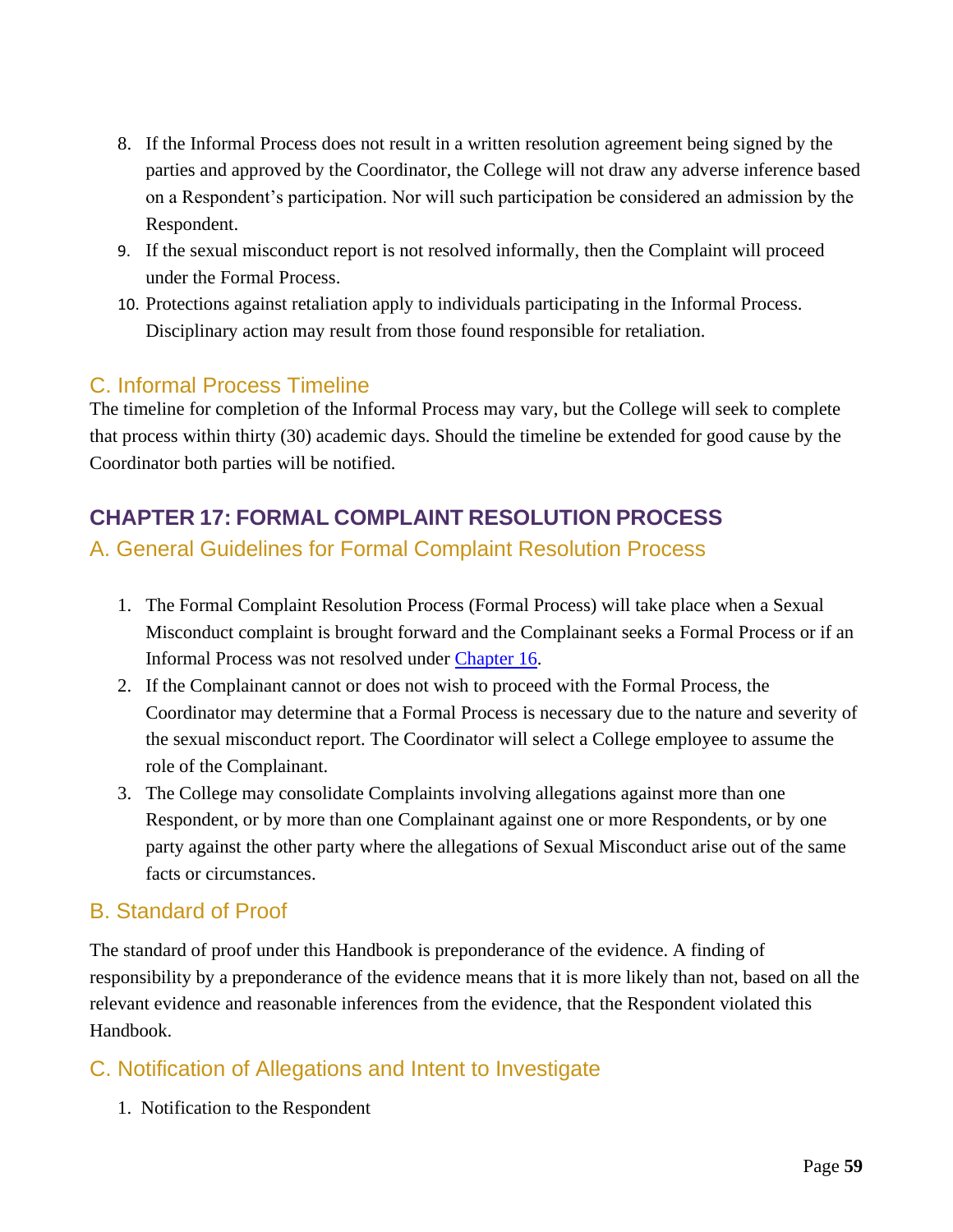When the College receives a Complaint alleging sexual misconduct that it intends to investigate, the Respondent will be notified of such intent in writing including information known at the time. The initial notification may be somewhat limited by the factual details provided to the College by the Complainant. However, the College will make its best efforts to include in such initial notification and/or any subsequent notifications sufficient detail concerning the following:

- a. identity of the parties involved (if known);
- b. specific sexual misconduct alleged;
- c. conduct constituting the alleged misconduct; and
- d. date(s) and location(s) of the alleged incident(s) (if known).
- 2. As more information becomes available during the investigation, additional details about the alleged misconduct will be equally provided to the Respondent and Complainant.
- 3. If the Respondent is an employee or faculty, Human Resources will also be provided a copy of this notice in order to coordinate or initiate additional actions that may be required in accordance with applicable institutional policies; collective bargaining agreements; faculty handbooks; employee handbooks; Student Code of Ethics or other College processes and procedures.

### D. Orientation Meeting with the Respondent

The Coordinator will discuss with the Respondent the availability of [Supportive Measures](#page-42-0) that are available, share information regarding [community resources,](#page-55-0) explain the Formal Process, and any Informal process options, if applicable.

### E. Right to an Advisor

- 1. Both the Complainant and Respondent may choose one advisor at their own expense. The Advisor may be a friend, mentor, family member, union representative, attorney, or other individual to advise, support, and/or consult with that party. The parties must notify the Coordinator of the identity of the advisor.
- 2. The Advisor may be an attorney. If either or both parties retain an attorney, such party shall notify the Coordinator of the identity of that attorney in order that the other party may have an opportunity to obtain an attorney, if they so choose. The College may also appoint an attorney to represent the College's interests.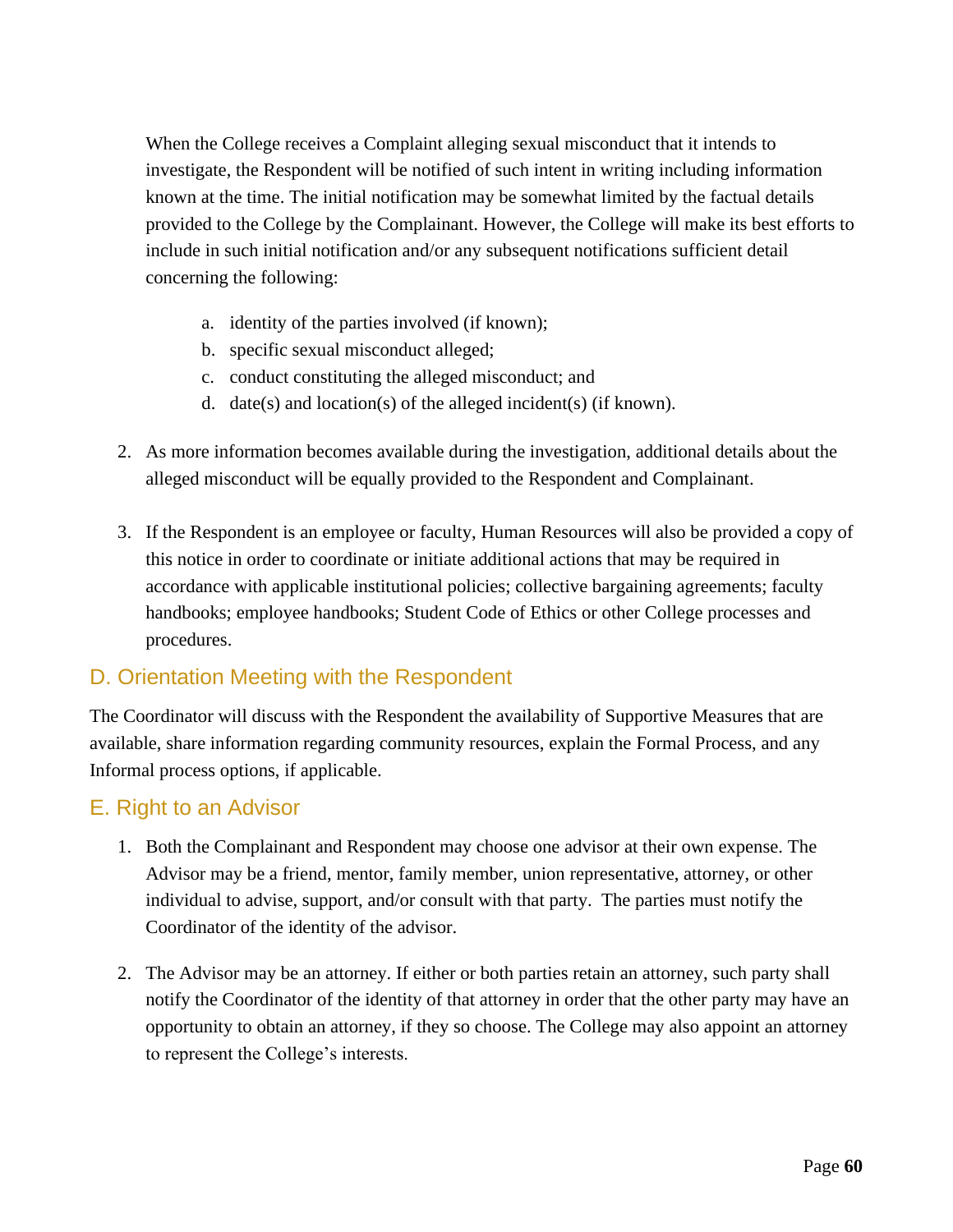## F. Role of an Advisor

1. The role of the Advisor is limited to providing support and assistance in understanding and navigating the Formal Process. Hence, an Advisor may not be a witness. An Advisor may not have institutionally conflicting roles in the Formal Process or with a party, such as an active role in the matter, or a supervisor who must monitor and implement sanctions, if applicable.

The process will not be unreasonably delayed to accommodate the schedule of an Advisor.

- 2. Both the Complainant and Respondent are responsible for presenting their own information to the investigator(s). An Advisor does not have a speaking role during any part of the Formal Process.
- 3. An Advisor may not testify in or obstruct an interview, author written submissions, or disrupt the investigation.
- 4. The Advisor may not ask questions of the party on the record. Any questions posed or factual assertions or argument provided by the Advisor is prohibited and will not be included in the record.
- 5. An Advisor may request to meet with the Coordinator at the commencement of the Formal Process to clarify and understand their role and the College's policies and procedures. An Advisor should direct all process-related questions to the Coordinator.
- 6. The Coordinator has the right to determine what constitutes appropriate behavior of an Advisor and take reasonable steps to ensure compliance with this Handbook.
- 7. The Complainant and Respondent also have the right to choose not to have an Advisor.

### G. Sharing Information with Advisors

- 1. The College expects that the parties may wish to share documentation and evidence related to the allegations with their Advisors. Parties may share this information directly with their Advisor or other individuals if they wish. Doing so may help the parties participate more meaningfully in the resolution process.
- 2. The College's duty is to the Complainant and Respondent not to either of their Advisors. All communications are made directly with the parties unless specifically requested in writing. The party must complete and sign the College's release of information form before the College is able to share records with an Advisor.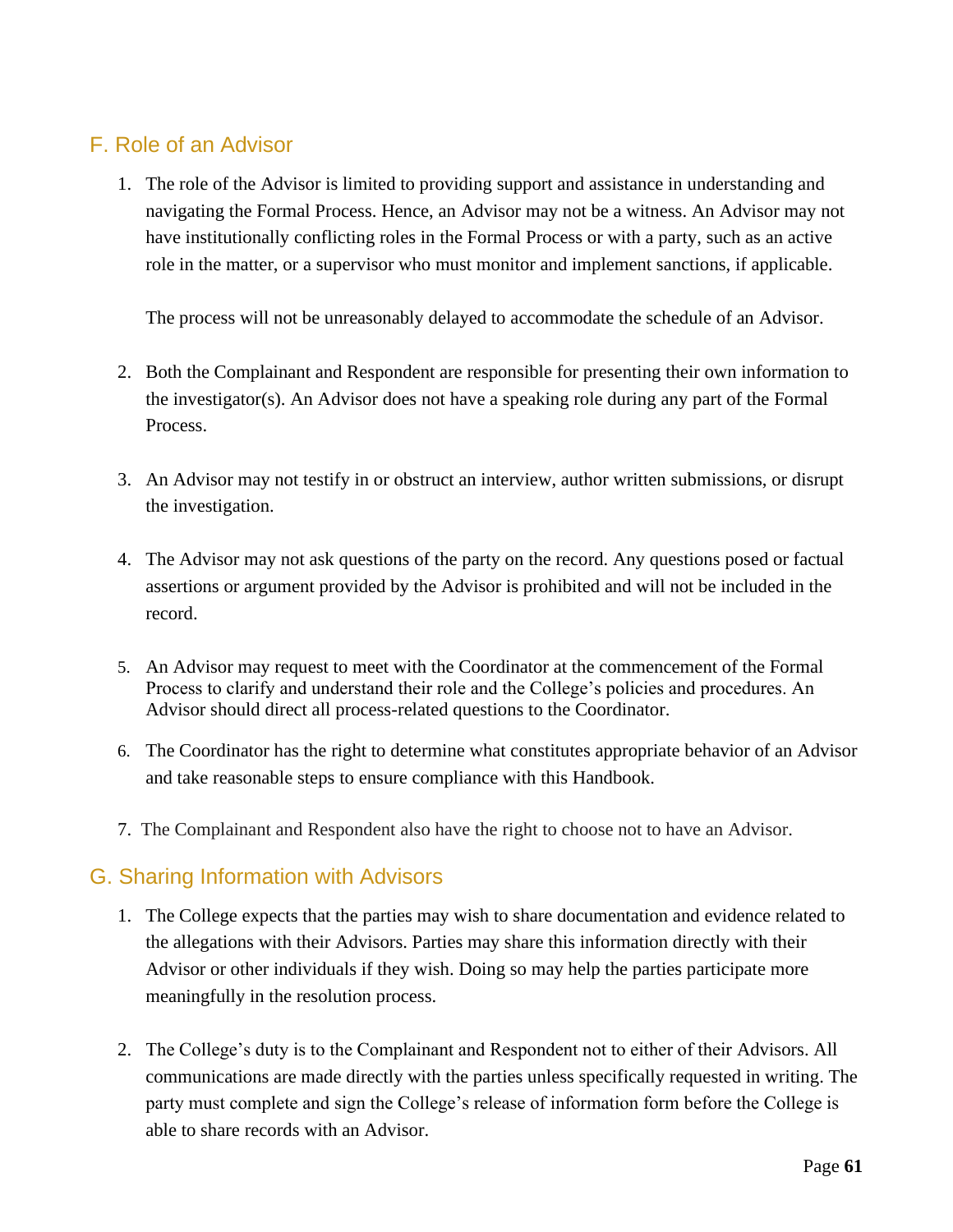3. Advisors are expected to maintain the privacy of the records shared with them. Records obtained for the purposes of this process may not be shared with third parties, disclosed publicly, or used for purposes not explicitly authorized by the College. The College may seek to restrict the role of any Advisor who does not respect the sensitive nature of the process or who fails to abide by the College's privacy expectations.

It is assumed that if a party changes Advisors, consent to share information with the previous Advisor is terminated, and a release for the new Advisor must be secured.

### H. Advisor's Compliance with College Policies

- 1. All Advisors including union representatives and attorneys are subject to the same College policies and procedures and subject to the same limitations and restrictions.
- 2. If an Advisor disrupts the Formal Process or otherwise fails to respect the limits of the Advisor role, the Coordinator will determine how to address the Advisor's non-compliance and future role, if any.

### I. Notice of Investigation

The Complainant and Respondent will be notified of the initiation of an investigation.

### J. Appointment of Investigator(s)

- 1. The Coordinator will select an investigator or investigators who are impartial; free of actual or reasonably perceived conflicts of interest and biases for or against any party; and who have specific training and experience investigating reports of sexual misconduct. The Coordinator has the discretion to determine whether the investigator will be internal (a College employee) or external (an individual outside of the College community), or a combination of both internal and external investigators.
- 2. When a Formal Complaint involves more than one Complainant and/or more than one Respondent, the Coordinator has the discretion to determine whether the investigation should be conducted separately or in one consolidated investigation.

### K. Persons Authorized to Conduct Investigation

No one other than the investigator(s) appointed by the Coordinator will be allowed to conduct an investigation on behalf of the College.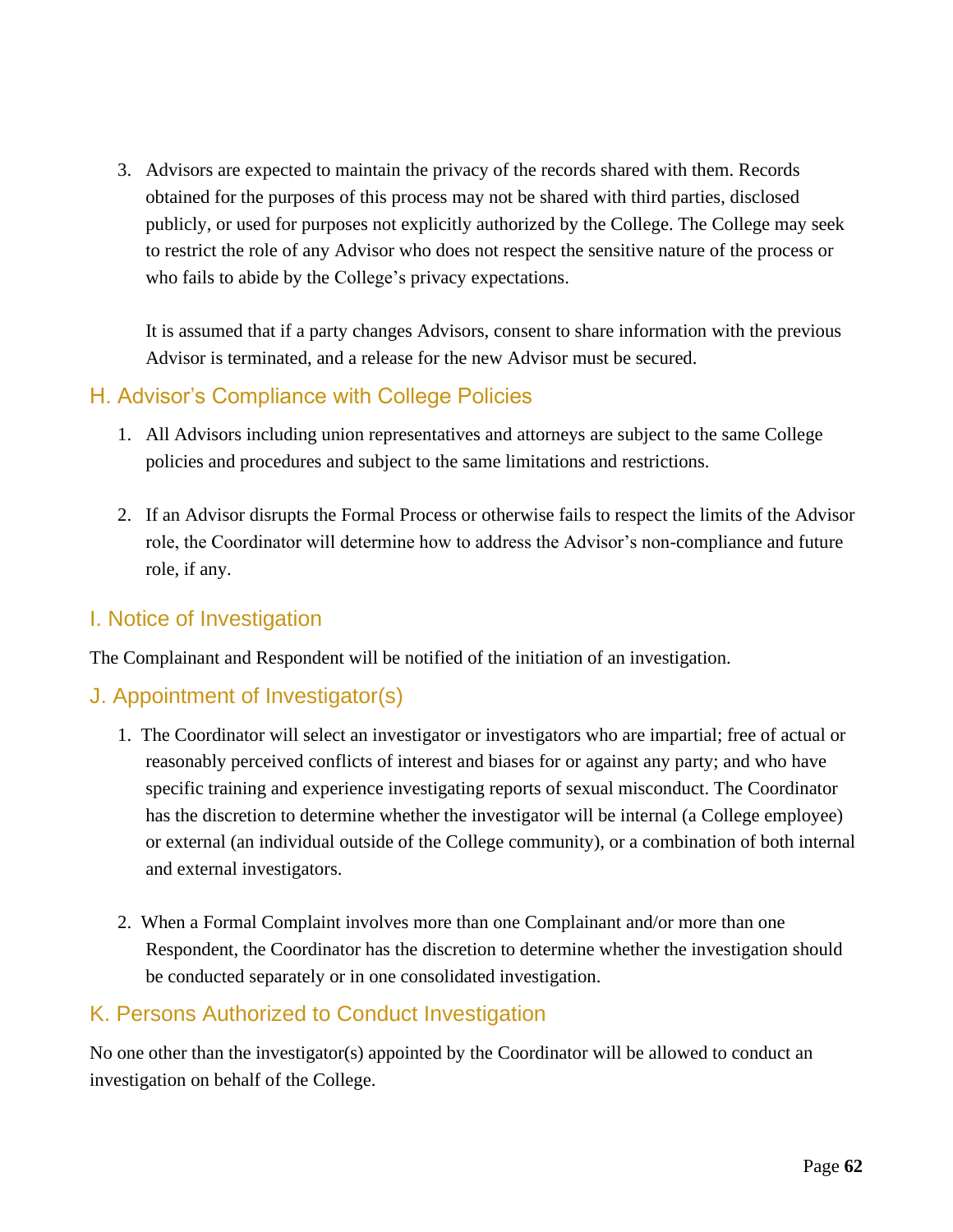### L. Investigation Timeline

- 1. The College will make a good faith effort to complete investigations as promptly as circumstances permit and will communicate regularly with the parties to update them on the progress and timing of the investigation. The College strives to complete investigations within sixty (60) academic days.
- 2. There may be circumstances that require the extension of the timeline for good cause. The timeline may be extended to maintain the integrity and completeness of the investigation; comply with a request by external law enforcement; accommodate the absence of a party, advisor or witness; a request for language assistance; reasonable accommodations for disabilities or health conditions; or for other legitimate reasons including the complexity of the investigation and the severity and extent of the alleged Sexual Misconduct. The College will notify the parties in writing of any extension of the timeline for good cause, and the reason for the extension.
- 3. Although cooperation with law enforcement may require the College to temporarily suspend an investigation, under such circumstances, the College will promptly resume its investigation as soon as it is notified by the law enforcement agency that the agency has completed its evidence gathering process or for any other reason. The College will not, however, wait for the conclusion of a criminal proceeding to begin its own investigation. If appropriate, the College will take immediate steps to provide Supportive Measures for Complainant or Respondent when law enforcement becomes involved.
- 4. Neither a decision by law enforcement regarding prosecution nor the outcome of any criminal proceeding will be considered determinative of whether or not Sexual Misconduct took place.

### M. General Principles of an Investigation

#### 1. **Fact-Finding Process**

The investigation is a neutral, fact-finding process.

#### **2. Determination of Responsibility**

It is not the investigators' role to determine the responsibility, if any, of Respondent. For more information regarding determination of responsibility see [Chapter 18](#page-66-0) and [Chapter 19.](#page-70-0)

#### 3. **Presumption of Good Faith**

Sexual Misconduct complaints are presumed to have been made in good faith. A determination at the conclusion of the Formal Process that the alleged Sexual Misconduct does not constitute prohibited Sexual Misconduct under this Handbook or that there is insufficient evidence to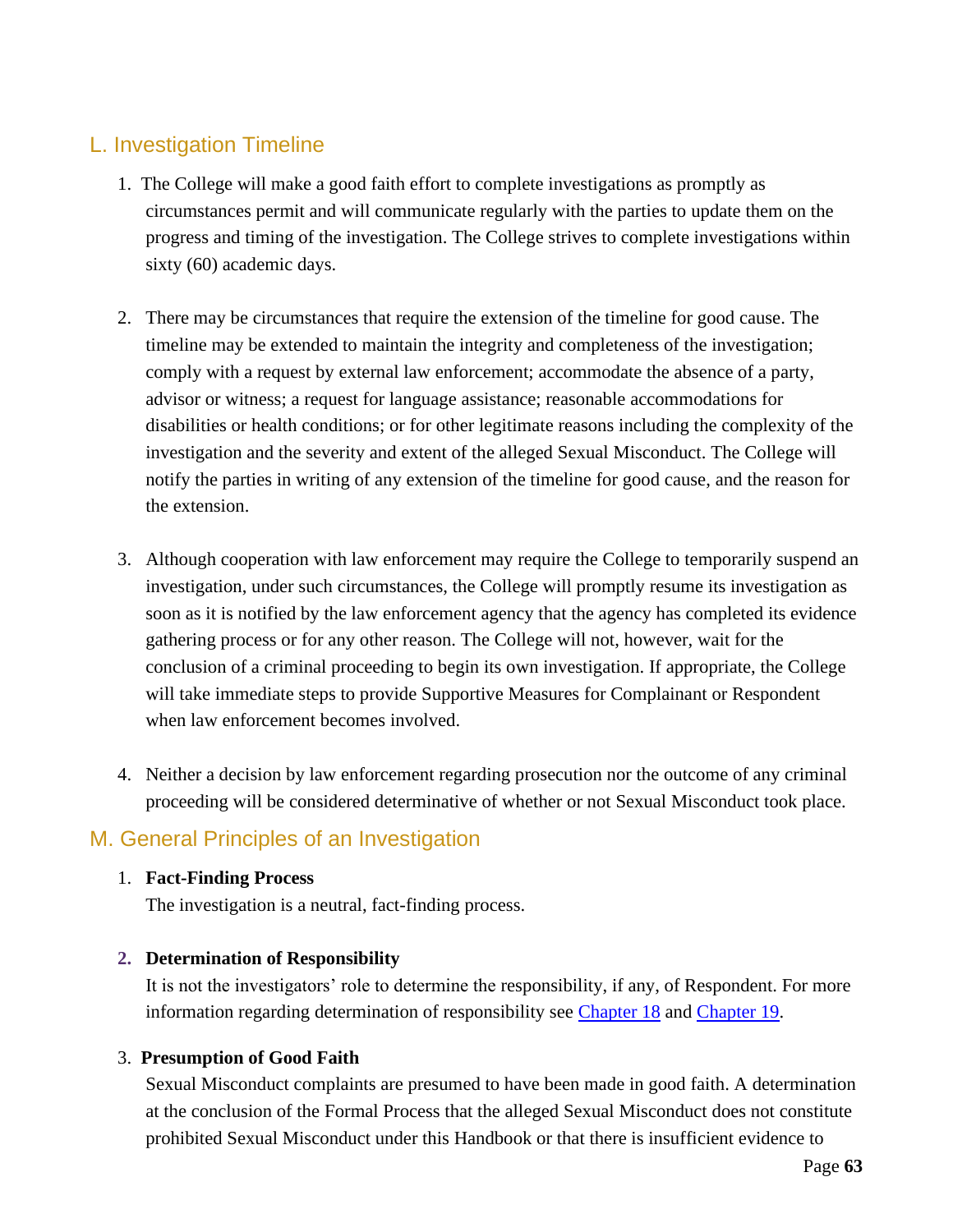establish the alleged Sexual Misconduct occurred as complained does not mean the Complaint was made in bad faith.

#### 4. **Presumption of Innocence**

Respondent is presumed not responsible until a determination is made at the conclusion of the formal process.

#### 5. **Equitable Investigation**

The investigators will conduct an equitable investigation that is thorough, impartial, and fair including:

- a. analyzing and documenting the available evidence;
- b. taking into account the unique and complex circumstances pertaining to the alleged sexual misconduct; and
- c. synthesizing all available evidence which may include not only inculpatory but also exculpatory evidence.
	- inculpatory evidence shows or tends to show the Respondent may have engaged in sexual misconduct as alleged.
	- exculpatory evidence shows or tends to show the Respondent may not have engaged in sexual misconduct as alleged.

### N. Investigation Process

#### 1. **Gathering Evidence**

It is the College's responsibility and not the parties, to gather evidence.

The investigators will undertake a thorough search for relevant facts and evidence pertaining to the Complaint. The investigators will ask both parties for all information related to the allegations including, but not limited to, the names of witnesses, emails, texts, social media posts, photographs, the existence of video footage, and other documentary evidence. A party may suggest questions to be posed to the other party or witnesses.

During the course of the investigation, the investigators may independently identify and interview witnesses and obtain evidence other than presented by the parties. The parties and witnesses are expected to provide all available relevant evidence to the investigators. The investigators will identify and request relevant information from any available source.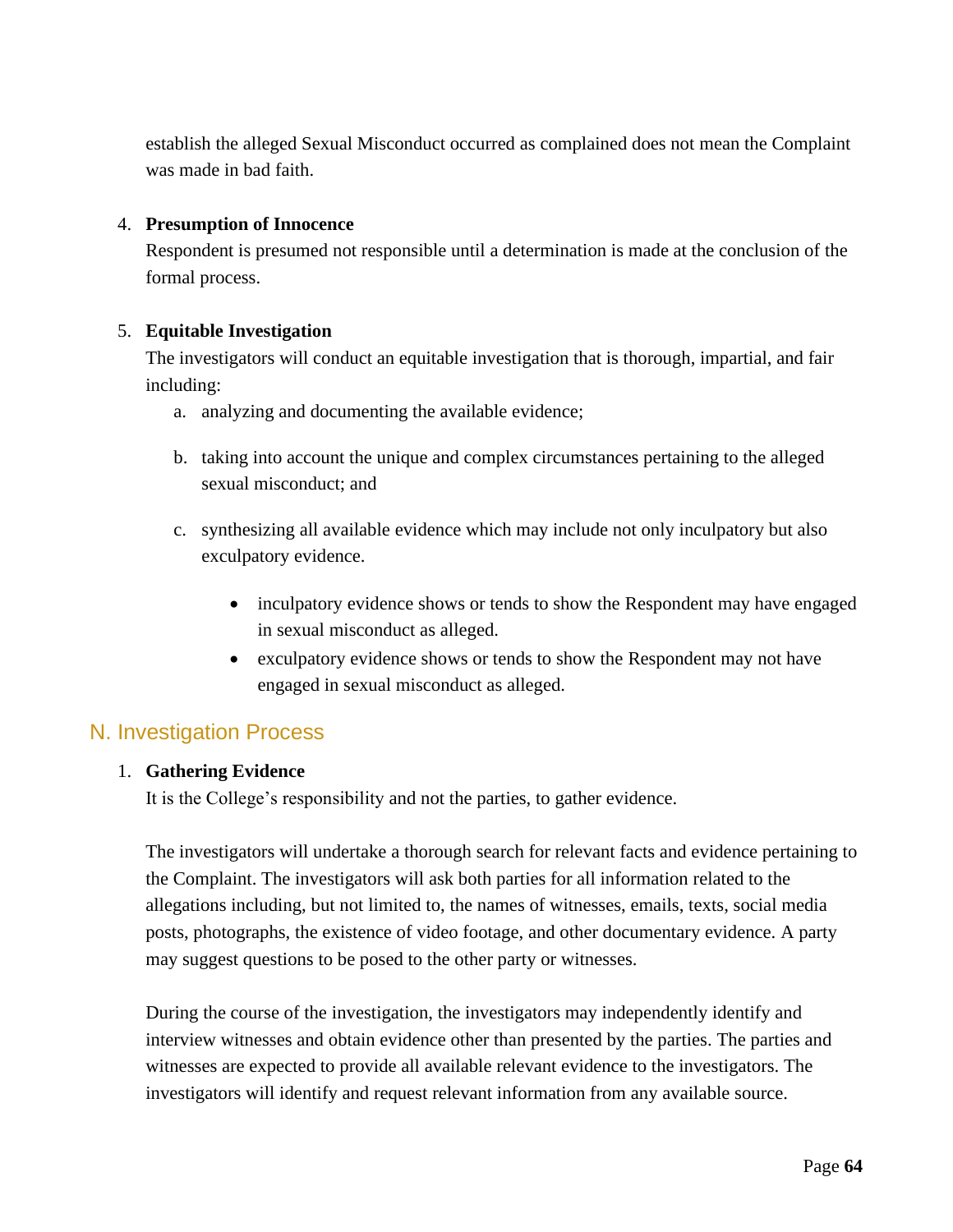#### 2. **Information Protected by Legal Privilege**

The investigators will seek, but not require, a voluntary waiver of legal privilege if information protected under a legally recognized privilege is provided by or sought from the parties. Information protected by legal privilege may not be relied upon by the investigators or decision-makers unless the privilege is voluntarily waived.

#### 3. **Notice of Investigation Interviews**

The investigators will meet and interview separately Complainant and Respondent. Complainant and Respondent will receive written notice of investigation interviews including the date, time, location, participants, and purpose of all investigative interviews or other meetings with sufficient time for the party to prepare and participate.

#### 4. **Equal Opportunity for Participation**

Complainant and Respondent have an equal opportunity to discuss the Sexual Misconduct allegations under investigation, suggest questions, suggest witnesses for the investigators to interview, including fact and expert witnesses, and other inculpatory and exculpatory evidence. The investigators may decline to interview witnesses the investigators deem unlikely to yield relevant information. Even though parties are not restricted from presenting evidence attesting to the parties' character, such evidence generally is not considered relevant.

#### 5. **Multiple Interviews**

The investigators may request to interview Complainant, Respondent or any witness more than once during the investigatory process. The investigators' request to interview one party more times than the other bears no correlation with the potential responsibility outcome determination, nor is it indicative of investigators bias or unfairness.

#### 6. **Audio Recordings of Interviews**

Interviews conducted by the investigators may be audio recorded for note taking purposes. Written summaries of the interviews will be provided to the parties for review. The parties and witnesses may request to listen to the audio recorded interview but may not access the recorded interviews of others. No one other than the investigators will be allowed to audio record investigation interviews. To do so or attempt to do so may result in discipline.

#### 7. **Witness Participation in College Investigation**

Witnesses (as distinguished from the parties) who are employees or students of the College are expected to fully cooperate with and truthfully participate in the College's investigation and Formal Complaint Resolution Process. Failure of such witnesses to cooperate with and/or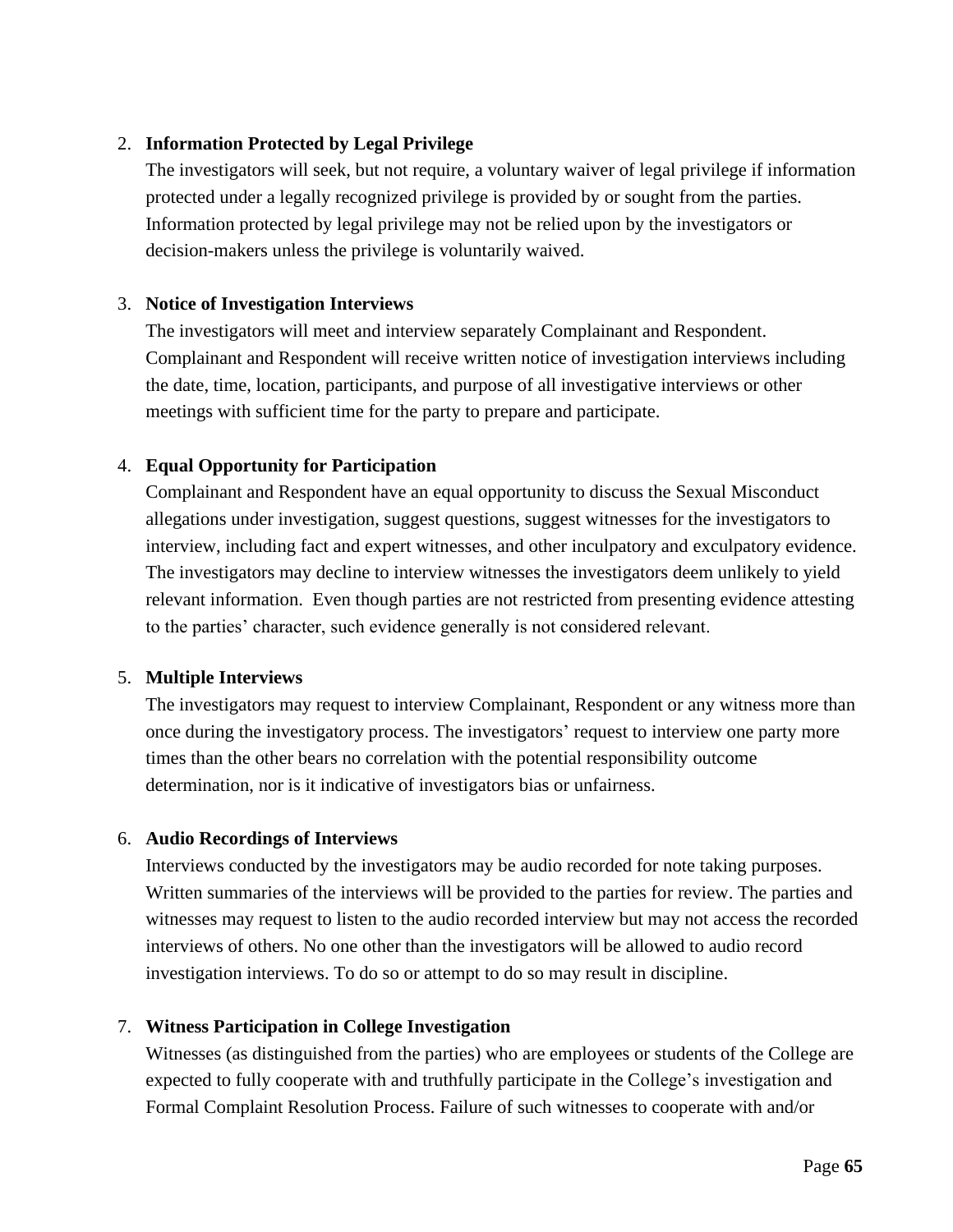participate in the investigation and/or Formal Complaint Resolution Process may constitute a violation of this Handbook warranting discipline/sanctions.

#### 8. **Location**

In-person interviews for parties and all potential witnesses are ideal. However, certain circumstances (e.g., preceptorships, academic breaks, social distancing) may require individuals to be interviewed remotely. Skype, Teams, Zoom, FaceTime, WebEx, or similar technologies may be used for interviews if the investigators determine that timeliness or efficiency dictate a need for remote interviewing. The College will take appropriate steps to reasonably protect the security/privacy of remote interviews.

#### 9. **Written Statements**

Witnesses may provide written statements in lieu of interviews or choose to respond to written questions, if deemed appropriate by the investigators, though not preferred.

#### 10. **Pattern of Evidence**

Evidence of an occurrence or occurrences of Sexual Misconduct so distinctive and so closely resembling either party's version of the alleged incident(s) as to tend to prove a material fact may be considered. Where there is evidence of a pattern of similar Sexual Misconduct, either before or after the misconduct alleged, regardless of whether there has been a prior responsibility determination of Sexual Misconduct, this information may be relevant to the determination of Sexual Misconduct responsibility. Instances will be rare. The relevance of such evidence must be based on an assessment of whether or not the previous or subsequent occurrence was substantially similar to the conduct alleged in the Complaint or indicates a pattern of behavior substantially in conformity with that pattern.

#### 11. **Prior Sexual Behavior**

Complainant's predisposition or prior sexual behavior are not relevant and will not be used during the investigation and Formal Process, except under limited circumstances. For example, prior sexual behavior may be relevant if offered to prove that someone other than Respondent committed the misconduct alleged by the Complainant, or if the questions and evidence concern specific incidents of Complainant's prior sexual behavior with respect to Respondent and are offered to prove consent.

### O. Investigation Report

1. The investigator will produce a written report that contains the relevant information and facts revealed during the investigation.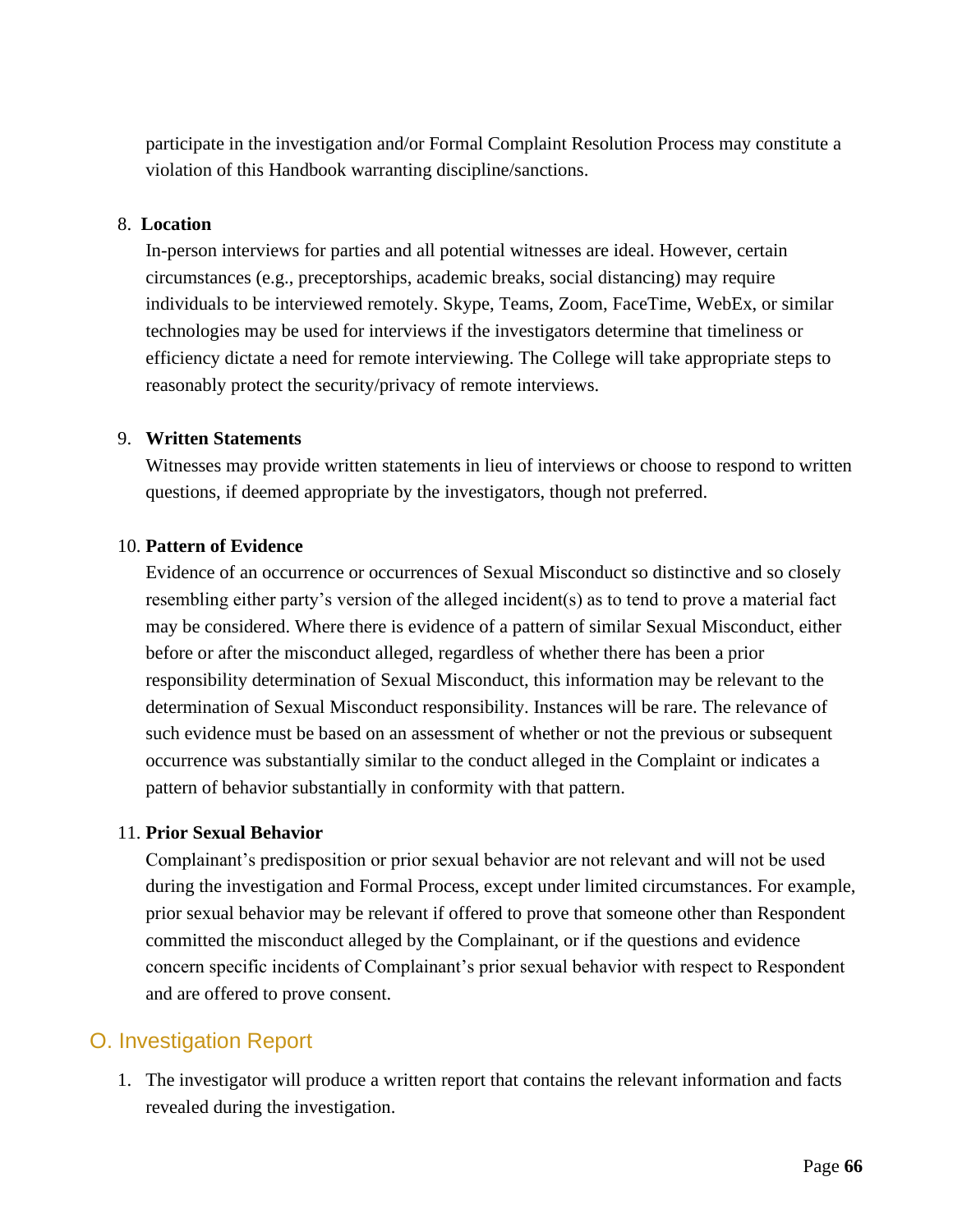- 2. That report may include direct observations, reasonable inferences drawn from the facts and any consistencies or inconsistencies between the various sources of information.
- 3. The investigation report will not make a finding or recommended finding of responsibility, if any, of the Respondent.
- 4. At the investigation's conclusion, the Complainant and Respondent will be provided an individual and separate opportunity to review the information collected. The parties are not permitted to make copies or allowed to take photographs. The parties may take notes.
- 5. Within three academic days of reviewing the information collected, the Complainant and Respondent may in writing to the Coordinator submit for the consideration of the investigator additional facts to clarify information previously shared in the investigation and identify any new evidence.
- 6. New evidence must be relevant to the conduct at issue and tend to make a fact or inference more or less likely. Reactionary, emotional or argumentative commentary will not be considered to be new evidence.
- 7. After considering such input, the investigator will then place the report in its final form.

# <span id="page-66-0"></span>**CHAPTER 18: DETERMINATION OF RESPONSIBILITY**

The Formal Process as described in [Chapter 17](#page-58-0) is the same for sexual misconduct reports involving students, employees and faculty. However, once the investigation report is finalized and moved forward to this Formal Resolution stage, there are three separate and distinct procedures to address reports of sexual misconduct brought against students, employees and faculty.

The different nature of these procedures reflects the unique legal relationship each group has to the College. In all three procedures, the College strives to resolve the report fairly and promptly.

# A. Students/Student Organizations

- 1. Following the investigation, the Complainant or a College official may initiate/file charges of misconduct with the Coordinator against the Respondent.
- 2. In determining whether or not a student, as a Respondent is responsible for sexual misconduct, the Coordinator or deputy shall proceed in accordance with the **Student Code of Ethics** [as](http://www.palmer.edu/uploadedfiles/pages/marketing/publications/official_college_documents/student_handbook.pdf#page=34) published in the Student Handbook. [If a hearing is held, the Hearing Panel will review the](http://www.palmer.edu/uploadedfiles/pages/marketing/publications/official_college_documents/student_handbook.pdf#page=34) [investigation report. After deliberations, the Hearing Panel](http://www.palmer.edu/uploadedfiles/pages/marketing/publications/official_college_documents/student_handbook.pdf#page=34) will issue a written determination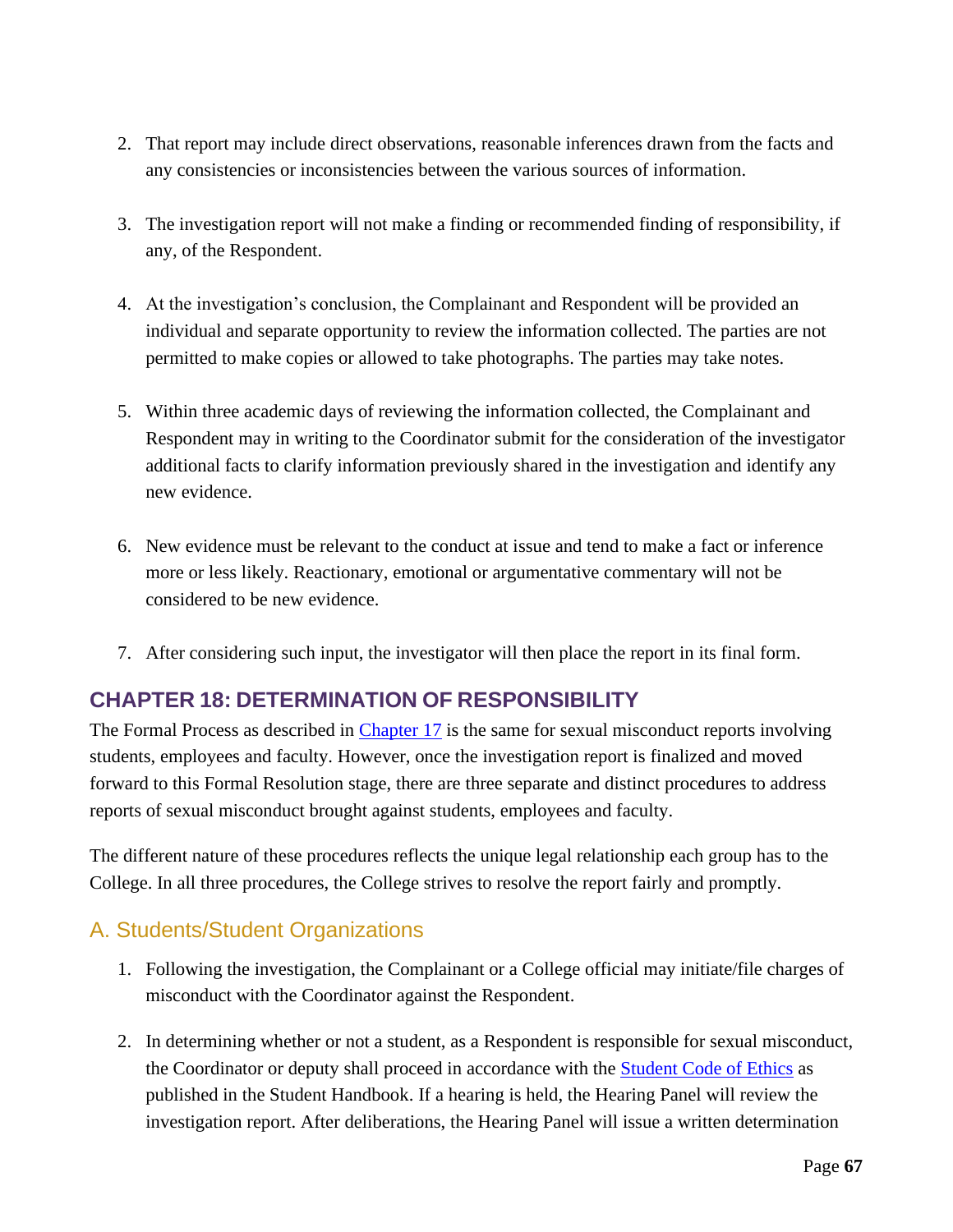whether this [Handbook was violated; explain its rationale; and, if applicable, impose](http://www.palmer.edu/uploadedfiles/pages/marketing/publications/official_college_documents/student_handbook.pdf#page=34)  [appropriate sanctions. The Hearing Panel's determination may be](http://www.palmer.edu/uploadedfiles/pages/marketing/publications/official_college_documents/student_handbook.pdf#page=34) appealed by the Respondent and Complainant as provided under the [Student Code of Ethics.](http://www.palmer.edu/uploadedfiles/pages/marketing/publications/official_college_documents/student_handbook.pdf#page=34) 

### B. Employees

The responsibility of an employee (as defined under the employee handbook) who is a Respondent named in a Complaint of sexual misconduct will be determined by a College official ("designated deciding official") with appropriate sexual misconduct training who will be selected by the Coordinator.

The designated deciding official will review the investigation report and have access to the employee's personnel file. If the designated deciding official chooses in his/her discretion to meet with the Complainant, then the same opportunity for a separate meeting will be held with the Respondent.

The designated deciding official will determine whether this Handbook was violated; and if so, impose appropriate discipline.

1. Outcome Letter

In consultation with the Coordinator and deputies, the deciding official shall write an outcome letter to be provided to the Complainant and Respondent by the Coordinator and/or deputies. The outcome letter will include the designated deciding official's determination whether this Handbook was violated; an explanation of the rationale; and if applicable, the imposed appropriate discipline. In addition, that letter may include not only appropriate remedial actions, but also other measures for the safety and well-being of the parties and the College community as a whole.

The outcome letter will be provided simultaneously to both parties by the Coordinator or deputy. The content of each letter may differ based upon consideration such as FERPA requirements and confidentiality interests. A copy of the outcome letter shall be maintained by the Coordinator for record-keeping purposes. A copy of the outcome letter may be provided to the Respondent's supervisor or others with the need to know as determined appropriate by the Coordinator.

2. Appeal Rights

A decision by the deciding official may be appealed by either party. To appeal, a party must timely file a written appeal within ten (10) academic days from the date of the outcome letter with the Coordinator. The Coordinator will select a College official ("designated appeals official").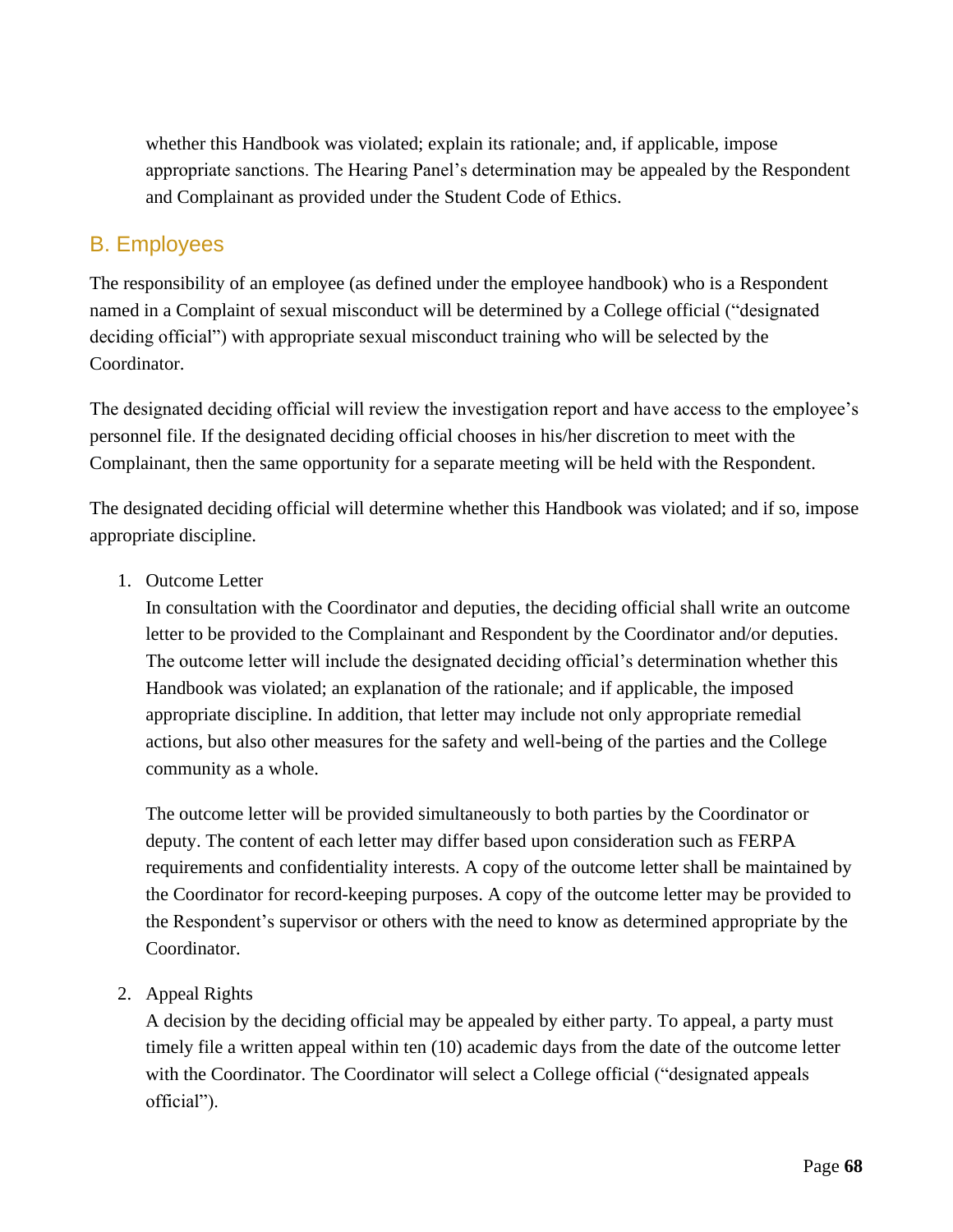The appeal shall consist of a written statement outlining the basis for appeal and supported by relevant information to substantiate the appeal.

The designated appeals official will review the outcome letter, the investigation report, and have access to the Respondent's personnel file.

Except as required to explain the basis of new evidence, an appeal shall be limited to review of the record made before the designated deciding official and supporting documents for one or more of the following purposes:

- a. Determine whether the handbook process was conducted fairly in light of the Complaint of sexual misconduct; the evidence presented in the investigation; and in conformance with these procedures.
- b. Determine whether the outcome letter was based on substantial evidence, that is, whether the facts were sufficient to establish sexual misconduct.
- c. Determine whether the sanctions/discipline imposed were appropriate for the sexual misconduct found.
- d. Consider new evidence sufficient to alter the outcome letter or other relevant facts not brought out before the investigator, because such evidence/facts were not known to the responding party during the investigation.

After review of the above grounds for an appeal, the designed appeals official, in writing, may decide to: (i) affirm the finding of sexual misconduct; (ii) dismiss the Complaint, finding no misconduct occurred; (iii) affirm the discipline/sanctions imposed; (iv) reduce or dismiss the discipline/sanctions; or (v) return the Investigation Report to the investigator to investigate the new evidence and present the new evidence to the designated deciding official for reconsideration.

Except for the investigation of new evidence, the decision of the designated deciding appeals official shall be final under this Handbook.

# C. Faculty

The responsibility of a faculty member (as defined under the applicable collective bargaining agreement or faculty handbook) who is a Respondent named in a Complaint of sexual misconduct will be determined by a College official ("designated deciding official") with appropriate sexual misconduct training who will be selected by the Coordinator.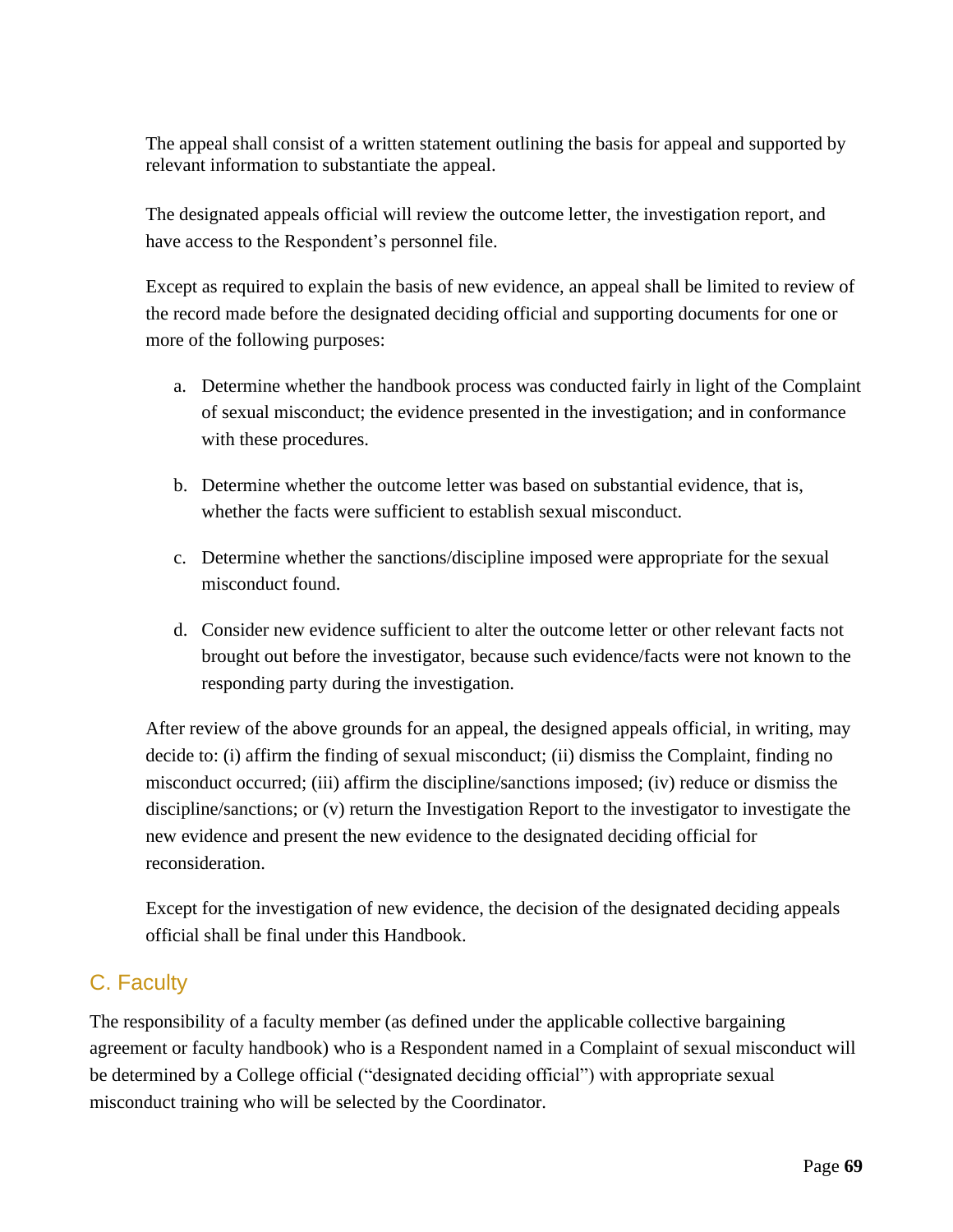The designated deciding official will review the investigation report and have access to the faculty member's personnel file. If the designated deciding official chooses in his/her discretion to meet with the Respondent, then the same opportunity for a separate meeting will be held with the Complainant.

The designated deciding official will determine whether this Handbook was violated and if applicable, impose appropriate discipline.

1. Outcome Letter

In consultation with the Coordinator and deputies, an outcome letter will be written and provided to the Complainant and Respondent by the Coordinator. The outcome letter will include the designated deciding official's determination whether this Handbook was violated; explain the rationale; and if applicable, impose appropriate discipline. In addition, that letter may include not only appropriate remedial actions, but also other measures for the safety and well-being of the parties and the College community as a whole.

The outcome letter will be provided simultaneously to both parties by the Coordinator or deputy. The content of each letter may differ based upon consideration such as FERPA requirements and confidentiality interests. A copy of the outcome letter shall be maintained by the Coordinator for record-keeping purposes. A copy of the outcome letter may be provided to the Respondent's supervisor or others with the need to know as determined appropriate by the Coordinator.

2. Appeal Rights

A decision by the Deciding Official may be appealed by either party. To appeal, a party must timely file a written appeal within ten (10) academic days from the date of the outcome letter with the Coordinator. The Coordinator will select a College official ("designated appeals official").

The designated appeals official will review the outcome letter, the investigation report, and have access to the faculty member's personnel file.

Except as required to explain the basis of new evidence, an appeal shall be limited to review of the record made before the designated deciding official and supporting documents for one or more of the following purposes:

a. Determine whether the handbook process was conducted fairly in light of the Complaint of sexual misconduct; the evidence presented in the investigation; and in conformance with these procedures.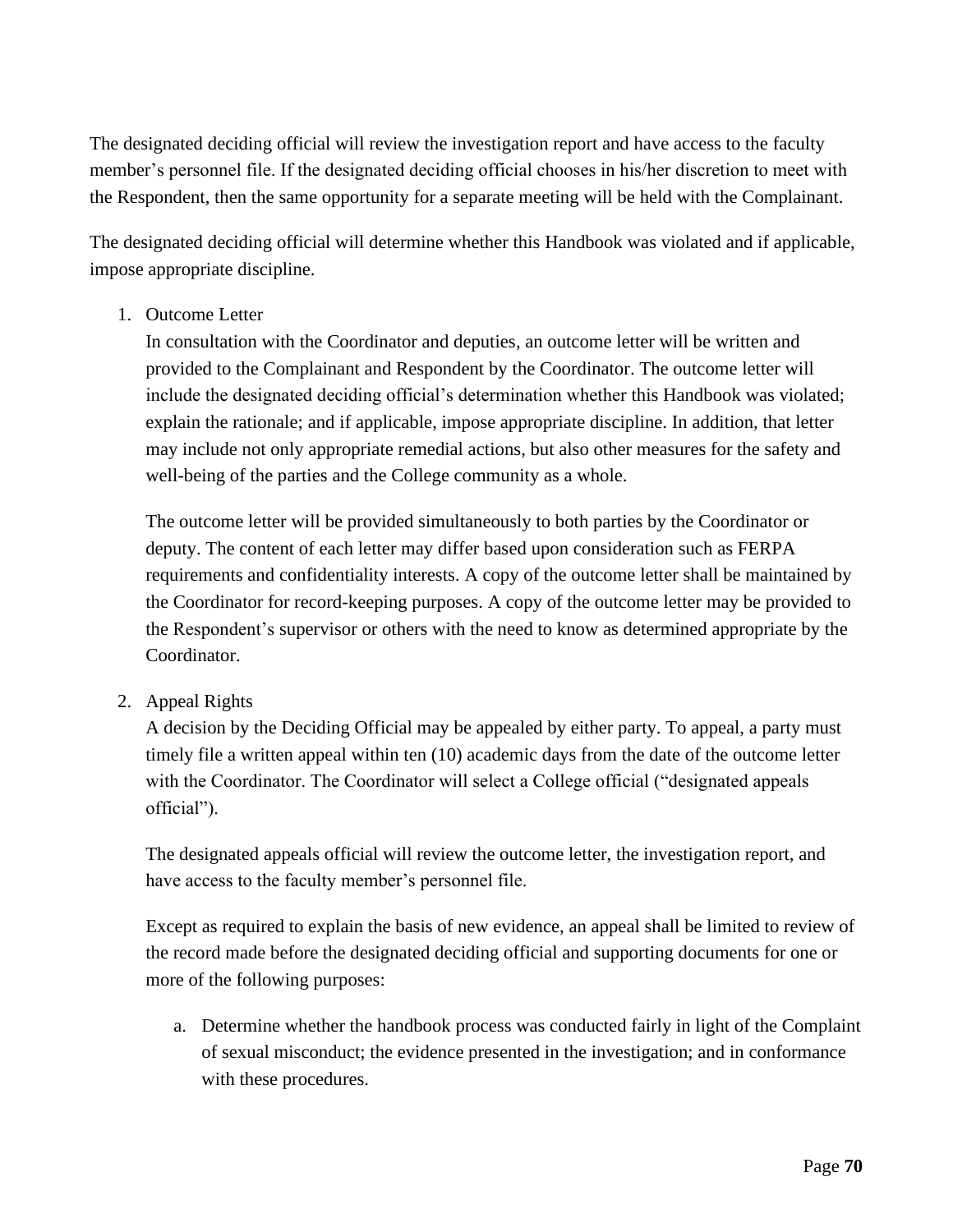- b. Determine whether the outcome letter was based on substantial evidence, that is, whether the facts were sufficient to establish sexual misconduct.
- c. Determine whether the sanctions/discipline imposed were appropriate for the sexual misconduct found.
- d. Consider new evidence sufficient to alter the outcome letter or other relevant facts not brought out before the investigator, because such evidence/facts were not known to the responding party during the investigation.

After review of the above grounds for an appeal, the designed appeals official, in writing, may decide to: (i) affirm the finding of sexual misconduct; (ii) dismiss the Complaint, finding no misconduct occurred; (iii) affirm the discipline/sanctions imposed; (iv) reduce or dismiss the discipline/sanctions; or (v) return the Investigation Report to the investigator to investigate the new evidence and present the new evidence to the designated deciding official for reconsideration.

Except for the investigation of new evidence, the decision of the designated deciding appeals official shall be final under this Handbook.

# <span id="page-70-0"></span>**CHAPTER 19: RESOLUTION PROCESS AND DETERMINATION OF RESPONSIBILITY FOR THIRD PARTIES**

The resolution processes in [Chapter 16,](#page-56-0) [Chapter 17,](#page-58-0) and [Chapter 18](#page-58-0) of this Handbook do not apply to third parties. The College will investigate a complaint of sexual misconduct allegations against a third party to the extent possible.

A third party (as defined under [Chapter 2](#page-9-0) of this Handbook) who is a Respondent named in a report or complaint of sexual misconduct will be determined by a College official ("designated deciding official") with appropriate sexual misconduct training who will be selected by the Coordinator.

The designated deciding official will review the investigation report and have access to any documentation which is part of the third party's legal and business relationship with the College.

The designated deciding official will determine whether this Handbook was violated and if applicable, impose appropriate sanctions.

1. Outcome Letter

In consultation with the Coordinator and deputies, an outcome letter will be written and provided to the Complainant and Respondent by the Coordinator. The outcome letter will include the designated deciding official's determination whether this Handbook was violated;